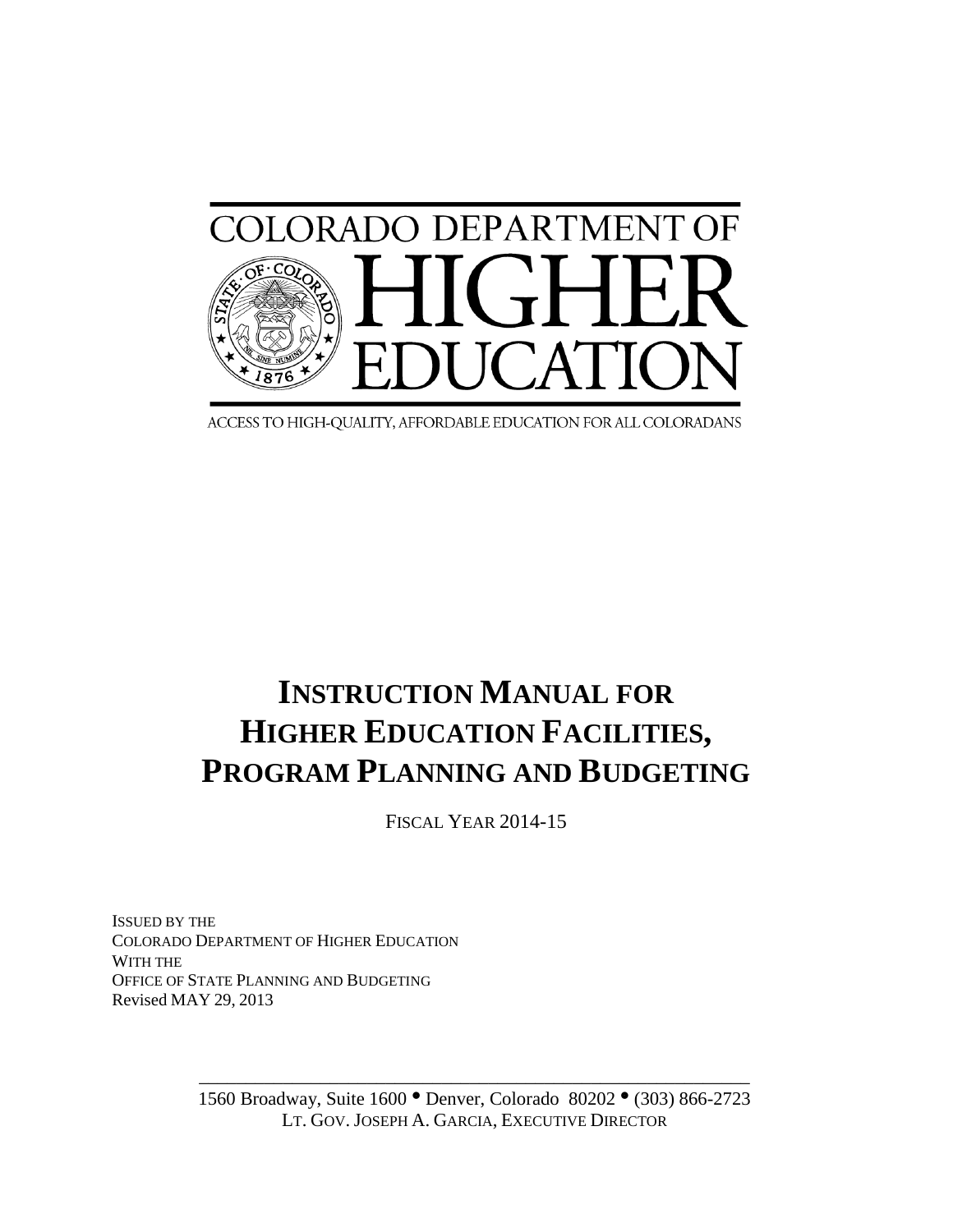# STATE OF COLORADO

DEPARTMENT OF HIGHER EDUCATION

John Hickenlooper Governor

Lt.Gov. Joseph A. Garcia

| <b>MEMORANDUM</b> |                                                                                                                                              | <b>Etios</b> :: : 000 pm : :: 0<br><b>Executive Director</b> |
|-------------------|----------------------------------------------------------------------------------------------------------------------------------------------|--------------------------------------------------------------|
| TO:               | Higher Education Capital Construction Advisory Committee (CCAC)<br><b>Higher Education CFOs</b><br><b>Higher Education Facility Planners</b> |                                                              |
| FROM:             | Tonya Gomez, Director of Capital Assets and Compliance                                                                                       |                                                              |
| DATE:             | May 29, 2013                                                                                                                                 |                                                              |
| <b>SUBJECT:</b>   | Capital Construction Budget Requests for Fiscal Year 2014-15                                                                                 |                                                              |

Attached is the Department of Higher Education (DHE or Department) "Instruction Manual for Higher Education Facilities, Program Planning and Budgeting for FY 2014-15." Please review the manual and the deadlines set forth in the schedule. The manual, deadlines and forms have been updated to comply with changes to statute and OSPB instructions. A summary of recent changes follows but specific questions should be directed to DHE and CDC staff.

The Office of the State Architect with collaboration from OSPB, DHE and CDC, developed revised guidelines for controlled maintenance. The revisions clarify that all state higher education academic facilities, regardless of funding source or construction date, are eligible for future state controlled maintenance funding. If an auxiliary facility is repurposed for academic use it too will be eligible for state controlled maintenance funding. The revised guidelines were approved by the CDC in May 2013.

OSPB will be introducing a new form for FY 2014-15 – the Life Cycle Costs (LCC) form. It will require identification of feasible alternatives, the initial costs of these alternatives, the cost of energy consumed, replacement costs, and the cost of operation and maintenance of the facility. These forms will be released by OSPB at a later date for FY 2014-15.

OSPB has updated Capital Construction Instructions and Capital Construction templates for the FY 2014-15 submission. In addition, OSPB has changed the criteria for capital construction prioritization for FY 2014-15 as can be seen in OSPB Executive Branch Capital Construction Instructions attached as Appendix "I". These changes have been incorporated into DHE's Manual.

The chart below illustrates DHE's interpretation of the current program and funding structure of Capital Construction for Higher Education.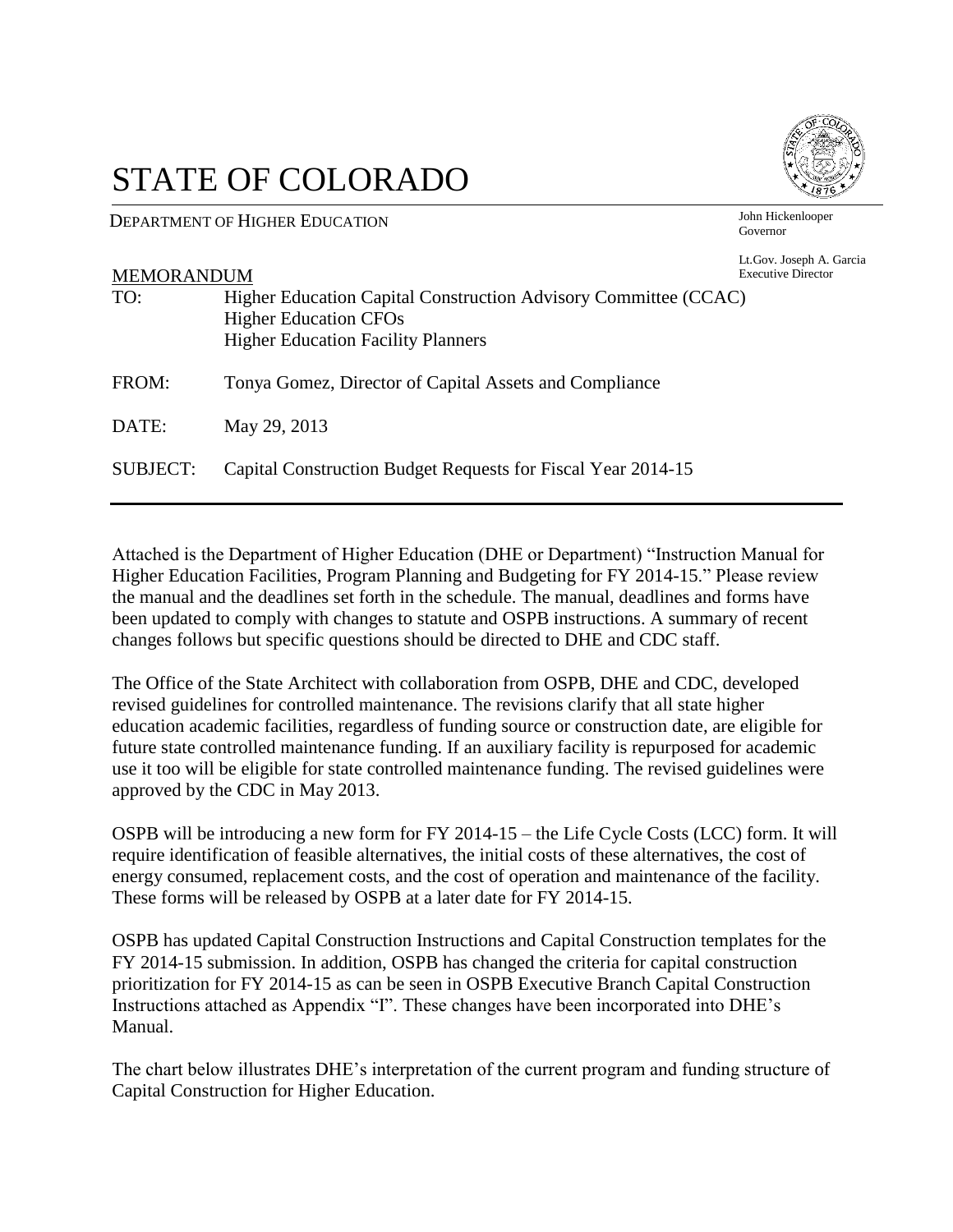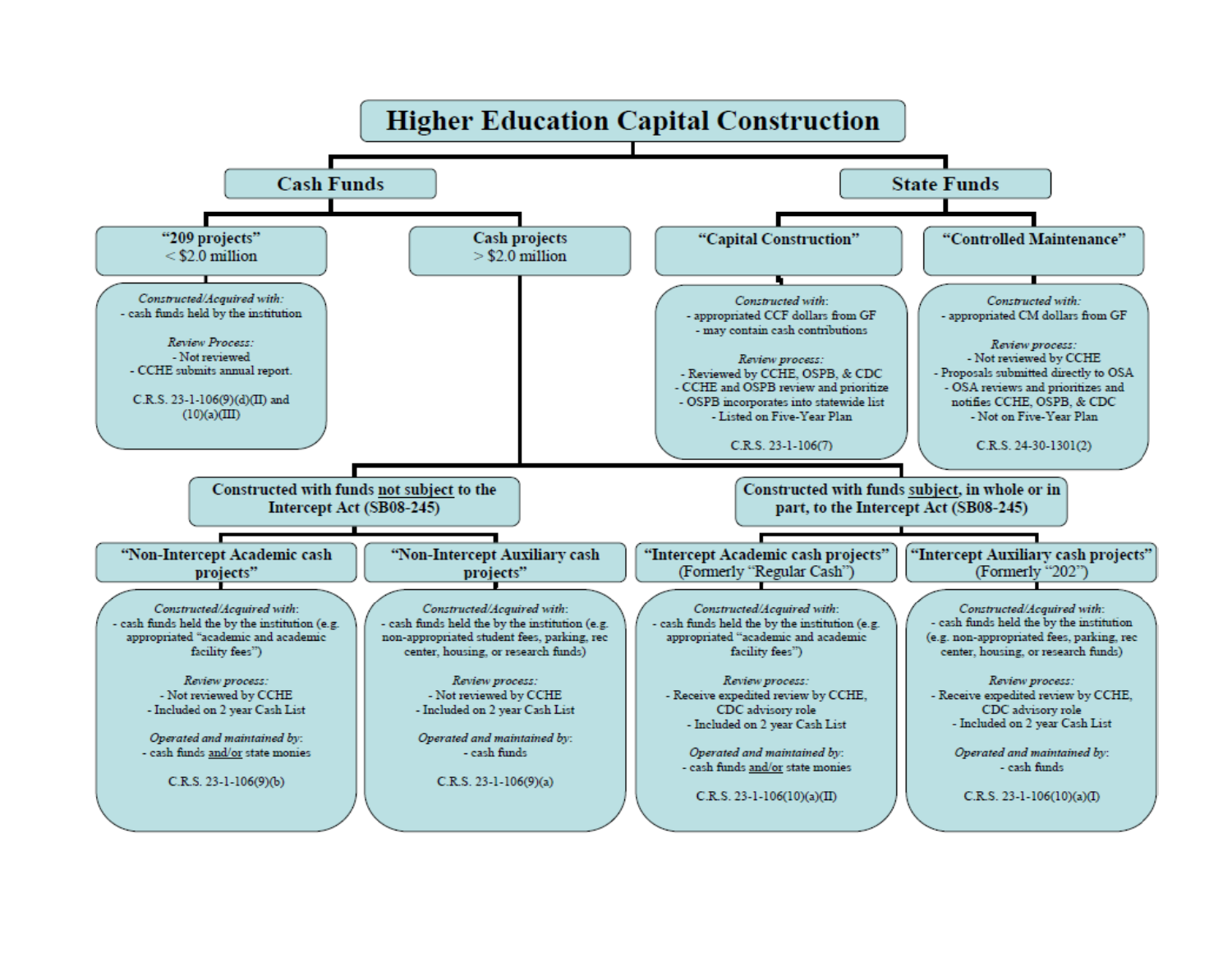For FY 2014-15, DHE discourages governing boards from expending funds to create or update new program plans for previously submitted state funded requests, unless the underlying presumptions of the plans have changed significantly. Governing boards and institution staff should continue to use their best judgment in determining when to update obsolete program plans.

The Commission will prioritize all approved projects submitted pursuant to the attached Instruction Manual for state funds. The Commission's priority list will be submitted directly to the CDC for consideration along with the Governor's statewide priority list. OSPB has indicated it will give preference to requests that meet the criteria listed on page 8 of the OSPB guidance (Appendix "I"). As per OSPB guidance (page 7), DHE's submission to OSPB has been limited the top 20 CCHE prioritized projects.

Finally, in the 2012 legislative session, transfers outlined in SB09-228, Concerning an Increase in the Flexibility of the General Assembly to Determine the Appropriate Use of State Revenues, were delayed by one year. SB12-168 pushed out the initial transfer of an estimated \$40.4 million for capital construction to FY2014-15 and is scheduled to continue until FY 2018-19.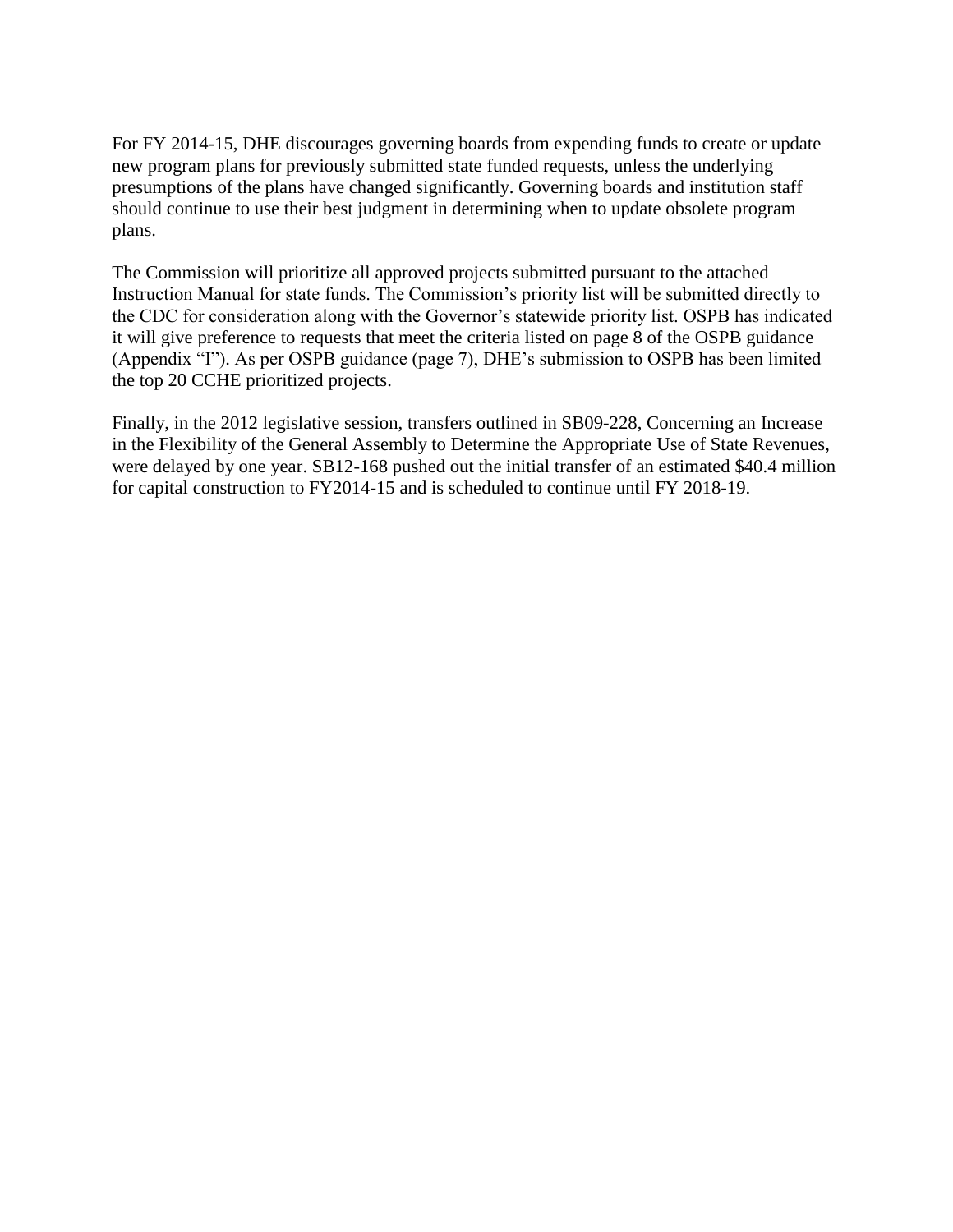# **Table of Contents**

| Five-Year Capital Construction Program (CC-P)/ Governing Board Priority Statements  26   |  |
|------------------------------------------------------------------------------------------|--|
|                                                                                          |  |
|                                                                                          |  |
| Two-Year Capital Construction List of Cash Funded projects (CC-LCF) 27                   |  |
|                                                                                          |  |
|                                                                                          |  |
|                                                                                          |  |
|                                                                                          |  |
|                                                                                          |  |
|                                                                                          |  |
| Appendix B: Capital Construction and Controlled Maintenance Definitions  A6              |  |
|                                                                                          |  |
|                                                                                          |  |
| Appendix E: COFRS Financial Reporting System Program and Fund Codes  A11                 |  |
|                                                                                          |  |
| Appendix G: Special Instructions for Higher Education IT Program Plans A15               |  |
|                                                                                          |  |
| Appendix I: FY 2014-15 Executive Branch Capital Construction Submission Instructions A22 |  |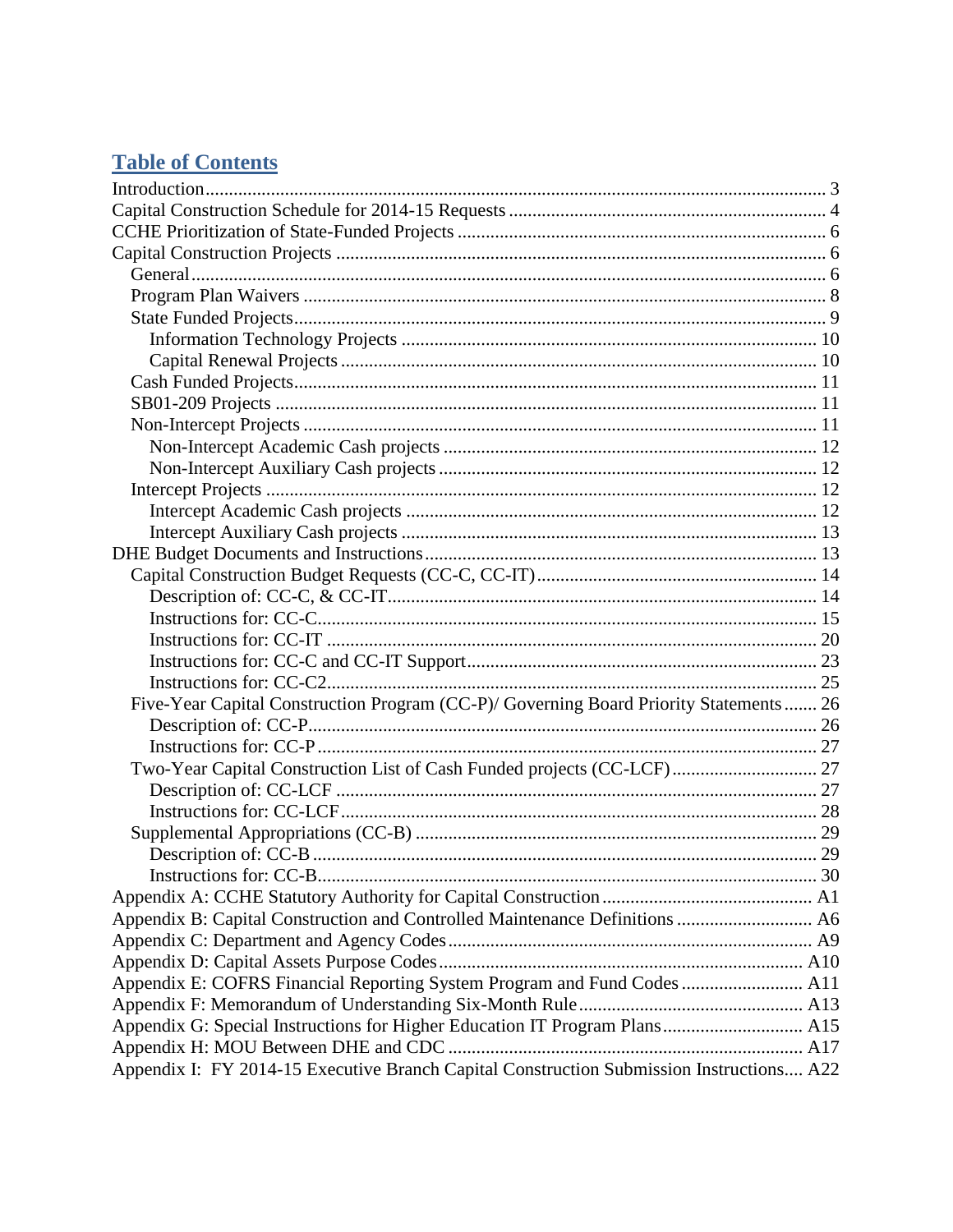The following Budget Forms are not in this manual. They were sent via email and are available on the DHE capital assets webpage [\(http://highered.colorado.gov/Finance/Capital/\)](http://highered.colorado.gov/Finance/Capital/): CC-C: Capital Construction Building Project Request FY 2014-15

- Project Costs and Approval Cover Sheet Support Information Form
- CC-C2: Non-Intercept Cash funded Capital Construction Project Information Form
- CC-IT: Capital Construction Technology Project Request FY 2014-15 Project Costs and Approval Cover Sheet Support Information Form
- CC-P: Five-Year Capital Construction Plan FY 2014-15-FY 2018-19
- CC-LCF: Two-Year Cash Funded Capital Construction Plan
- CC-B: Supplemental Capital Construction Request FY 2013-14
- CM-03 SBREP Capital Renewal Building/Infrastructure Request LEED Checklist

If you did not receive the above forms, please contact Tonya Gomez at Tonya.Gomez@dhe.state.co.us or 303-866-2749. All forms will be made available at the following web address:<http://highered.colorado.gov/Finance/Capital/>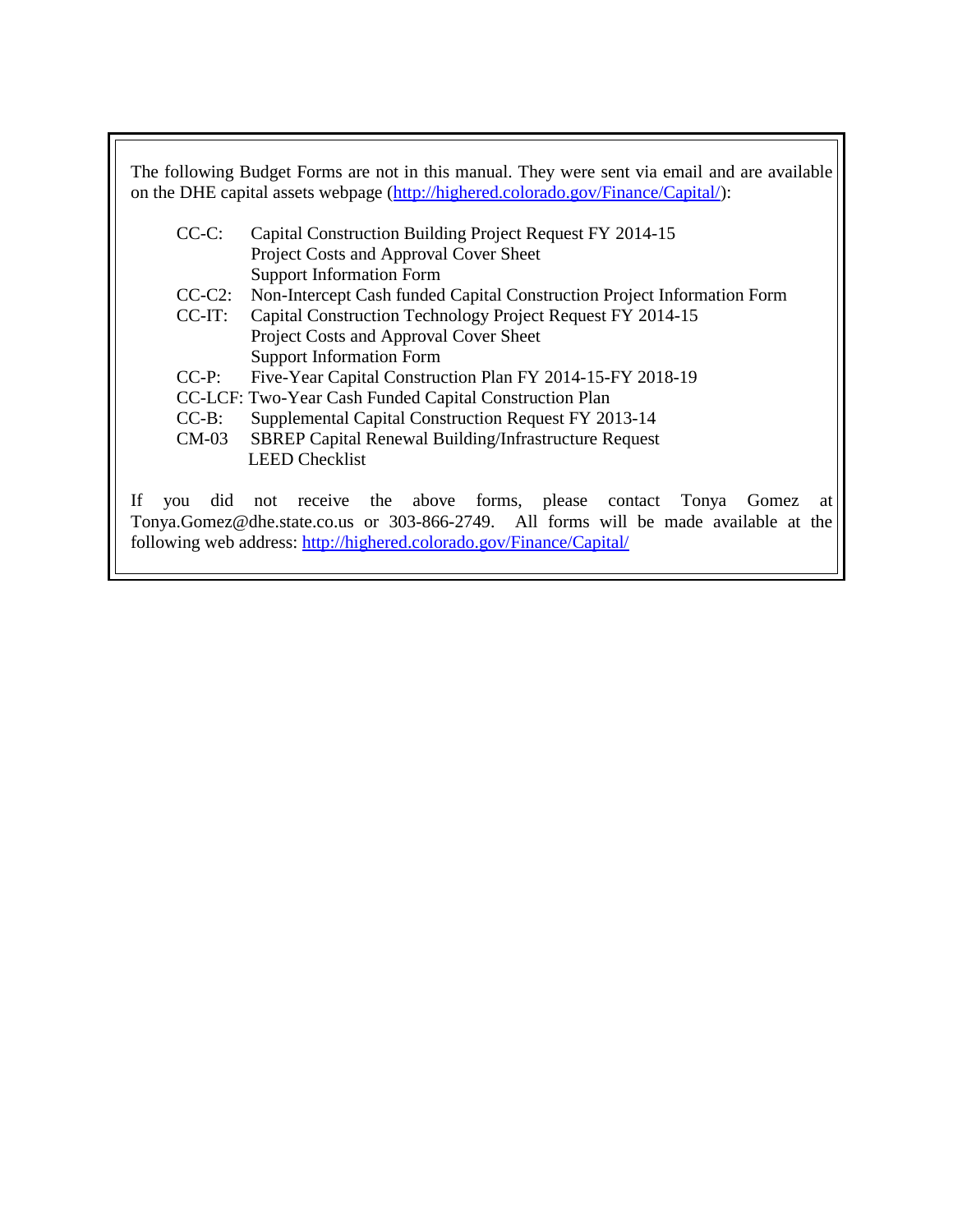# **Introduction**

<span id="page-6-0"></span>The Department of Higher Education (DHE) is charged, by statute (C.R.S. 23-1-106), to establish standards and procedures for higher education institutional submissions of capital construction program plans, to make budget recommendations on institutional capital construction requests, and to review and approve institutional capital construction program plans and facility master plans that are consistent with the role and mission of each institution (see Appendix A for statute). With the concurrent approval of the Office of State Planning and Budgeting (OSPB), and the staffs of the legislative Capital Development Committee (CDC) and the Joint Budget Committee (JBC), DHE, annually issues an instruction manual for higher education capital projects.

This manual discusses DHE budgeting and planning processes for state and cash funded capital and information technology projects for state-supported higher education institutions. It includes a list of deadlines for the FY 2014-15 budget year, the processes DHE follows in reviewing various budget documents and capital construction projects, guidelines for submission criteria for state-funded capital construction requests, the DHE prioritization policy for ranking state-funded projects, and instructions for completing the various applicable budget forms. These forms are available on the Department's website at [http://highered.colorado.gov/Finance/Capital/.](http://highered.colorado.gov/Finance/Capital/)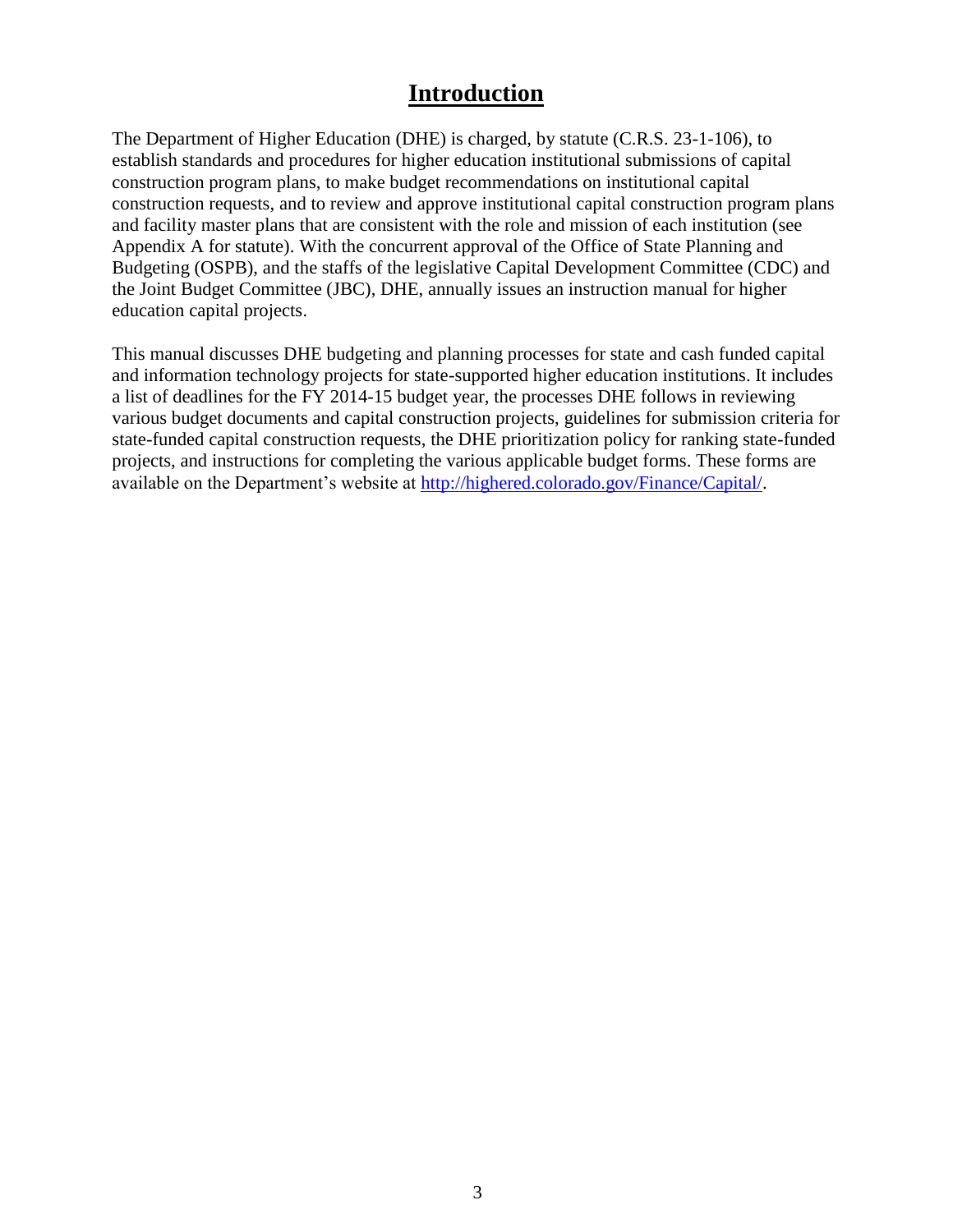# **Capital Construction Schedule for 2014-15 Requests**

#### <span id="page-7-0"></span>**\*Please submit all budget forms in Word or Excel form, not in a PDF document.**

| <b>Governing Boards and Institutions:</b>                                                                                                                                                                                                                                                                                                                             | <b>Due Dates</b>     |
|-----------------------------------------------------------------------------------------------------------------------------------------------------------------------------------------------------------------------------------------------------------------------------------------------------------------------------------------------------------------------|----------------------|
| Forward Five-Year Capital Construction Plan (FY14-15 through FY18-19) to<br>DHE (Submit 1 electronic copy)<br>$\bullet$ CC-P form<br>Forward Governing Board Priorities for all major state-funded capital                                                                                                                                                            | July 24, 2013        |
| construction projects to DHE (Submit 1 electronic copy).                                                                                                                                                                                                                                                                                                              |                      |
| Forward FY13-14 FINAL Capital Construction Project Requests to DHE<br>(Submit 1 electronic copy of budget documents; 1 paper copy of each facility<br>program plan); CM-03 (Capital Renewal requests) should also be submitted<br>DHE at this time.<br>CC-C and CC-IT forms & Support Information<br><b>Facility Program Plans</b><br>OSA CM-03 (for capital renewal) | July 24, 2013        |
| Forward Two-Year Capital Construction List of Cash Funded Projects (FY<br>2013-14 through FY 14-15) and project documentation for projects to be<br>approved to DHE (Submit one electronic copy)<br><b>CC-LCF Form</b><br>CC-C2 Form (for non-Intercept Projects)<br>CC-C form & Support Information (for Intercept Projects)                                         | August 2, 2013       |
| Forward list (on 209/290 forms) of cash-funded capital projects –<br>SB01-209 projects – (projects costing \$2 million or less and not subject to<br>C.R.S. 23-1-106 (9) or (10)) to DHE.SB09-290 projects – (projects costing $$2$<br>million or more and subject to C.R.S. 23-1-106 (9) or $(10)$ ) that have<br>commenced.                                         | September 6, 2013    |
| Forward Board-approved Five-Year Controlled Maintenance<br>Plan and Status Reports on Controlled Maintenance and<br>Capital Construction Projects to the Office of the State Architect.                                                                                                                                                                               | September 3, 2013    |
| Submit Controlled Maintenance Requests to Office of the State Architect                                                                                                                                                                                                                                                                                               | September 3, 2013    |
| Forward supplemental appropriation requests for FY 13-14 or prior years to<br>DHE (Submit 1 electronic copy).<br>$CC-B$ form<br>$\bullet$                                                                                                                                                                                                                             | September 16, 2013   |
| <b>DHE</b> Schedule:                                                                                                                                                                                                                                                                                                                                                  |                      |
| Consult with institutions in preparation of FY14-15 requests,<br>Five-Year Capital Construction plans.                                                                                                                                                                                                                                                                | Through<br>late-July |
| Coordinate state-level reviews of institution requests                                                                                                                                                                                                                                                                                                                | July to August       |
| CCHE Subcommittee on Capital Assets meets with CCAC members & others to<br>finalize recommendations to Commission on the DHE priority list of state-<br>funded capital projects.                                                                                                                                                                                      | August 2013          |
| Submit prioritized list and proposals for state funded capital construction budget<br>requests to Office of State Planning and Budgeting (OSPB). (This does not<br>affect CCHE submitted priority list.)                                                                                                                                                              | Early September 2013 |
| Prepare CCHE capital budget priorities, 5-year<br>capital construction program for October Commission agenda                                                                                                                                                                                                                                                          | September 2013       |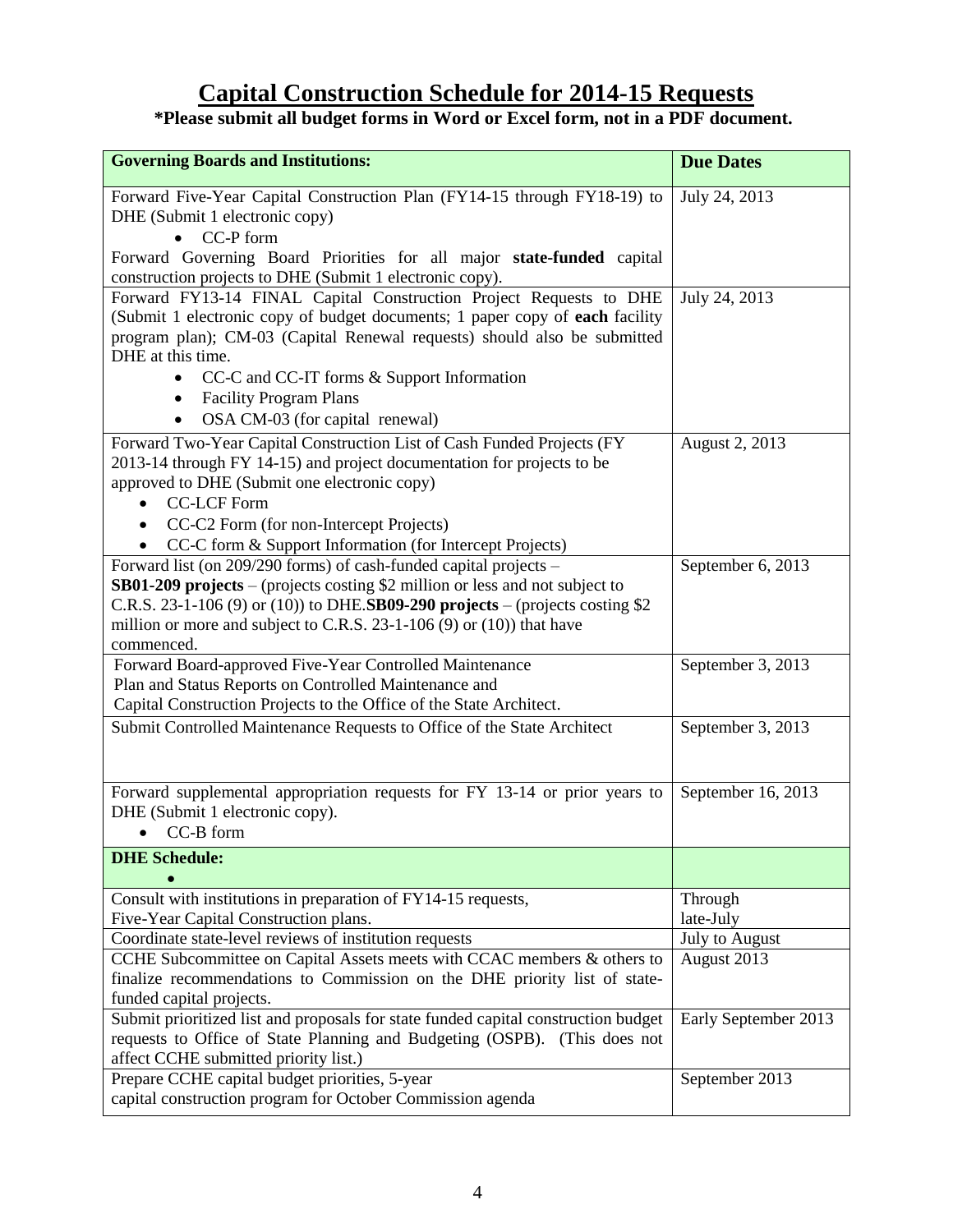| Forward list of 100% cash funded projects (CC-LCF) and proposals to Capital      | September 1, 2013       |
|----------------------------------------------------------------------------------|-------------------------|
| Development Committee (CDC), Joint Budget Committee (JBC), and the Office        |                         |
| of State Planning and Budgeting (OSPB)                                           |                         |
| Forward list and proposals for state funded capital construction budget requests | September 1, 2013       |
| to Capital Development Committee (CDC) staff.                                    |                         |
| Coordinate state-wide prioritization list with OSPB                              | October 2013            |
| Submit supplemental appropriation requests to OSPB                               | November 1, 2013        |
| Submit Capital Renewal requests (CM-03) to the Office of the State Architect     | November 1, 2013        |
| Submit Commission prioritized list to CDC, JBC & OSPB.                           | <b>November 1, 2013</b> |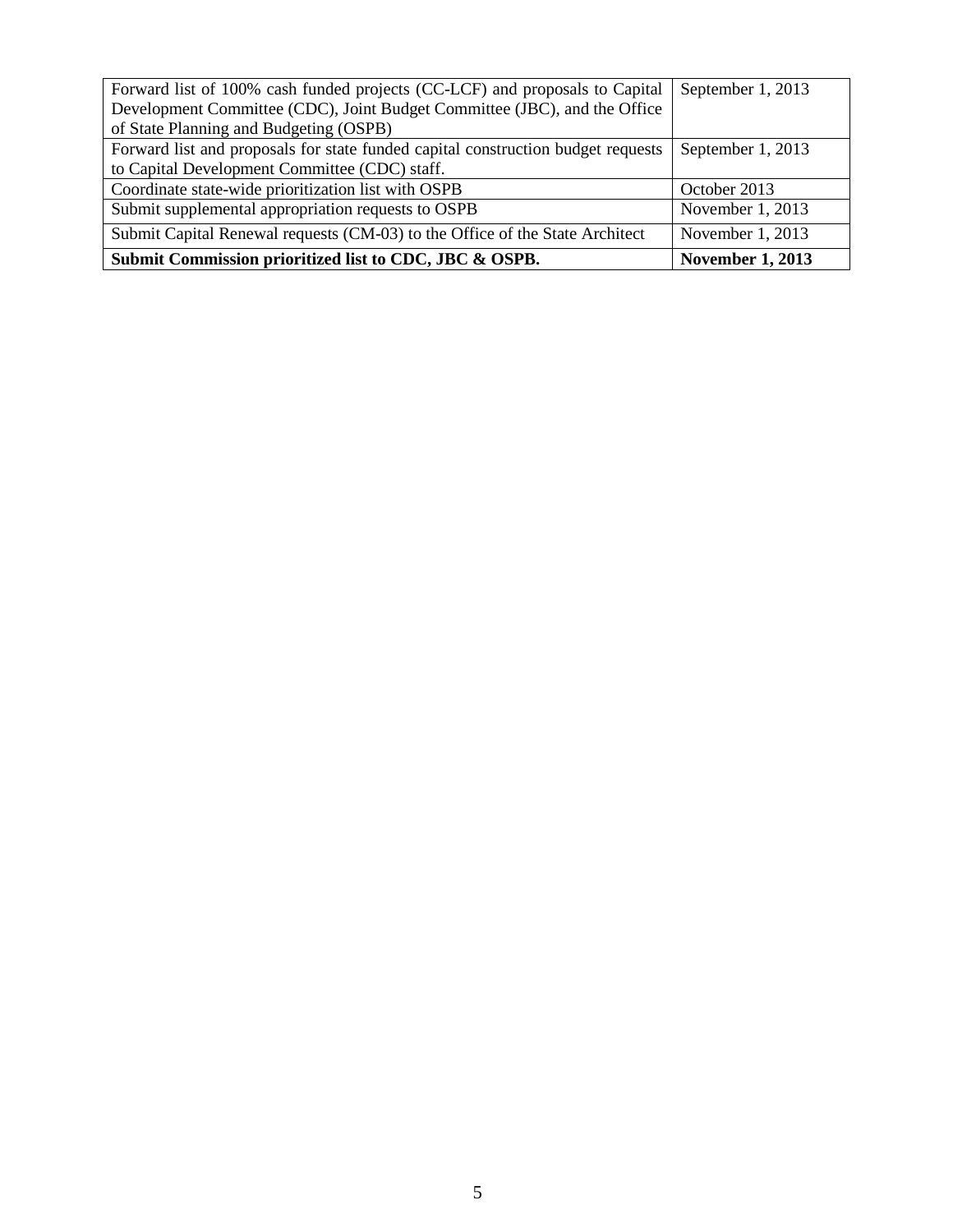# **CCHE Prioritization of State-Funded Projects**

<span id="page-9-0"></span>The Colorado Commission on Higher Education (Commission) annually prioritizes **ALL** statefunded (Capital Construction Funds or CCF) capital construction project requests prior to submission to the General Assembly. Projects costing less than \$2 million CCF that are granted a waiver from the program planning requirements are prioritized alongside projects with costs exceeding \$2 million. The Department does not prioritize cash-funded projects. Instead, it reviews a two year list of projected cash projects and/or individual program plans for cashfunded projects with costs exceeding \$2 million and recommends them for cash spending authority to the General Assembly.

The Department neither reviews nor prioritizes Controlled Maintenance requests. Institutions submit these requests to the Office of the State Architect within the Department of Personnel and Administration.

Prioritized state-funded projects must have approved program plans that are consistent with all statutory requirements, the statutory role and mission, the campus facilities master plan, and approved space and utilization standards, where applicable. In prioritizing a project, financial feasibility and conformance with established planning guidelines may be considered. For all projects requesting FY 14-15 funds, the criteria listed in the "State Funded Projects" section on page nine (9) must be met prior to submission to DHE for prioritization.

For FY14-15, the prioritization list will be reviewed and approved by the Commission's Sub-Committee on Capital Assets prior to submission to OSPB in September, 2013 and the General Assembly in November, 2013.

# **Capital Construction Projects**

# <span id="page-9-2"></span><span id="page-9-1"></span>*General*

Program plans are required for most public higher education capital construction projects. Only four types of capital construction projects do **NOT** need program plans. These are:

- $\triangleright$  Capital construction projects or acquisitions costing less than \$2 million in state funds for which requests for exemptions from the requirements of program and physical planning must be submitted to DHE (See the section on program plan waivers below).
- Capital construction projects or acquisitions costing \$2 million or less and constructed, operated and maintained with cash or federal funds and capital projects costing \$2 million or less and constructed with cash funds but operated and maintained with either cash, general funds or a combination of both are called SB01-209 projects. These projects are simply reported to DHE by September 1 of each year for the previous fiscal year (See the section on SB01-209 projects below.)
- $\triangleright$  Capital construction projects or acquisitions costing \$2 million or more and constructed with cash funds not subject to the Higher Education Intercept Act (SB08-245) (See the section on Non-Intercept projects below).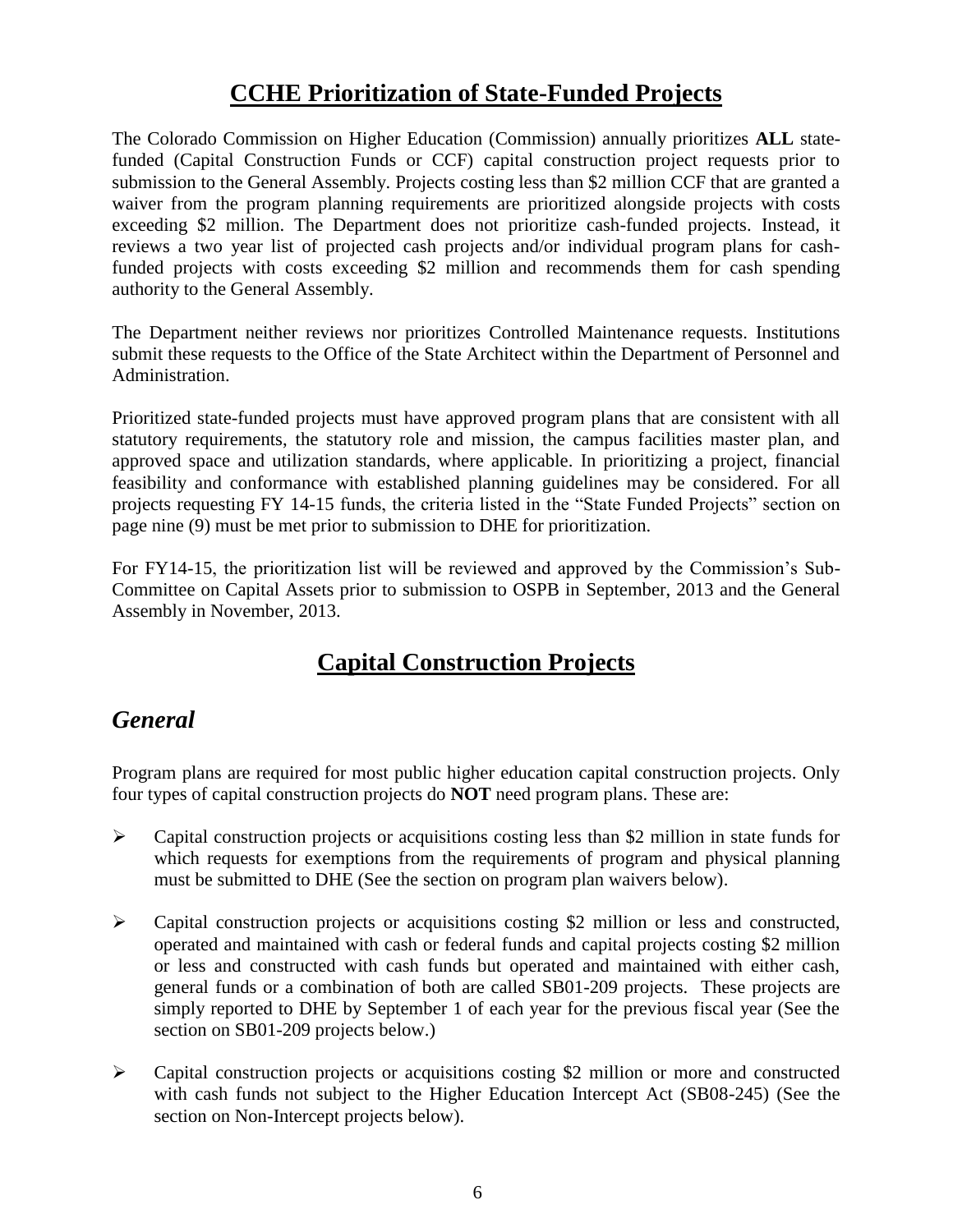$\triangleright$  Capital Renewal projects for which the Office of the State Architect CM-03 form, and possibly a feasibility study, may be required in lieu of a formal program plan. The Office of the State Architect now also requires the submission of the CC-C (See the section on Capital Renewal projects below).

All other new capital requests require program plans. Program plans must follow applicable policy in DHE Policy Section III, Part E – Facilities Program Planning [\(http://highered.colorado.gov/Publications/Policies/#ca\)](http://highered.colorado.gov/Publications/Policies/#ca) and the Facility Program Planning Guidelines for Higher Education Capital Construction Projects [\(http://highered.colorado.gov/Finance/Capital/guidelines/fppg.pdf\)](http://highered.colorado.gov/Finance/Capital/guidelines/fppg.pdf).

DHE reviews the program plans for:

- Consistency with the institution's role and mission, academic, facility, and technology master plans; and state higher education policy;
- Consistency of space utilization with DHE guidelines and campus physical master plan space allocations;
- Appropriateness of source of funds, cost estimate methods, financing implications, impact on operations and maintenance at projected enrollment increments.

Each program plan should:

- Receive the approval of the institution's governing board within 30 days of submission to DHE; the governing board should send to DHE a letter stating the date and vote of the approval. The governing boards should affirm that the program plan:
	- o Conforms with the institution master plan as well as the academic plan;
	- o Benefits the educational program housed in the facility;
	- o Includes operating and capital costs that are appropriate to the educational program and to the source and method of financing; and
	- $\circ$  Is included in the institutional five-year capital construction program schedule.
- Include a third-party independent review (one performed by an engineer, architect, or information technology expert who is not an employee of the institution) that covers:
	- o Compliance with applicable codes;
	- o Completeness and accuracy of the project cost estimate;
	- o Appropriateness and thoroughness of the methodology used for cost estimating (Means or Dodge published cost data, historical costs from previous projects, cost estimating consultant, in-house cost estimating, etc.); and
	- o Validity of the alternative chosen.

Program plans submitted to DHE previously that were not funded for FY113-14 and are over three years old will not be considered for FY14-15 unless the governing board certifies that:

 The plan's space use assumptions have not changed, incorporating information on completed new construction and renovation since the original submission;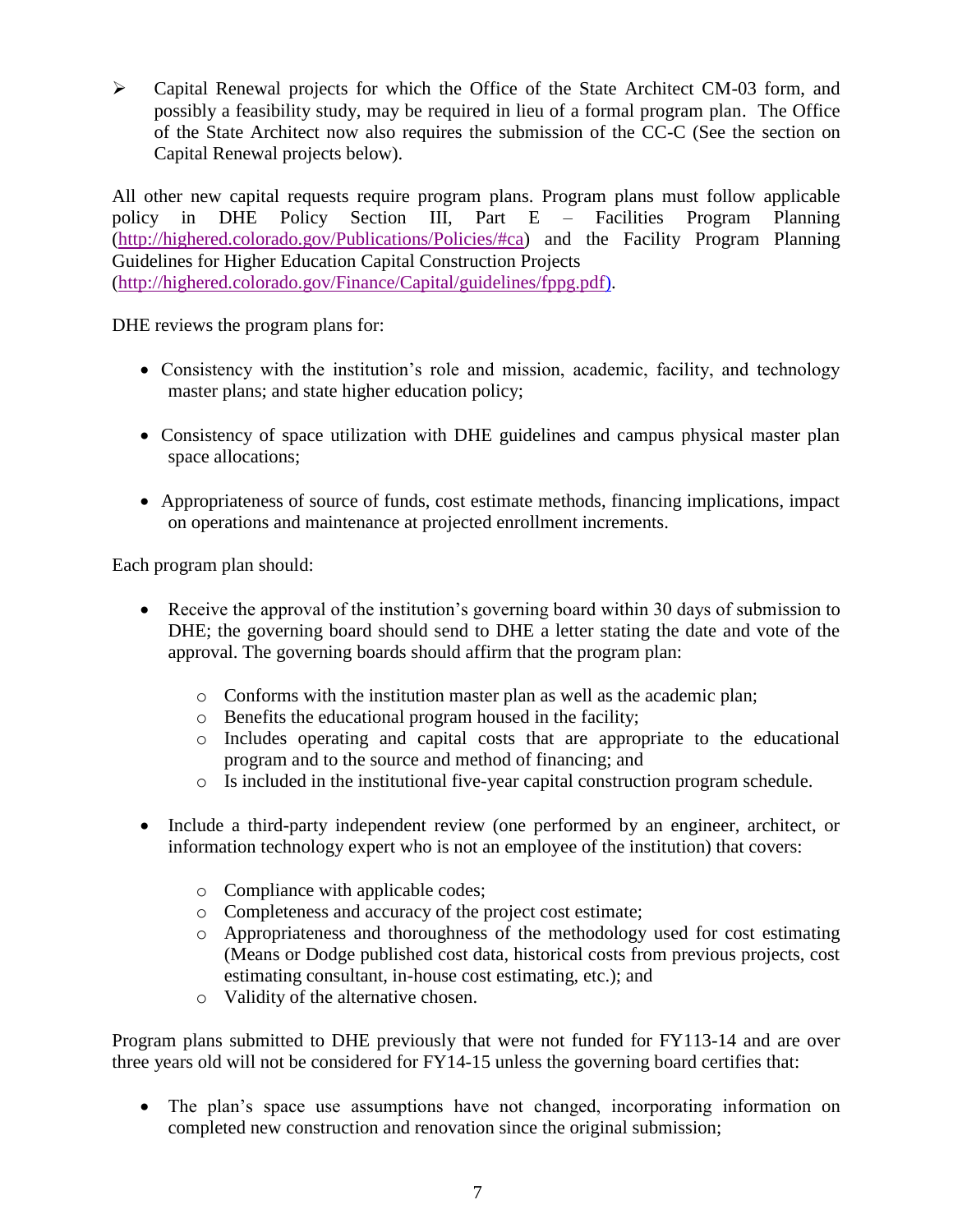- The plan's education and enrollment assumptions remain valid, reflecting any changes from the previous year in enrollment and degree or program offerings;
- The capital costs remain valid and that any unusual construction issues resulting from the delay have been addressed; and
- Any new code requirements will be met and that cost estimates are appropriately adjusted to reflect any changes.

The certification should demonstrate the validity of the information above and the Department may request additional information as needed to confirm that these program assumptions remain valid. The governing board must indicate in its priority statements that such unimplemented program plans either retain their previous prioritization or have been reprioritized. In addition, a "Three-Year Program Plan Waiver" form [\(http://highered.colorado.gov/Finance/Capital/\)](http://highered.colorado.gov/Finance/Capital/) should be submitted along with the governing board certification.

Funded, DHE-approved program plans for which state capital construction money has been appropriated must meet three state fiscal rules. Projects that are 100% cash funded are not appropriated and not subject to these rules.

- **The six month rule,** states that all major professional services (i.e. architect and engineering services) must be encumbered within six months from the time the Long Bill becomes law. Projects that are 100% cash-funded are exempt from the six month encumbrance rule. For those projects not requiring professional services, the entire amount of the project must be encumbered within six months. (See Appendix E for more information);
- The one-year rule, which states that all projects must be initiated within one year from the appropriation as demonstrated when expenses for the project have been incurred.
- The three-year rule, states that agencies have three years to completely encumber their project funds from the time the Long Bill becomes law. The three-year time limit starts over each time the institution receives new appropriations for the same project. The three-year rule can only be modified by General Assembly action in an appropriations bill, and therefore requires a budget action submitted through OSPB.

More details on the types of capital construction projects follow, with information on how DHE reviews them:

# <span id="page-11-0"></span>*Program Plan Waivers*

Requests for exemptions from the statutory requirements of program and physical planning may be granted for projects costing **\$2 million or less in state money (CCF)** if sufficient information is presented. That information should include the name of the project; the program or department impacted by the project (campus wide if it benefits the entire campus); the assignable and gross square feet the project involves; the increase, if any, to operation and maintenance costs; and a project description, with site maps or other information included when applicable. The waiver request should include reference to the institutional master plan. The total scope of the project should be discussed if the waiver request is part of a phased project that will be completed in the future or if it complements or completes an earlier project. Institutions should not break a much larger capital construction program into smaller projects to avoid doing program plans. Program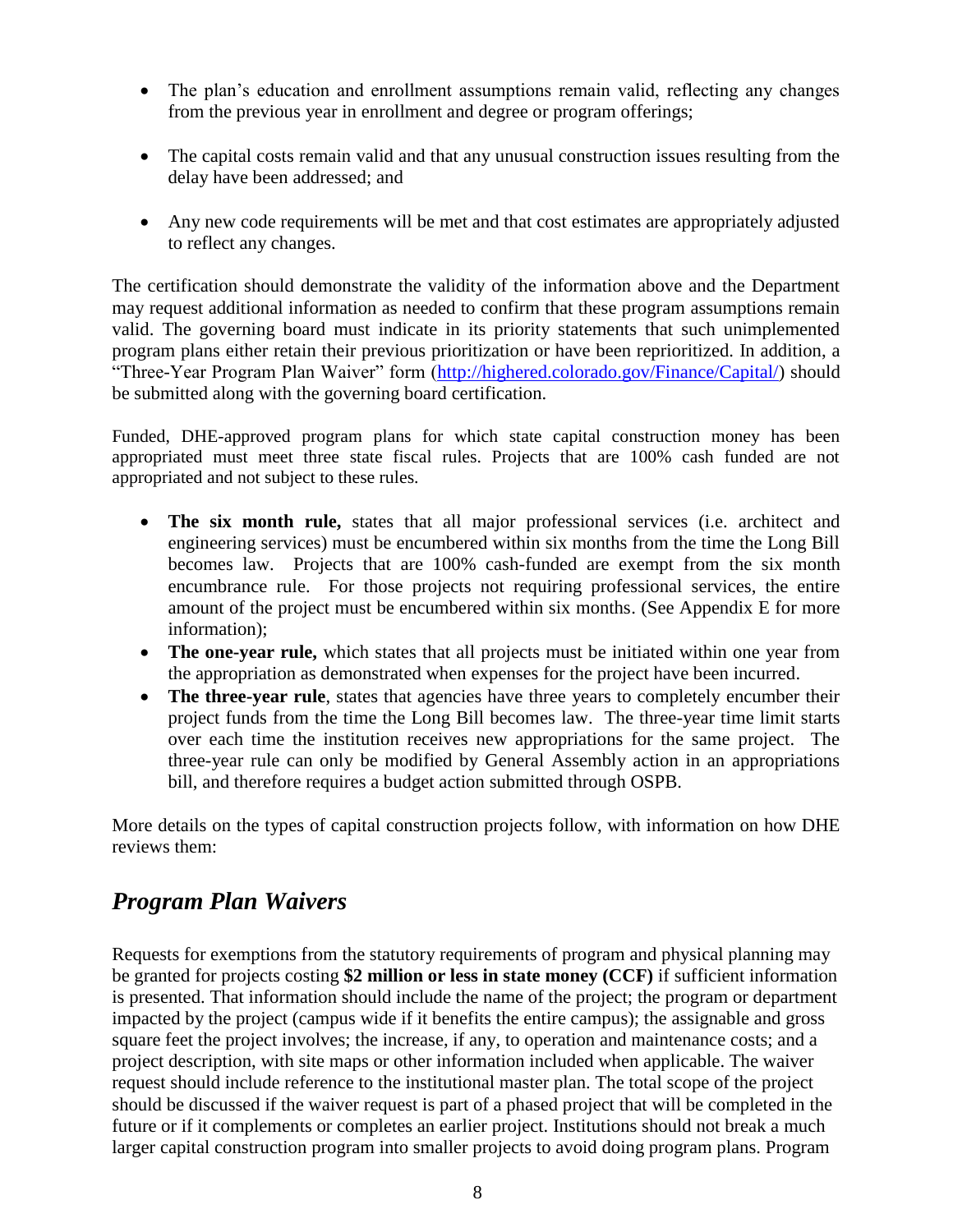plan waivers for projects requiring capital construction funds money are prioritized with all other state-funded projects (CCF). Institutions are not required to request a waiver from the program planning requirements for non-Intercept cash funded projects under \$2 million.

# <span id="page-12-0"></span>*State Funded Projects*

For FY14-15, Capital Construction Requests and FY13-14 Supplemental Capital Requests, there will continue to be limited state funding available. Also, DHE's submission to OSPB is limited to the top 20 prioritized projects. Therefore, governing boards should use discretion in selecting projects to submit. A governing board wishing to make a "statement of need", or attempting to "reserve a place" for projects should utilize the out-years provided on the CC-P form.

DHE will accept and review all FY13-14 proposals for state funded projects. DHE will give preference to requests which align with OSPB criteria for inclusion in the FY14-15 statewide priority list (see Appendix "I" and below). DHE and OSPB will also use these criteria to prioritize projects for submission to CDC and JBC. These criteria are for state funded capital construction requests only (Note: Capital Renewal projects will also follow these criteria but are submitted to DHE and the Office of the State Architect simultaneously). Criteria:

| <b>Evaluation Criteria</b>                                                                     | <b>Capital Construction Prioritization</b><br>FY 2014-15                                                                                                                                                                                                                                   |
|------------------------------------------------------------------------------------------------|--------------------------------------------------------------------------------------------------------------------------------------------------------------------------------------------------------------------------------------------------------------------------------------------|
| <b>General Fund, Capital</b><br><b>Construction Fund, Federal Fund</b><br>and Cash Fund Impact | Projects that are partially funded projects by cash funds<br>and federal funds will receive greater priority                                                                                                                                                                               |
| <b>COP</b>                                                                                     | Certificates of participation (COP) annual payments for<br>existing projects                                                                                                                                                                                                               |
| Significant Health, Life Safety,<br>and Code Issues                                            | Projects with clear and urgent life or safety implications                                                                                                                                                                                                                                 |
| <b>Continuation Project</b>                                                                    | Request is a continuation project appropriated in FY13-14                                                                                                                                                                                                                                  |
| <b>Cost Analysis</b>                                                                           | Life cycle cost analysis and reasonableness of costs                                                                                                                                                                                                                                       |
| <b>Other Fund Sources</b>                                                                      | Other fund sources include projects that are funded partly<br>by non-state funds and non-student fee funds                                                                                                                                                                                 |
| <b>Space Needs Analysis</b>                                                                    | Space needs analysis reflects how much space the<br>institution or department has in its inventory, justification<br>on how well the space needs are filled by the request,<br>and how much space it needs based on the Master Plan,<br>FTE projections, or Student enrollment projections |
| <b>Clear Identification of</b><br><b>Beneficiaries</b>                                         | The request must clearly identify the individuals that will<br>be served and how they will be better served by the<br>project requested                                                                                                                                                    |
| <b>Phase-able Projects</b>                                                                     | Phases must be stand-alone projects                                                                                                                                                                                                                                                        |
| <b>Achieves Goals</b>                                                                          | Integral to Achieving Statewide Policy Goals/Integral to<br><b>Institutional Planning Goals</b>                                                                                                                                                                                            |
| <b>Program Plans</b>                                                                           | Projects will be review against the program plans for<br>appropriateness, necessity, and sufficiency of the project<br>with respect to institution programs, applicable state<br>policies, plans, and standards                                                                            |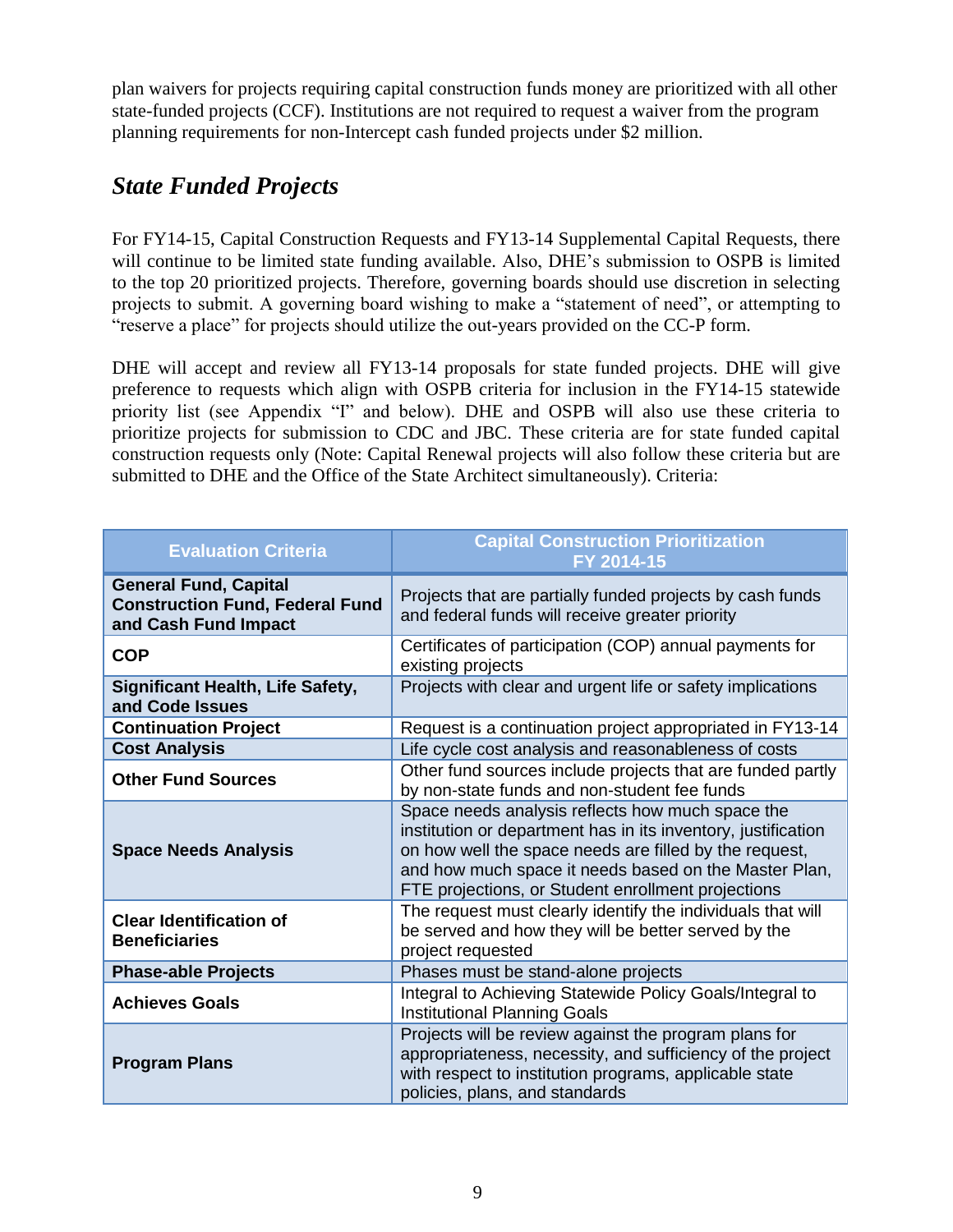For a project to be considered a life or safety project, the project must predominately address facility deficiencies related to health, safety, and welfare of the occupants and be both "urgent" and "critical." A project is considered "urgent" if the life or safety of a person would be compromised if the renovation or modification is not funded for FY 2014-15. A project is considered "critical" if the life or safety of the occupants is unavoidably compromised due to the unsafe conditions of an area or of an entire building.

A project may also be considered an approvable life or safety project if there will be an urgent and critical loss of use. These projects predominately address facility deficiencies related to noncompliance of codes, standards, and or accreditation requirements of a program. Critical loss-ofuse projects would directly result in the inability of that program to function in the related area and or the funding necessary to sustain that program.

Requests for Controlled Maintenance are to be submitted directly to the Office of the State Architect who will propose projects to the Office of State Planning and Budgeting and DHE. The criteria for those projects are promulgated by the Office of the State Architect.

Projects for which capital construction funds (CCF or state-funds) funding is requested for all or part of the total costs in a given fiscal year are classified as state-funded, and are prioritized with all other state-funded projects. State-funded projects can be for anything defined as capital construction (see Appendix B). DHE reviews state funded requests according to the criteria listed above, and prioritizes them prior to forwarding them to the Office of State Planning and Budgeting, and then on to the General Assembly. The types of state-funded projects listed below have special requirements.

### <span id="page-13-0"></span>**Information Technology Projects**

Information technology program plans should follow the format in Appendix F of this manual. Staff reviews the program plans, and calls upon the expertise of the Office of Information and Technology (OIT) as necessary. OIT reviews the budget documents and pertinent sections of the program plans, and comment on the plans. Information technology projects also may be submitted for cash spending authority. Note that HB 12-1288 has expanded the definition of capital construction to include services provided by OIT and may increase the number of capital construction projects subject to CDC review and approval.

### <span id="page-13-1"></span>**Capital Renewal Projects**

This category of projects began for the FY02-03 budget submission, and is intended for large controlled maintenance projects (that is, projects that are maintenance-, not program-driven) costing \$2 million or more. Institutions should submit the OSA CM-03 and CC-C forms in lieu of a program plan simultaneously to DHE, and OSA. The OSA CM-03 form and CC-C forms should be accompanied by an explanation of how the project is maintenance-driven, not program-driven. DHE determines whether the projects are truly maintenance driven and arise from deterioration of a facility's physical and functional condition and the inability to comply with current codes and energy conservation rather than from programmatic needs (If there is any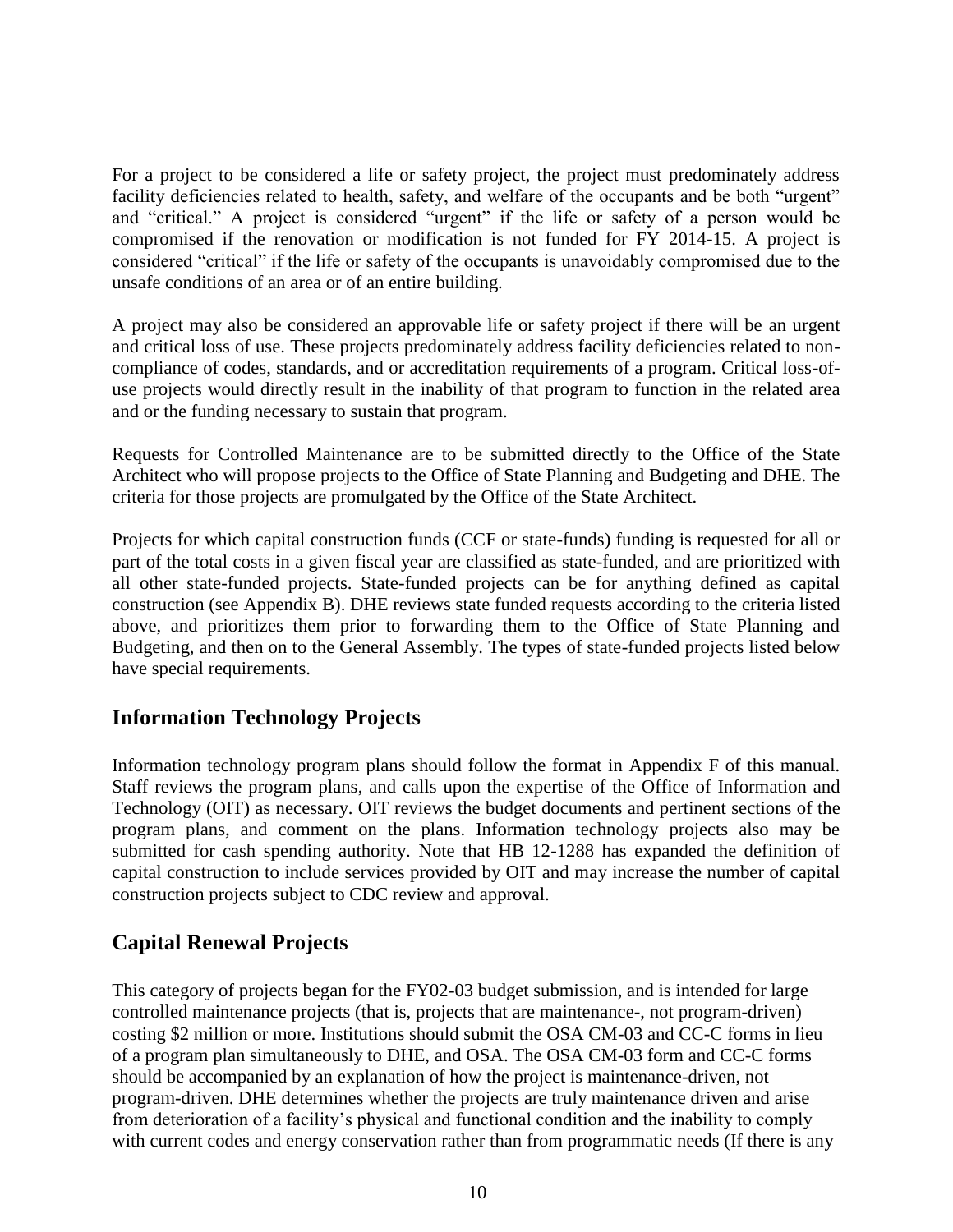question on whether a specific project qualifies as a capital renewal project or is driven by program, institutions should consult with DHE and OSA staff). OSA then completes the review of the projects. If approved by both DHE and OSA, the project is forwarded to OSPB for review and possible inclusion in the state prioritization list. Capital renewal projects may also be submitted for cash spending authority.

# <span id="page-14-0"></span>*Cash Funded Projects*

For the purposes of review, projects that are to be undertaken solely with cash funds (CF), solely with federal funds (FF), or only cash funds and federal funds, are considered "100% cash funded." These fund sources should be accurately reported on the CC-C forms as CF or FF, but will follow the same process.

SB09-290 changed the categorization of cash funded projects. There are now additional classifications of cash funded projects that have different standards for review. The initial distinction is whether the project costs will exceed \$2 million dollars. If costs do not exceed \$2 million then the project is classified as a SB01-209 project ("209 project").

All cash funded projects exceeding \$2 million, whether reviewed by DHE or not, are to be reported in the annual Two-Year cash funded list (see section on CC-LCF below) and approved annually by the CDC. Projects that have commenced are not to be reported in the Two-Year list and instead reported on the new 290 report, which will again be released as a combination 209/290 report.

# <span id="page-14-1"></span>*SB01-209 Projects*

Cash funded capital projects costing less than \$2 million (SB92-202 Projects) that are not subject to review under C.R.S. 23-1-106 (9) or (10) and that are above the limit for capital outlay are categorized as SB01-209 projects. These projects must be for repair and replacement, professional services, new facilities/additions, infrastructure improvements, site improvements, fixed equipment, demolition, leasehold improvements, and the purchase of instructional or scientific equipment.

For these projects, no DHE review is required. Instead, institutions should report to DHE all such expenditures for small capital projects for the preceding fiscal year. The next report is due to DHE on September 6, 2013, and will cover FY 12-13 (July 1, 2012 through June 30, 2013). DHE will send the updated report forms to institutions by late July 2013; contact DHE at (303) 866-2749 for a copy of the updated form if you do not receive it. DHE compiles the SB 01-209 data into a report which is sent to the CDC by December 1 each year including information on projects approved pursuant to the SB09-290 legislation that are underway.

# <span id="page-14-2"></span>*Non-Intercept Projects*

Projects costing in excess of \$2 million that are to be constructed or acquired solely with cash funds that are not funded under to the Higher Education Intercept Program (SB08-245) are to be classified as "Non-Intercept" projects and are not subject to review by DHE, OSPB, CDC, or JBC. Institutions should submit to all such projects on the annual CC-LCF list in an unprioritized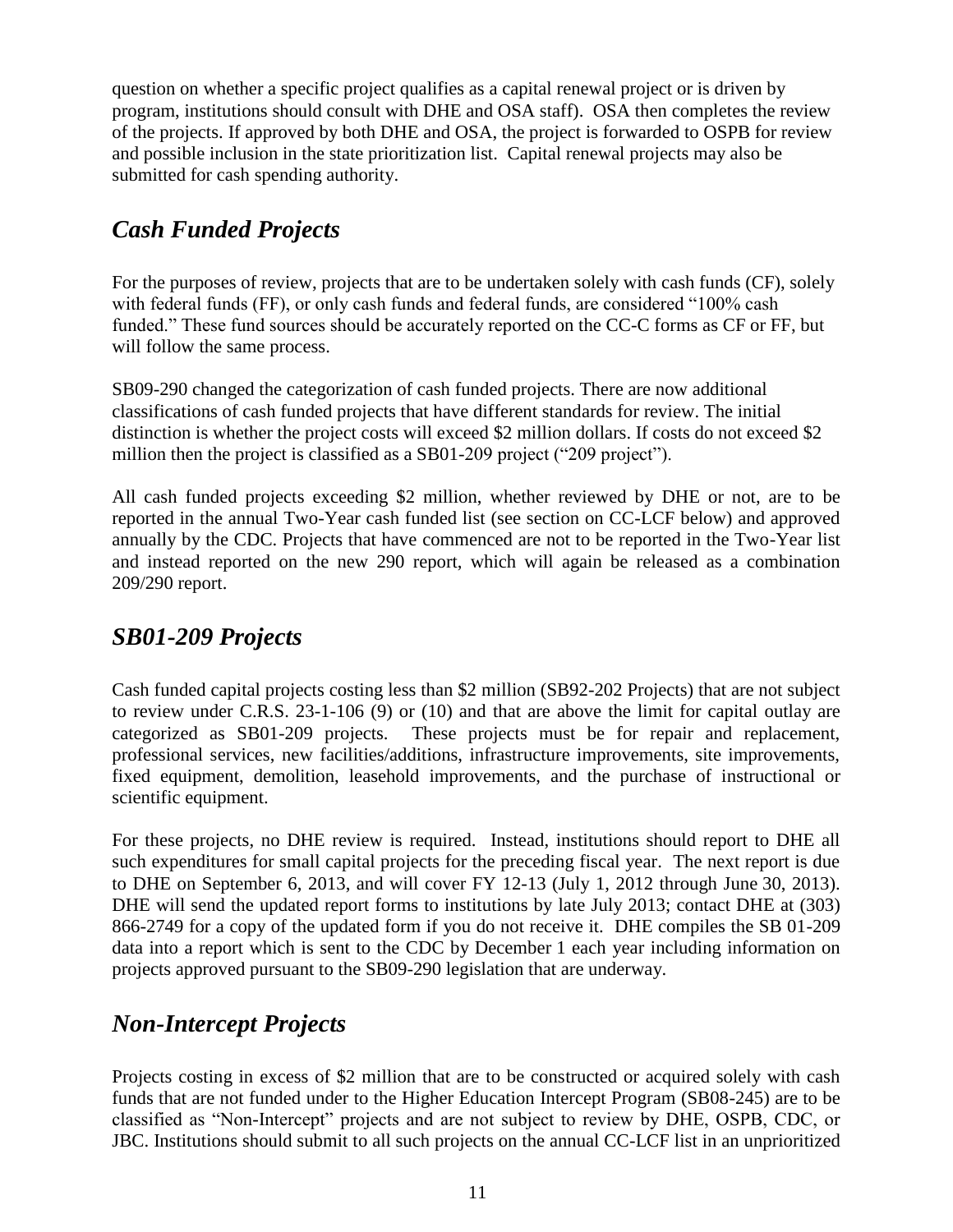list which will be prepared for the annual hearing before the CDC.

Within Non-Intercept projects there are two sub-categories based upon the source of funds and nature of the project described below:

### <span id="page-15-0"></span>**Non-Intercept Academic Cash projects**

Projects that are to be constructed or acquired solely with cash funds that are not subject to the Higher Education Intercept Program (SB08-245), that are operated and maintained with state operational funds, cash funds or a combination of both, and are academic in nature are considered "Non-Intercept Academic Cash projects". These projects were previously considered "regular cash" or "1205" projects. These projects remain eligible for future Controlled Maintenance funding.

### <span id="page-15-1"></span>**Non-Intercept Auxiliary Cash projects**

Projects that are to be constructed or acquired solely with cash funds that are not subject to the Higher Education Intercept Program (SB08-245), that are constructed, operated and maintained out of cash funds only, and are auxiliary in nature are considered "Non-Intercept Auxiliary Cash projects". These projects were previously considered "SB92-202" projects and constructed, operated, and maintained from auxiliary enterprise funds, student fees, research building revolving funds, or wholly endowed gifts and bequests, or a combination of such sources. These projects are not eligible for future Controlled Maintenance funding.

For non-intercept projects, no DHE review is required. Institutions are required to submit an annual CC-LCF list without prioritization.

### <span id="page-15-2"></span>*Intercept Projects*

Projects costing in excess of \$2 million that are to be constructed or acquired solely with cash funds that are subject, in whole or in part, to the Higher Education Intercept Program (SB08-245) are to be classified as "Intercept" projects and are subject to review by DHE and the CDC, but not by OSPB. Within Intercept projects there are two distinct sub-categories based upon the source of funds and nature of the project described below:

#### <span id="page-15-3"></span>**Intercept Academic Cash projects**

Projects that are to be constructed or acquired solely with cash funds that are subject, in whole or in part, to the Higher Education Intercept Program (SB08-245), that are maintained out of state operational funds, cash funds or a combination of both, and are academic in nature are considered "Intercept Academic Cash projects". These projects were previously considered "regular cash" or "1205" projects. These projects remain **eligible** for future Controlled Maintenance funding.

Program plans are required for these projects. Besides being reviewed for the items outlined above, the program plan is examined to ensure that sufficient information is provided in the program plan to assure DHE that: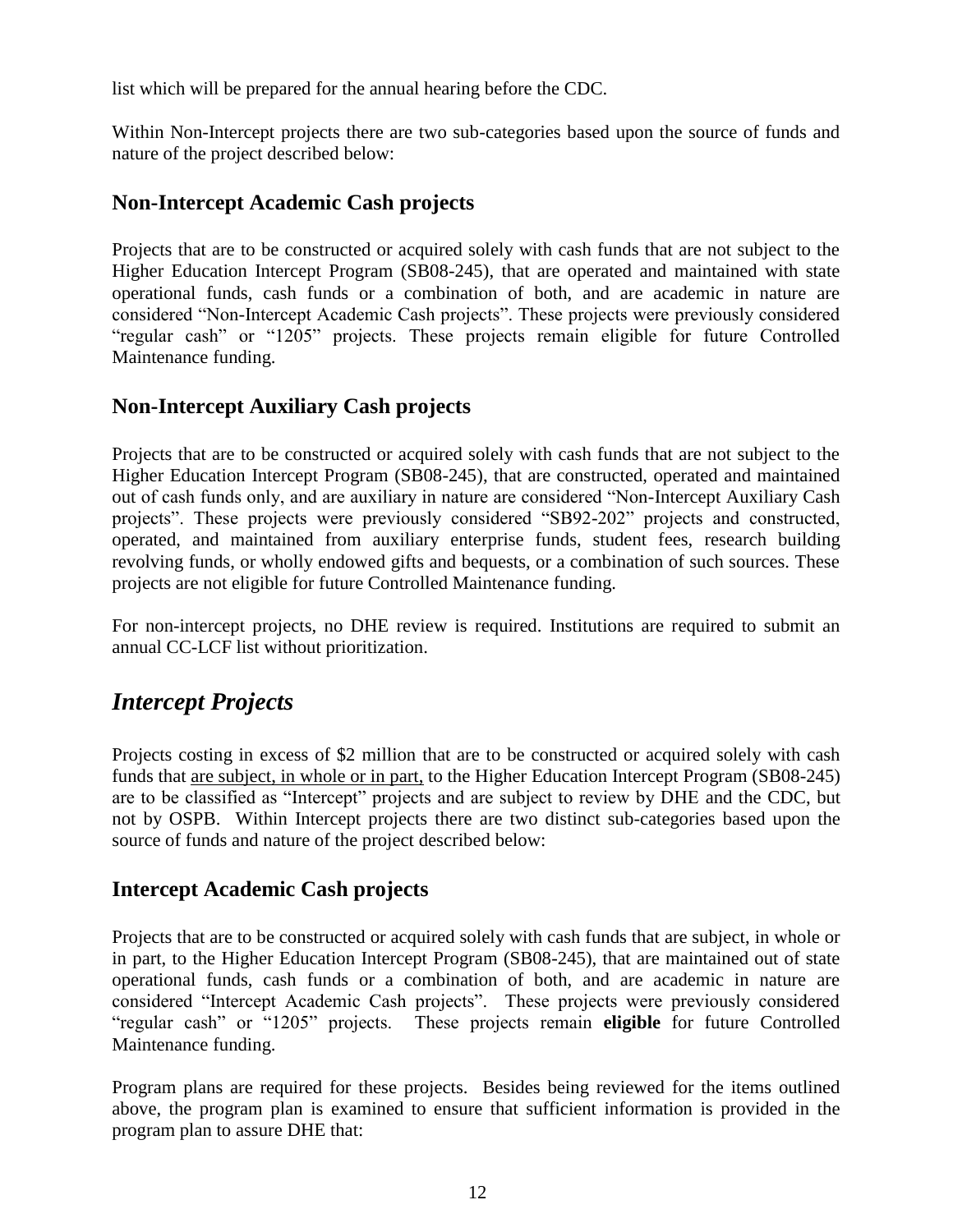- Sufficient cash funds will be available to pay the capital project costs;
- The earmarked cash funds are appropriate sources considering the nature of the project; and;
- The project will not adversely affect the projected operating funds.

Cash-funded projects are referred to the Capital Development Committee and Joint Budget Committee, but due to HB08-1205, are not required to be included in the Long Bill. These projects can be submitted at anytime during the year, but institutions should aim for the August 2, 2013 deadline whenever feasible.

### <span id="page-16-0"></span>**Intercept Auxiliary Cash projects**

Projects that are to be constructed or acquired solely with cash funds that are subject, in whole or in part, to the Higher Education Intercept Program (SB08-245), that are maintained out of cash funds, and are auxiliary in nature are considered "Intercept Auxiliary Cash projects". These projects were previously considered "202" projects. These projects remain **ineligible** for future Controlled Maintenance funding.

These projects were formerly considered 202s and are *constructed, operated, and maintained* from cash sources and serve auxiliary functions. These projects are not eligible for state Controlled Maintenance funding in out years. Program plans are required for those projects estimated to cost more than \$2 million and can be submitted at any time during the year, but, if possible, should be submitted by August 2, 2013. The program plans are reviewed for the same items as discussed for the cash-funded projects, with the added requirement that DHE staff must be assured that funds will come from only allowable sources and that sufficient funds will be available to cover both construction and remodeling costs, as well as all operation and maintenance costs.

### **DHE Budget Documents and Instructions**

<span id="page-16-1"></span>The following describes the capital construction budget requests (CC-C and CC-IT forms) as well as the supplemental capital construction request (CC-B). Budget documents should be as complete as possible when submitted. Please submit an electronic copy of the budget request forms by the requested due date to [Tonya.Gomez@dhe.state.co.us](mailto:Tonya.Gomez@dhe.state.co.us) in either Word or Excel format. DHE will not accept PDF submissions, except for program plans.

The CC-C, the CC-IT, and the CC-B are the primary project request forms for all higher education individual projects, while the five-year state funded capital construction plan (CC-P form) and the two-year cash funded construction plan (CC-LCF form) show the relationship of the individual projects to past, current, and projected projects from the same institution and governing board. **DHE must review all budget documents from state-supported higher education institutions before referral to the OSPB when necessary, the CDC, and the JBC. All additions, deletions, or changes must be submitted to DHE who then reviews and, upon approval, submits these changes to the CDC, OSPB and the JBC.**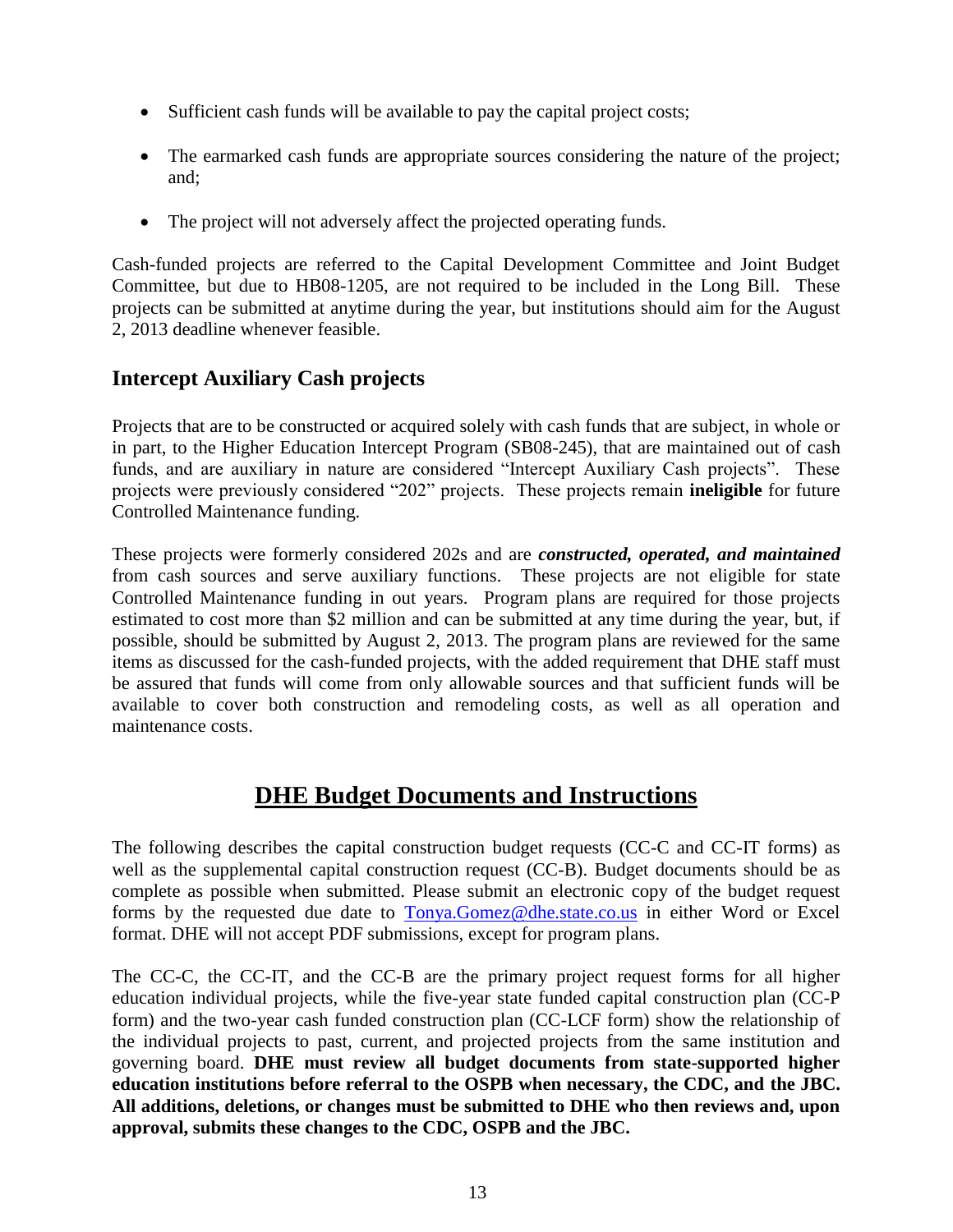Life Cycle Costs (LCC) are the cost alternatives, over the economic life of a facility, including its initial cost, the cost of energy consumed, replacement costs, and the cost of operation and maintenance of the facility. The life cycle cost form (LCC-Form) will require identification of feasible alternatives and the cost of these alternatives, establish common assumptions and parameters, discount of future costs to present value, compute and compare LCCs for each alternative, and estimate of non-monetary savings or costs. **For the completion of a life cycle cost analysis, the LCC-Form will be distributed at a later date for FY 2014-15 capital construction requests.**

An individual project is one that can stand alone and may not necessarily require additional appropriations to complete. For example, a new state-funded building may require enough time in the design phase that it would be appropriate to request professional services appropriations in year one of the project and construction and equipment funding in subsequent years. In this case CC-C forms should be submitted in each year the project requests an appropriation. For projects requesting phased funding, each phase must be a distinct portion of work that can stand alone. Also, a four-phase addition to a building could be submitted as four individual projects if each addition could be completed separately as a stand-alone project. In this case, a CC-C form and program plan could be completed for each phase. For all cash-funded projects, institutions should request total project funding in year one if they are planning on bonding the full amount.

For capital renewal projects, CC-C forms are now required along with the CM-03 forms (obtained from the Office of the State Architect) and required accompanying documentation.

# <span id="page-17-0"></span>*Capital Construction Budget Requests (CC-C, CC-IT)*

# <span id="page-17-1"></span>**Description of: CC-C, & CC-IT**

The CC-C forms are for new buildings, building expansions or renovations, or related capital projects. Budget requests must be submitted for each year that an appropriation is requested.

Continuation projects and non-continuation projects both require annual submissions of the CC-C form. The budget documents for continuation projects (those that have received at least one previous appropriation through a signed bill) are checked for conformance with prior submissions of the requests. If a project was approved for architectural and engineering funds only, for example, funding beyond the architectural and engineering stage should be included on the new budget request forms as requiring additional approval. If an agency's cost estimate for a continuation project has changed since the previous year, the institution should defend the CC-C and support information forms to reflect the new numbers. All supporting information and background must be in the new CC-C. The CC-C form is the primary document that DHE, OSPB and the CDC use for evaluating projects.

The reviewing entities will review all budget estimates for appropriateness using industry standards and trends. Costs should be listed and justified in the program plan and the request.

Please fully complete the CC-C Excel and Word document as described on the forms. The *Project Title* refers to the name of the project that must be used throughout all documents submitted to DHE, OSPB and the Office of the State Architect. Do not use acronyms in the title.

*Project Year should describe the year of the project in terms of how long it is seeking funding.*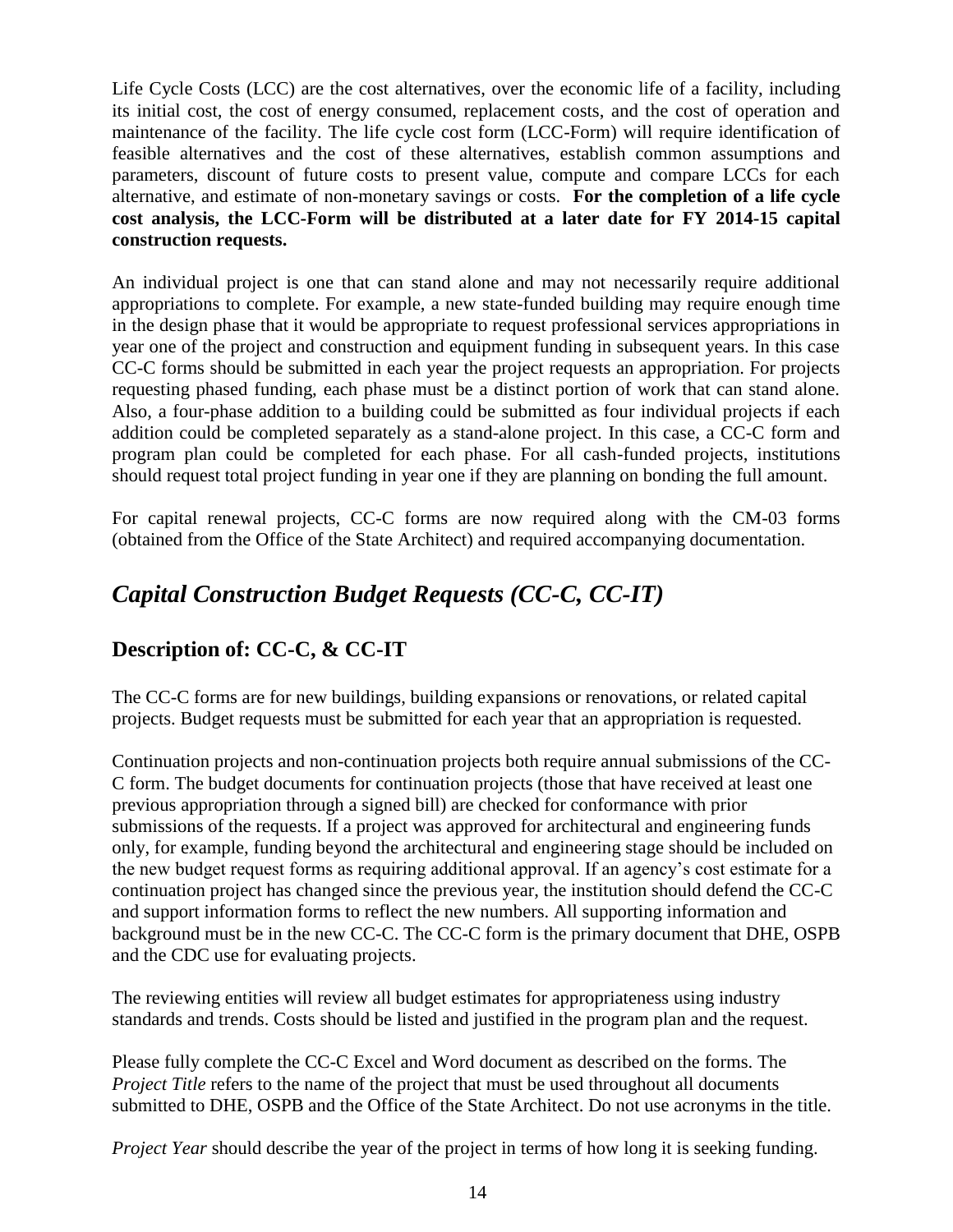For example, if the project is seeking its first appropriation, this should indicate year 1. If the project received funding in a prior year and is seeking a second round of funding, this should indicate year 2.

*The Priority Number* is the agency's ranking of a state-funded project for which a CC-C form is submitted, and should be written to indicate how many projects the agency is prioritizing (i.e., 2 of 5).

*Department Signature* is the name and date of approval of the department's executive director or commissioner or the institution's president or his/her designee. Signing off for department approval means that the signer affirms the head of the department of institution has knowledge of the request, its dollar amount, and its purpose. It is also affirms that the form is complete and the dollars and narrative are accurate. For requests from institutions of higher education, the Department of Higher Education approves and signs before approval by OSPB.

*Name of Preparer* is the name of the person preparing the form; include the email address. This should be the person whom is to be contacted by DHE or OSPB should there be questions about the form.

Sometimes CC-C forms are submitted to revise numbers for the same project. If the request is submitting a change to a form for that project already submitted to the CDC, then check yes for "Revision?" and include the date of the last submission to the CDC.

The Excel form shall include all costs associated with all phases of the capital construction project. If the project will require additional funds to complete in subsequent years, list those funds required for the following five years.

*The Prior Year Appropriation* is only completed if funding for this project appeared in a previous Long Bill, supplemental bill, or separate appropriation bill. Otherwise it should reflect zero. The total should be the sum of all appropriations and match the appropriations listed in "Continuation History" of the CC-C Narrative Word Document. If they do not match exactly, the Word document should footnote the table with an explanation, illustrating all numbers.

The subsequent columns are out year impacts for projects that will be continuation projects. Such projects must have distinct activities for each year. Even if a Current Request is funded, there is no guarantee that out year requests will be funded as continuation projects. Each year's project must be able to stand on its own (discreet portion of work) and the narrative portion of the form should fully defend this. Construction on the same portion of the building should not cross fiscal year requests. However, each of those year's appropriations may be carried forward so they can be accessed for three fiscal years.

### <span id="page-18-0"></span>**Instructions for: CC-C**

A. **Land/Building Acquisition.** If this project will include a cost to acquire land, enter the amount here.

B. **Professional Services.** Enter the total requested, all prior appropriations, and amount requested for each applicable year for all items. Do not include an amount under "Prior Appropriation" unless it appeared in a previous Long Bill or separate appropriation bill.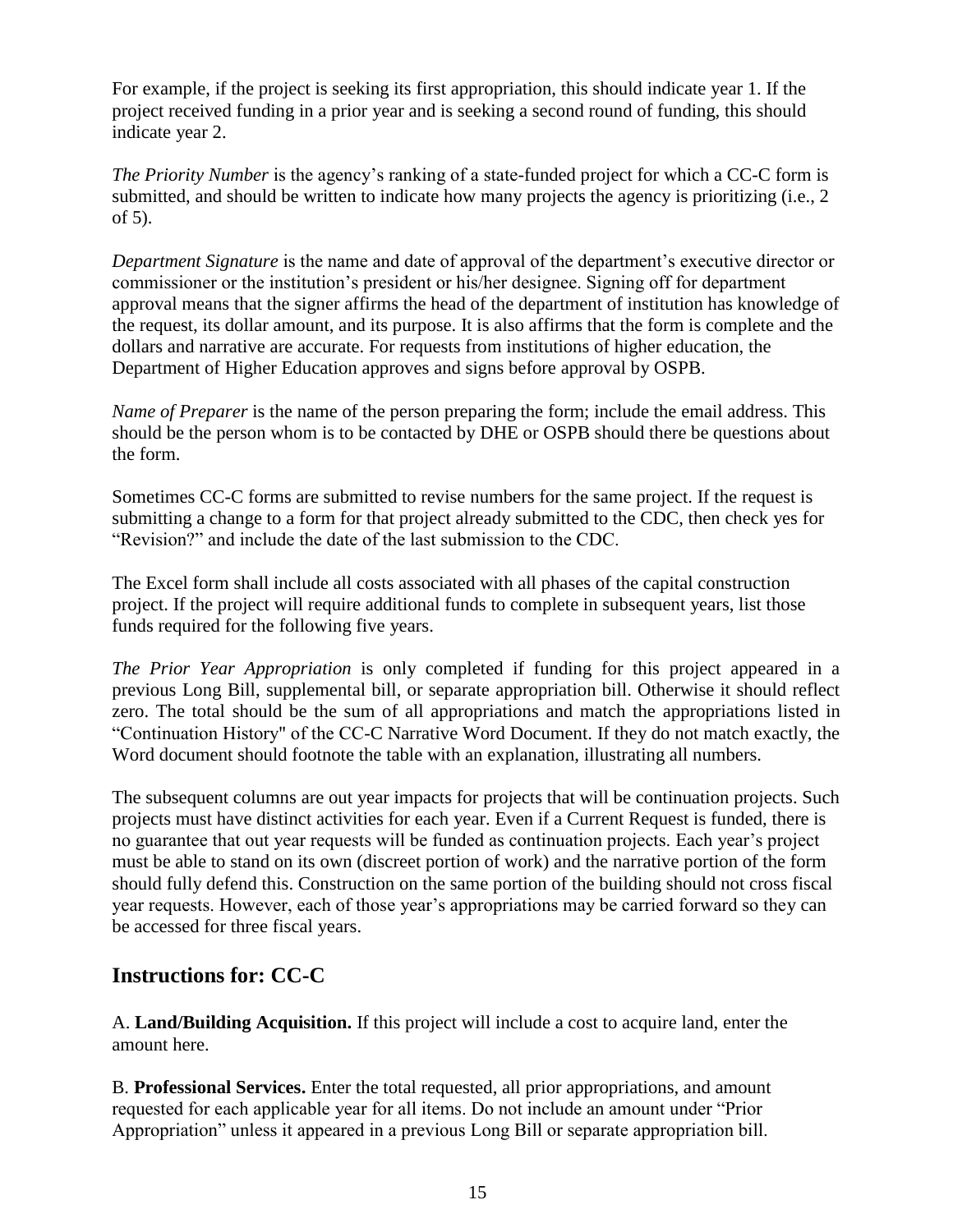B-1. **Master Plan/PP.** Circle or boldface either "master" or "PP" (for program plan) to indicate the correct plan. Include the total cost requested to complete plan.

B-2. **Site Surveys, Investigations, Reports.** Identify other engineering design fees, not related to the physical structure, such as civil engineering for site grading, sewage treatment, water treatment, traffic, etc. Include the estimated costs for site topographic information, utility surveys, soil tests and reports, and other tests required by the specifications (e.g., concrete strength, weld tests, etc.) Testing for the existence of asbestos and air monitoring during remediation also should be included here.

B-3. **Architectural/Engineering/Basic Services.** Identify all fees for the design of the building. These include architectural design, structural engineering, mechanical engineering, and all special consultants such as fire protection, acoustics, information technology, etc.

B-4. **Code Review/Inspection.** Include the cost for an approved Code Review Agent review for compliance with the building codes as required by the Office of the State Architect per Section 24-30-1303(1)(r), C.R.S.

B-5. **Construction**. If applicable, include the construction manager fee. Note that only paid, outside consultants are allowed. No departmental FTE can be paid through capital construction.

B-6. **Advertisements.** Include advertisement costs, if any.

B-7. **Inflation for Professional Services.** Here, the agency must complete both the total dollars attributed to inflation and the percentage. Percentage increases MUST be defended in the narrative portion of the document, or 0% inflation will be recommended by OSPB.

B-8. **Other (Specify).** Include all additional anticipated professional fees for the project. Specify fees associated with the new High Performance Certification Program as implemented by the Office of the State Architect. Specify the type of fee or fees. Please note that tap fees are not professional service fees.

B-9. **Total Professional Services.** Enter total of items B-1 through B-7 (do not add in the inflation percent at 7b). If this amount exceeds 10 percent of line C-4, "Total Construction Cost," for a new facility or 15 percent for a renovated facility, attach a written explanation to justify higher costs than generally allowed.

C. **Construction.** This section displays the total amount of money requested for the project. Do not include an amount under the column "Prior Appropriation" unless funds were appropriated in a previous Long Bill or other separate appropriation. Estimates should be based on the anticipated cost of construction for July of the year for which the appropriation is requested.

#### C-1. **Infrastructure**

*(a) Services/Utilities.* The building construction cost (C-1) will include utilities to a point five feet outside the building. The utilities cost should include all other costs associated with obtaining power, water, gas, telephone lines, sewer, etc., extended from the nearest source to within five feet of the building(s). Include water or tap fees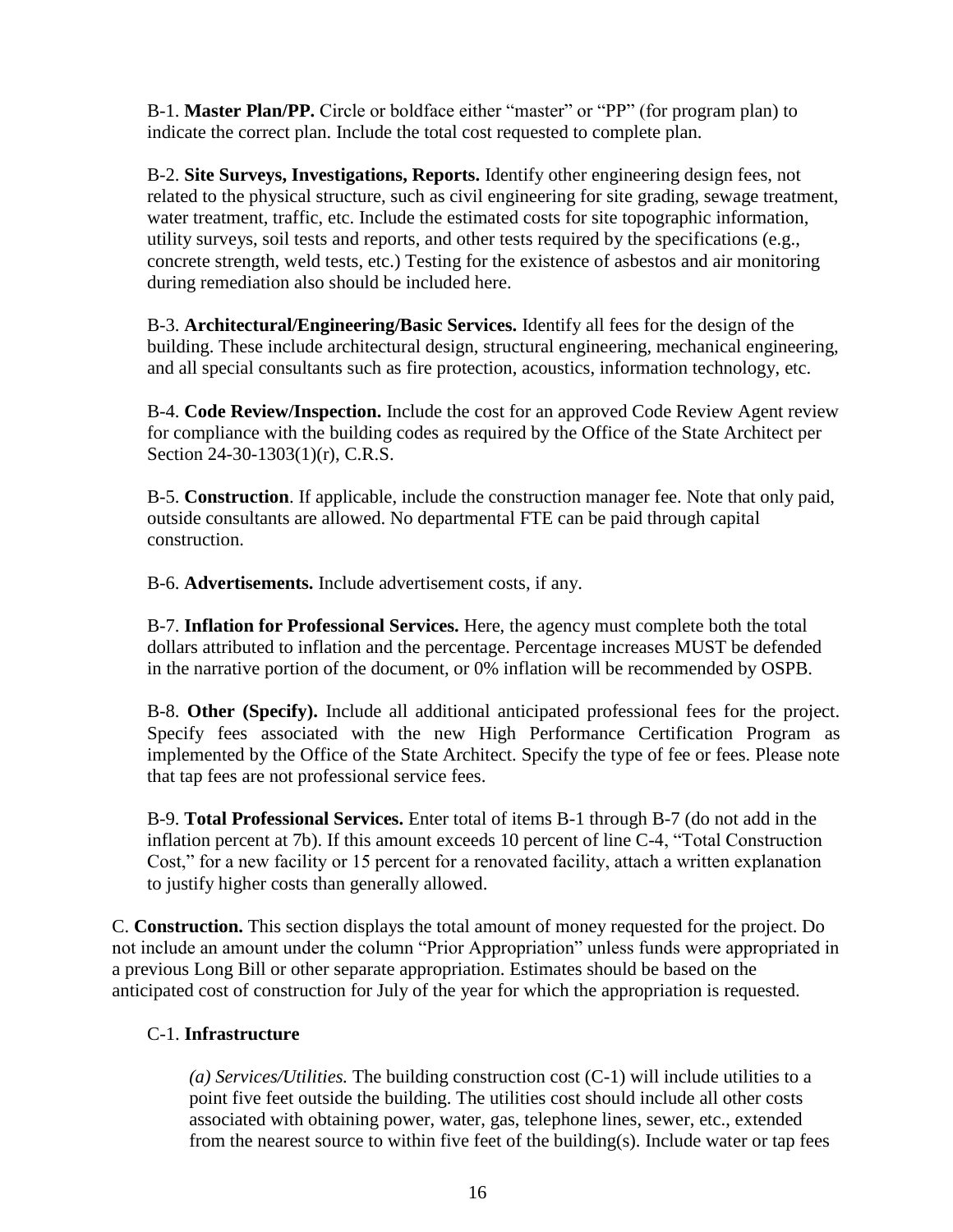paid to other governmental entities in this line. Do not include funds for other infrastructure reserves. Other infrastructure projects resulting from the impact of the requested project should be submitted as a separate capital construction project request(s).

*(b) Site Improvements*. Include all excavation and backfill costs to prepare the site and all other work such as clearing, leveling, asphalt paving, curb and gutter, walks, site lighting, drainage structures, etc. All work related to landscaping should be included here as well. Examples include: sod, trees and bushes, and irrigation systems.

C-2. **Structure/Systems/Components.** Include the estimated cost for the construction of the building(s). The cost should include utilities to a point five feet outside the building line. Provide the gross square footage of the new facility or the gross square footage to be renovated next to "GSF" in the first column on the left. The cost of temporary power, water, etc., during construction provided by the state cannot be included. Include basic pricing in the following categories as they pertain to the specific project:

*(a) New (\$\_\_\_\_\_/GSF)* 

*(b) Renovated (\$\_\_\_\_\_\_/ GSF)* 

C-3. **Other (Specify).** Include any asbestos or other types of hazardous material remediation required and any demolition as line item costs here; specify those and other construction costs.

C-4 **High Performance Certification Program.** Include all anticipated construction, materials, and equipment costs associated with complying with the High Performance Certification Program as implemented by the Office of the State Architect. These additional costs must comply with statute, if not; a waiver is required from the Capital Development Committee.

C-5. **Inflation for Construction.** Here, the agency must complete both the total dollars attributed to inflation and the percentage. Percentage increases MUST be defended in the narrative portion of the document, or 0% inflation will be recommended by OSPB.

C-6. **Total Construction Costs.** Add C(1) through C(5a) and enter the total here.

#### **D. Equipment and Furnishings.**

D-1. **Equipment.** Enter the cost of the equipment required for the project. This item should include equipment that can be moved and reused even if it is a built-in and would not be included in the general construction contract. Examples include equipment for kitchens, laboratories, laundries, shops, medical facilities, stages, communication, etc. Computer and Network Equipment includes workstations, file servers, routers, hubs or switches, printers, scanners, and other required hardware. Include in this line movable partitions, work surfaces, etc., which are part of the offices and workstations. If the total cost of all computer and information technology (IT) equipment and wiring included in D-3 exceeds \$2 million, a CC-IT form must be completed in addition to including the costs in lines D-1 through D-3. All scientific or instructional equipment costing \$50,000 and having a life expectancy of five years or greater is considered capital construction. What is not acceptable as capital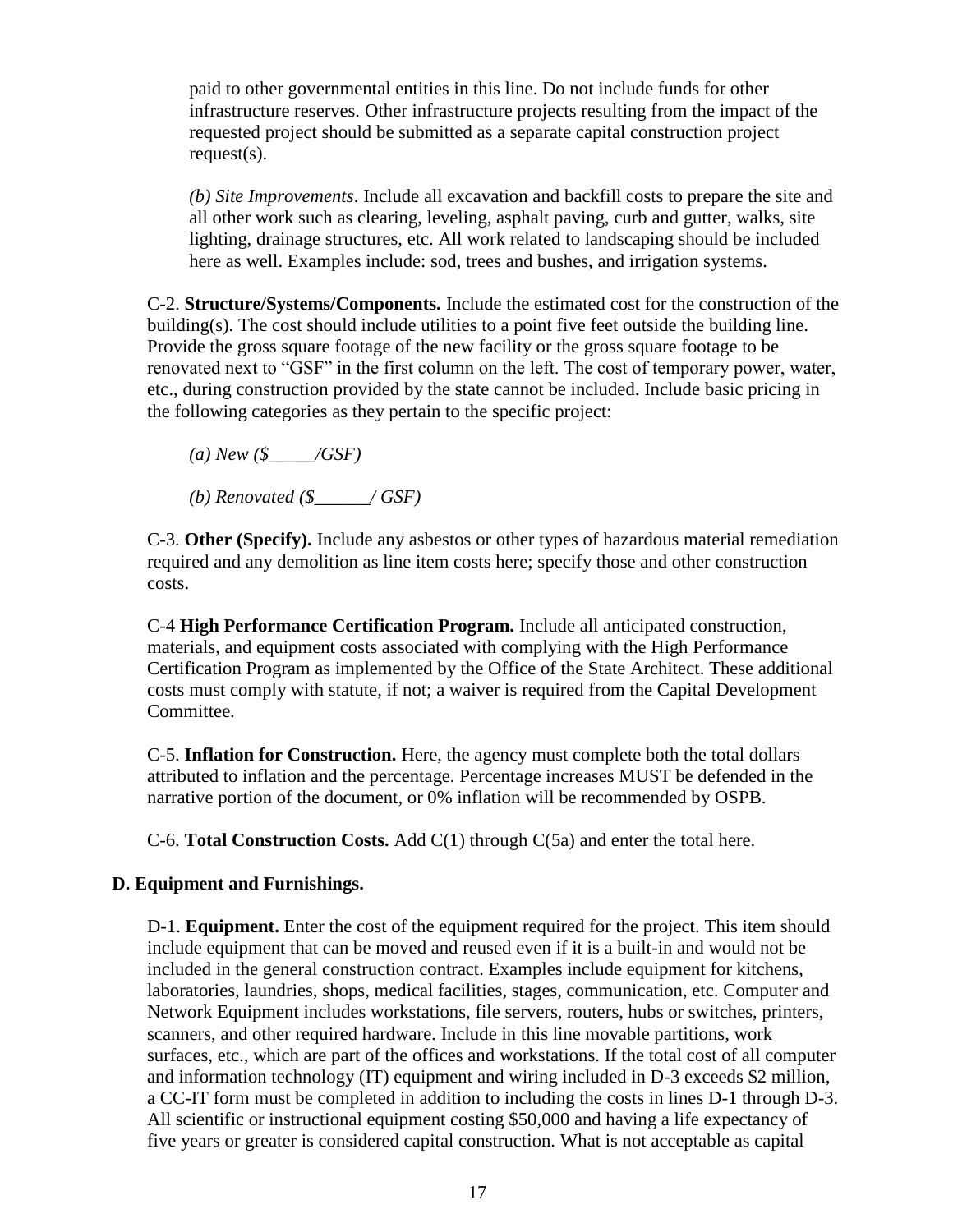construction? See Section 11.2 of this Chapter.

D-2. **Furnishings**. The cost of the furniture and other items necessary to complete the project for occupancy should be included here. These items would not normally be a part of the general construction contract. Examples are window coverings, cabinets, wardrobe, desks, chairs, tables, seating, etc.

D-3 **Communications**. Include the costs associated with telephones and other communications here, such as the purchase and/or installation of fiber optic cable or other wiring for voice, Internet, intranet, local area network, and/or audio conferencing capabilities. Do not include cost of equipment for programs related to communication, computers, or other devices for audio or video equipment. These costs are part of equipment included in D-1.

D-4. **Inflation for Equipment and Furnishings.** Here, the agency must complete both the total dollars attributed to inflation and the percentage. Percentage increases MUST be defended in the narrative portion of the document, or 0% inflation will be recommended by OSPB.

D-5. **Total Equipment and Furnishings Cost**. Add D-1 through D-4a and enter the total here. If the "Total Equipment and Furnishings Cost" exceeds 10% of Total Construction Cost, attach an itemized list for both "Equipment" and "Furnishings."

#### E. **Miscellaneous**

E-1. **Art in Public Places.** Section 24-80.5-101, C.R.S., requires that "not less than one percent of the capital construction cost" shall be used for the acquisition of works of art when appropriate. This requirement applies to all new construction projects, and all renovation projects of more than \$2 million. The 1% requirement does not apply to telecommunications, information technology, capital renewal, or controlled maintenance projects or to projects that are exclusively cash-funded. Apply the applicable percentage to line C-5 of the project cost sheet. Specify the amount dedicated for this program. Agencies need count only the state-funded portion of the construction request, and only if that amount is to be appropriated (certificates of participation are typically not appropriated). However, departments and institutions are strongly encouraged to apply the 1% to all fund sources of construction.

E-2. **Building Maintenance Fund.** The Office of State Planning and Budgeting strongly recommends that future deferred maintenance be funded for the requested project by the establishment of a building maintenance fund. Please enter the amount that will be placed into the fund, by year, so that enough will be accrued in fifteen years to avoid state-funded Controlled Maintenance.

For each new capital construction project (creating a new building or totally renovating an existing one) it is recommended that the agency or institution initially set aside 1% of the construction cost at a minimum into an interest bearing account for future controlled maintenance needs and, if possible, add to that account annually 1% of the Current Replacement Value (CRV) from operating/maintenance funds. The account should not have to be accessed for at least ten to fifteen years after project completion. This time frame is based on the expected useful-life of materials, equipment and building systems and the need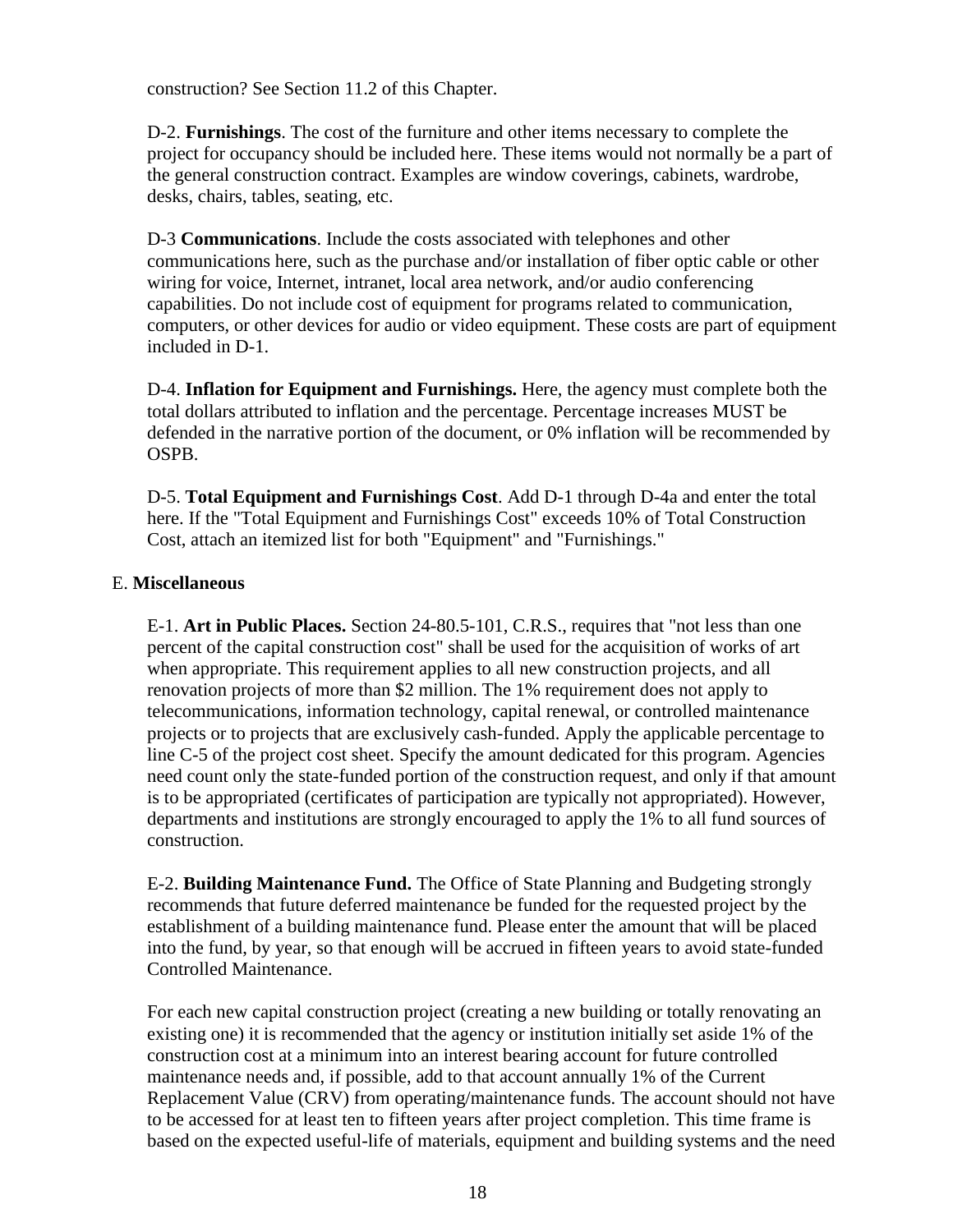to design and construct higher quality, more durable buildings in compliance with the High Performance Building Certification Program legislation. These assumptions must be described in the CC-C Word document under Section 11.17 Calculations. If no fund is established, the agency or institution should explain why on the Word document.

E-3. **Relocation Costs.** For some projects it will be necessary to temporarily move some, or all, of the occupants and equipment to another facility. Those moving costs should be shown here. The cost of renting or leasing temporary space should NOT be included here. Lease costs are operating expenses.

E-4. **Other** (Specify). Enter all other costs here.

E-5. **Total Miscellaneous Costs**. Add E-1, E-2, E-3, and E-4 and enter the total here.

F. **Total Project Costs**. This is the total estimated cost of the project. Add A-1, B-9, C-6, D-5, and E-5 and enter the total here for each year that appropriations are requested.

G. **Project Contingency**. These lines provide the contingency for the entire project. Each institution should plan for these funds to be reverted upon completion of the project. Contingencies are established for unanticipated project costs. Add B-9, C-6, D-5, and E-5 and multiply the appropriate percentages. Project contingencies for all new construction, equipment purchases, or facility-related planning studies will be 5% of the total project cost, excluding land acquisition costs. Contingencies for project renovations will be 10% of total project costs, also excluding land acquisition costs. Projects involving both renovation and new construction must indicate how the contingency was calculated. Institutions deviating from these percentages must justify the request on the CC-C Word Document in Section 11.17 "Calculations" for funding consideration. Appropriate use of project contingency funds is outlined in the Office of the State Architect's Procedures Project Cost and Management Guidelines. All contingency costs must be reported on the Capital Construction Project Application Form (SC 4.1) after project completion. Remaining balances are to revert to the Capital Construction Fund.

H. **Total Budget Request.** Add items F and G-3 and enter the total here.

I. **Source of Funds**. The request is not complete until the fund sources are correctly delineated. Sources of funds may be CCF (Capital Construction Fund, typically funded as a General Fund transfer), CF or Cash Funds (from a Cash Fund balance or from institution funds, RF or Reappropriated Funds (funds transferred from another agency), or FF (federal funds). All fund sources must total to the "Total Budget Request." See detail below:

**"CCF" is Capital Construction Funds.** These monies would include funds transferred into the Capital Construction Fund, which is designated as a reserve fund in Section 24-75-302 (1) (a). Expenditures from the Capital Construction Fund are outside the spending limits of Article X, Section 20 of the Colorado Constitution (the TABOR amendment).

**"CF" is Cash Funds.** Cash Funds are those funds derived from fees, tuition, other earmarked funds, grants, donations, damage awards, revenues from designated enterprise functions (student housing and dining, bookstore, student union, etc.), and from sales of university-owned property (where specific provisions exist to not require the funds to revert to the General Fund). The General Assembly may also appropriate funds to a cash fund or trust fund from another source.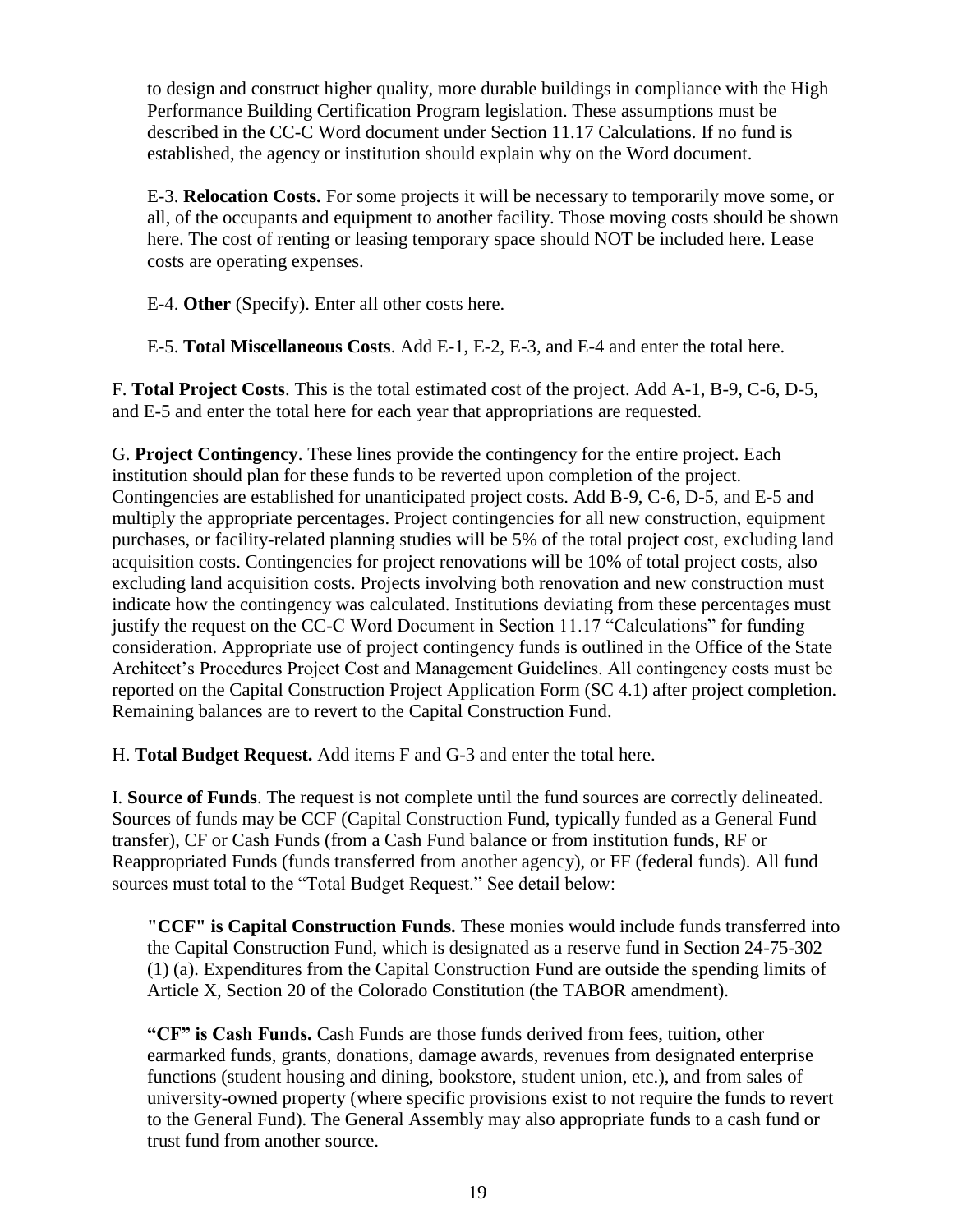When Federal Mineral Lease certificates of participation (COPs) or pay-as-you-go funding is requested, this is shown as Cash Funds with a clarifying notation. COPs are leasepurchase agreements that provide for a lump sum of money that is paid off over a number of years. Institutions should use the same planning process and timelines outlined within this budget manual for submitting all projects requesting state funds. Institutions of higher education may receive Capital Construction Funds, FML pay-as-you go funding, or COPs in lieu of Capital Construction Funds. At this time, due to current FML revenue forecasts and recent budget balancing action affecting the fund balance, OSPB does not anticipate recommending FML COPs for FY10-11.

**"RF" is Reappropriated.** Include funds appropriated more than once in the same fiscal year and typically have been transferred from one agency to another.

**"FF" is Federal Funds.** Any funds received directly from the federal government; includes categorical or block grants not necessarily available for uses outside of those specified in the grant award.

### <span id="page-23-0"></span>**Instructions for: CC-IT**

The instructions for the CC-IT are the same as for the CC-C Cover Page, except as identified below. The CC-IT Excel document shall include all costs associated with components of the information technology project. If the project will require additional funds to complete in subsequent years, list those funds required for the following five years. Do not include an amount under "Prior Appropriation" unless it appeared in a signed Long Bill, special bill, or supplemental bill.

The following rows of this section are explained in more detail as follows:

**A. Land Acquisition.** If this project will include a cost to acquire/lease land, enter amount here.

#### **B. Contract Professional Services.**

B-1. **Consultants/Contractors.** Enter consultant and/or contractor costs for project development (i.e., consultant/contractor costs not included in other professional service categories).

B-2. **Quality Assurance.** Identify all consultant fees for the quality assurance portion of this project.

B-3. **Independent Verification and Validation.** This is intended as a third-party review performed by the Governor's Office of Information Technology. This review is not required for institutions of higher education.

B-4. **Training.** Include all training costs associated with initial roll-out of the project. This includes first-time training costs only. Ongoing or periodic training is an operating fund expense. Training cannot pay for state FTE.

B-5. **Leased Space.** If applicable, include temporary costs associated with leasing space for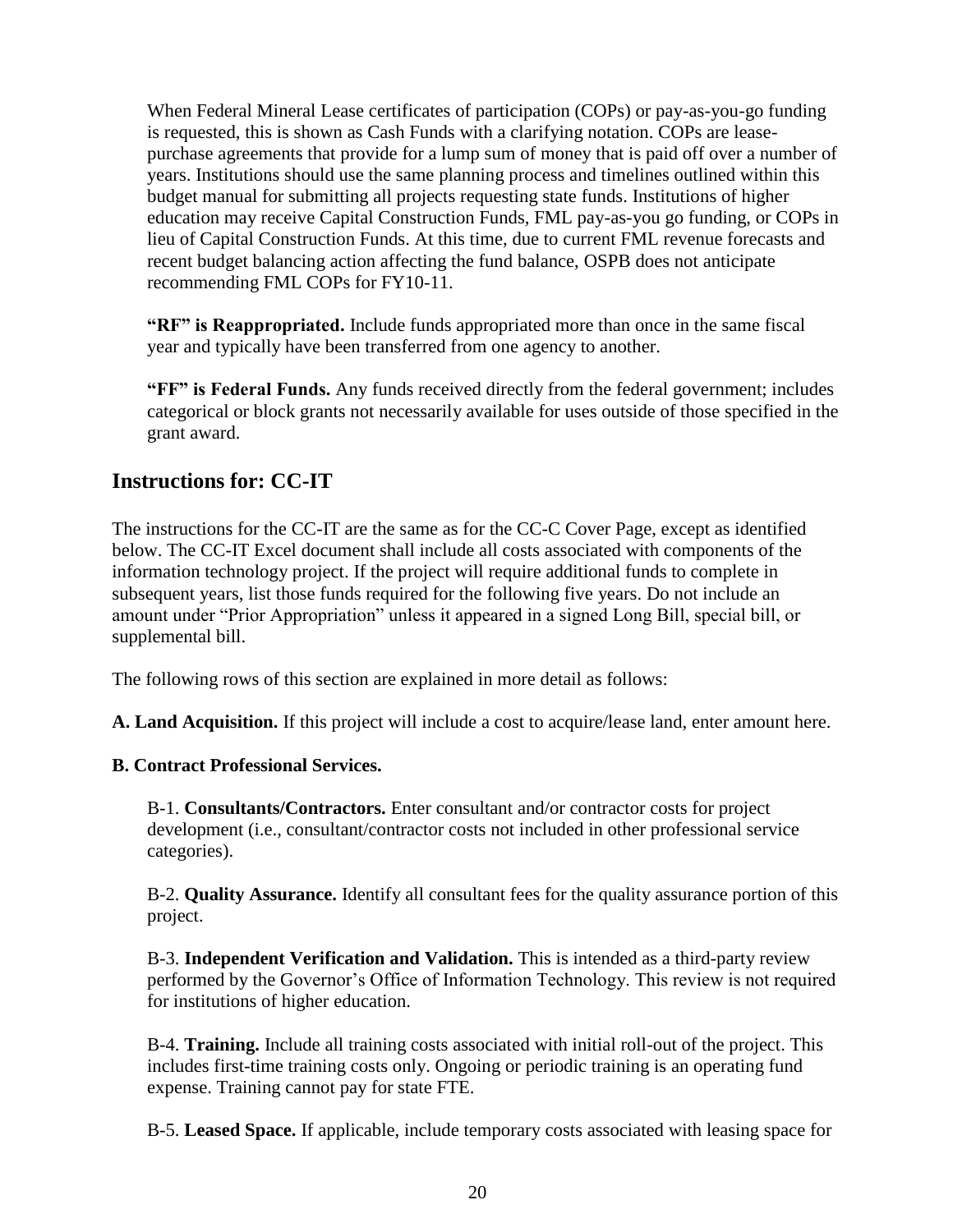consultants working on the project.

B-6. **Feasibility Study.** This is for preparing a feasibility study per the Office of Information Technology criteria. This review is not required for institutions of higher education.

B-7. **Inflation for Professional Services.** Here, the agency must complete both the total dollars attributed to inflation and the percentage. Percentage increases MUST be defended in the narrative portion of the document, or 0% inflation will be recommended by OSPB.

B-8. **Other Services/Costs.** List and describe any other cost related to this project.

B-9. **Total Professional Services Cost.** Enter the sum of items B-1 through B-8, not including 7b.

**C. Associated Building Construction.** This section displays the total amount of money requested for building construction needed to support the information technology request. Estimates should be based on the anticipated cost of construction for July 1 of the year for which the appropriation is requested.

C-1. **New (GSF).** Include the estimated cost for the construction of the building. The cost should include utilities to a point five feet outside the building line. Provide the gross square footage of the new facility in the far left column. Include any hazardous substance remediation or any demolition costs here. The cost of temporary power, water, etc., during construction provided by the state cannot be included. Include the basic pricing on the next line in the far left column.

C-2. **Renovate/Connection Costs (GSF)***.* Include the estimated cost for renovation of an existing building. The cost should include infrastructure connections. Provide the gross square footage to be renovated with this item. Include any asbestos remediation and/or any demolition costs here. The cost of temporary power, water, etc., during construction provided by the state cannot be included. Include the basic pricing on the next line in the far left column.

C-3. **Site Work/Landscaping.** Include all the excavation and backfill costs to prepare the site and all other work such as clearing and grubbing, asphalt paving, curb and gutter, walks, site lighting, drainage structures, etc. All work related to landscaping should be included here. Examples include, sod, trees and bushes, and irrigation systems.

C-4. **Inflation for Construction.** Here, the agency must complete both the total dollars attributed to inflation and the percentage. Percentage increases MUST be defended in the narrative portion of the document, or 0% inflation will be recommended by OSPB.

C-5. **Total Construction Costs.** Add C-1 through C-4a and enter the total here.

#### **D. Software Acquisition.**

D-1. **Software COTS**. Include the cost of commercial off-the-shelf software needed to implement the project.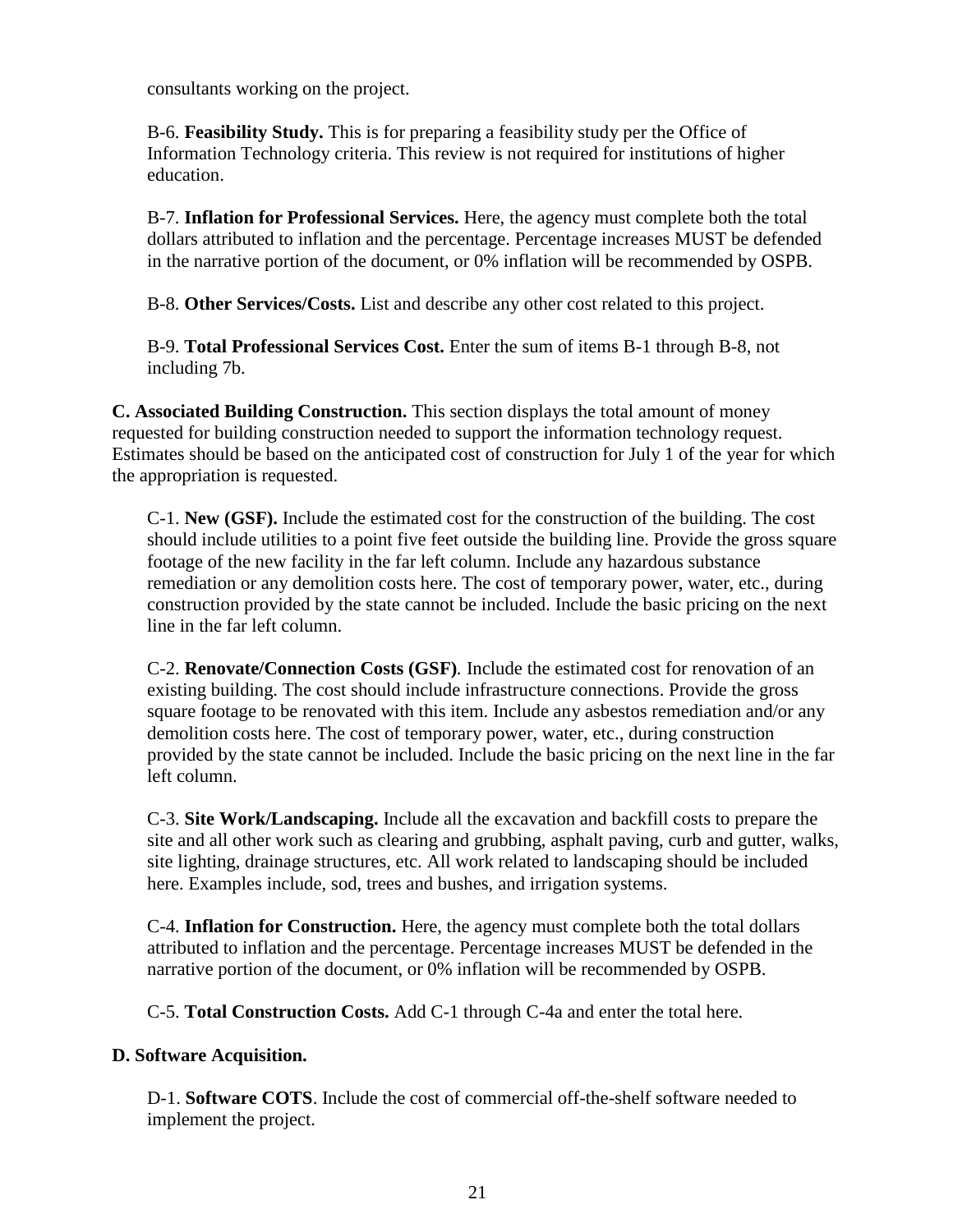D-2. **Software Built**. Include the costs associated with developing new custom software. This should be separate from general professional service fees.

D-3. **Inflation for Construction.** Here, the agency must complete both the total dollars attributed to inflation and the percentage. Percentage increases MUST be defended in the narrative portion of the document, or 0% inflation will be recommended by OSPB.

D-4. **Total Software Cost**. Add D-1 through D-3a and enter the total here.

#### **E. Equipment**

E-1. **Servers.** Enter the cost of all servers.

E-2. **PCs, Laptops, Terminals, PDAs.** The cost of new personal computers, laptops, terminals, and personal digital assistants (PDAs) should be included here. Identify the cost of those items required for the implementation of the new technology system.

E-3. **Printers, Scanners, Peripherals.** Include the costs associated with printers, scanners, and peripherals related to the implementation of the new technology system.

E-4. **Network Equipment/Cabling.** Include costs associated with network equipment.27

E-5 . **Other (Specify).** Specify costs associated with other equipment.

E-6. **Miscellaneous Costs.** Specify other costs not included elsewhere and enter the total here.

E-7. **Total Equipment and Miscellaneou***s Cost***.** Add E-1 through E-5 and enter the total here.

**F. Total Project Cost.** This is the total estimated cost of the project. Add A-1, B-8, C-4, D-3, E-6, and F-1 and enter total here.

**G. Project Contingency.** These lines provide the contingency for the entire project. Each institution should plan for these funds to be reverted upon completion of the project. The project contingencies are for unexpected costs that occur during project implementation, and therefore property acquisitions are not considered in the contingency calculation. Add B-9, C-6, D-5, and E-7 and multiply the appropriate percentages explained below. Project contingencies for all new construction, equipment purchases, or information technology-related planning studies will be 5% of the total project cost. Contingencies for project renovations will be 10% of total project costs. Agencies deviating from these percentages must justify the request in writing in the CC-C support form.

**H. Total Budget Request.** Add items F and G-3 and enter the total here. Fund splits must be included.

### **Instructions for: LCC – Life Cycle Costs Form**

The LCC-Form will be distributed at a later date for FY2014-15 capital construction requests.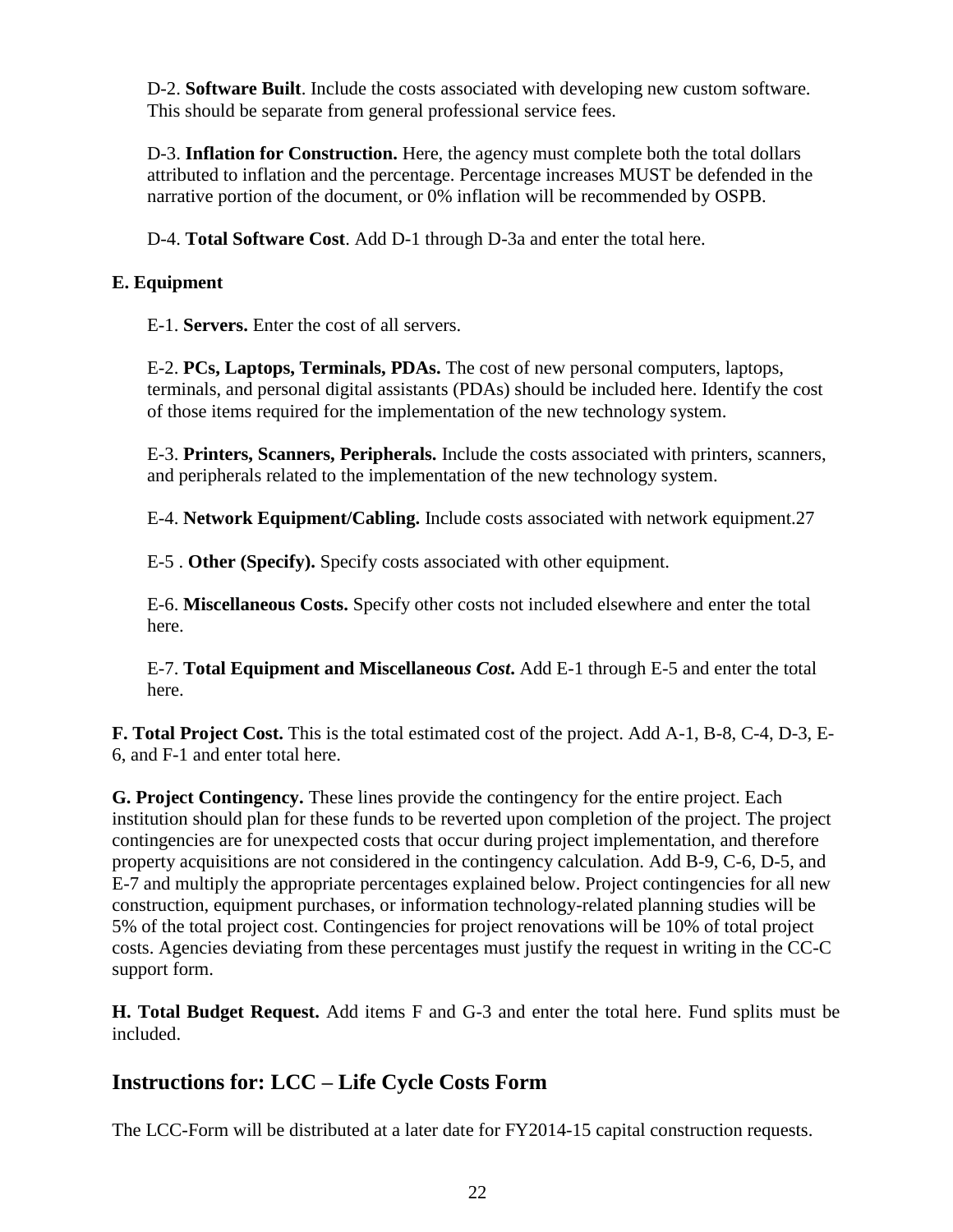LCC-Form will require identification of feasible alternatives and the cost of these alternatives, establish common assumptions and parameters, discount of future costs to present value, compute and compare life cycle costs (LCC) for each alternative, and estimate of non-monetary savings or costs.

### <span id="page-26-0"></span>**Instructions for: CC-C and CC-IT Word Form**

The narrative template for both traditional capital and IT requests is the same. Use the CC-C Word Document for capital construction and information technology projects. After submission to OSPB, requesters typically receive comments or questions from OSPB. The responses to the questions are expected to be integrated into the revised form before signature (not simply answered via email) so that the information is there for the Capital Development Committee and the Joint Budget Committee.

All items in the template should be completed as indicated. Do not leave any rows blank, and use N/A only as appropriate. As necessary, please replace empty checkboxes  $(\square)$  with checked boxes  $(\mathbf{\nabla})$  from the symbols list.

#### **Header Information**

Identify the institution submitting the request and the institution's CEO. Beneath the department name, identify that the request constitutes a traditional Capital Construction request or an IT request, and indicate the correct date of the request.

#### **Request Title and Priority Number**

Identify all requests with a unique priority number based on the prioritization undertaken by the governing board. The priority number MUST match the CC-P. Then, describe the request in a short title that will identify it in a unique way. The title should match the title on the CC-P.

#### **Signature**

Each funding request must be signed by the CEO or designated representative. This signature indicates that the institution's CEO has reviewed and approved the request.

#### **Summary Header Table**

In the table below the request title and priority number, enter the total funds amount and complete columns for the appropriate sources of funding (Capital Construction Funds, Cash Funds, Reappropriated Funds, etc.). This table should identify funding for all years associated with the request. *In this table, only include relevant columns and rows, and delete others – the summary table should not include columns or rows filled entirely with zeros.* 

#### **Request Summary**

This section is meant to be short; type *one paragraph* to describe the amount of the request and the construction project itself.

#### **Background and Justification**

Include *as many paragraphs as necessary* to describe the conditions leading to the necessity of this capital request. This includes a description of why current buildings or systems have become inadequate for programmatic use, and a description of the programmatic necessity of capital construction or improvement.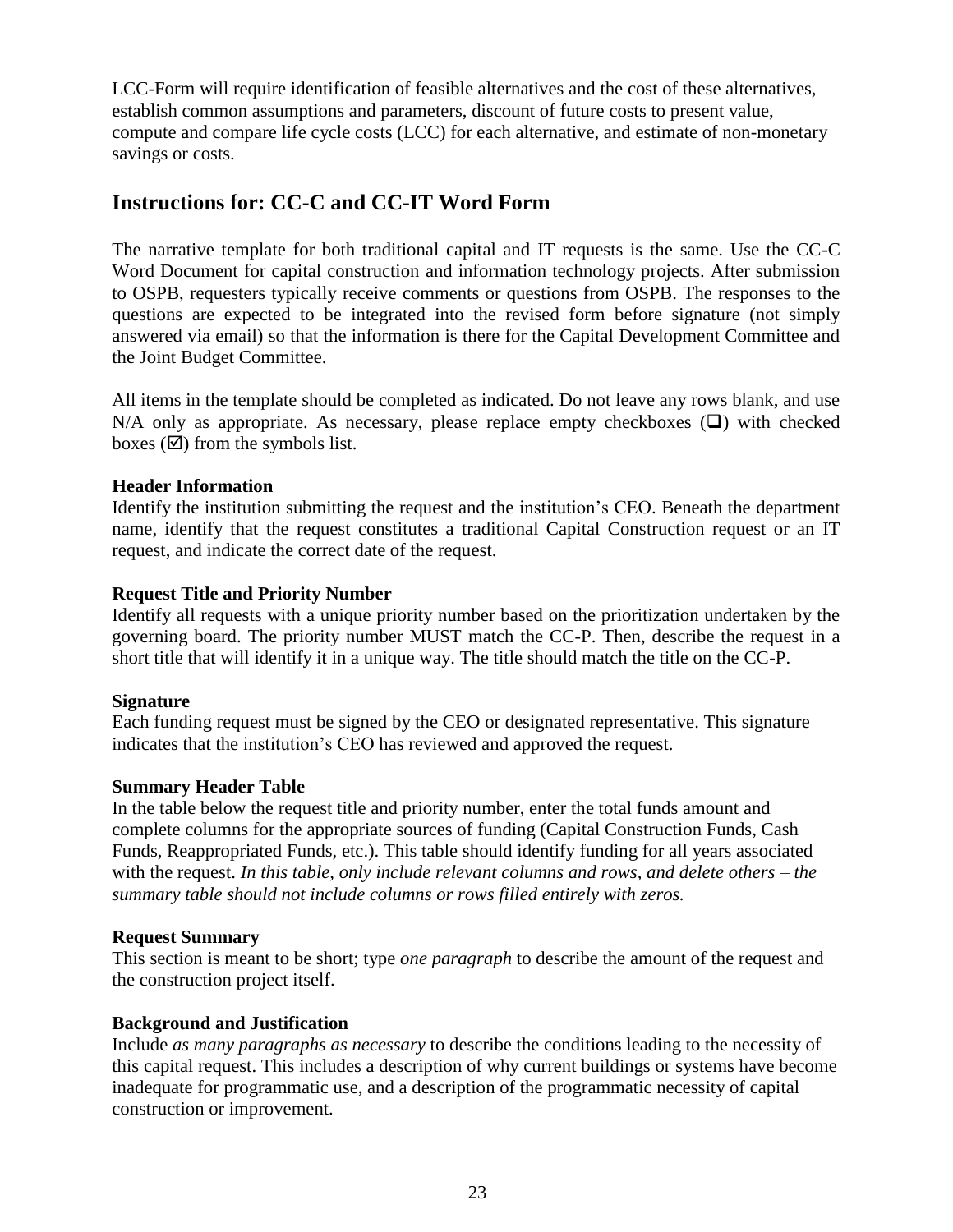*If this facility has been given a "Facility Condition Index Score," please include a description of that score in this section* 

#### **Project Description**

Include *as many paragraphs as necessary* to describe the project. For construction projects, this would include the amount of space needed, the types of rooms or equipment included in the request, and similar items. For IT requests, this includes a thorough discussion of the software, services, and hardware to be purchased.

*Please note in this section if this request represents a continuation from a project appropriated in a previous year.* 

#### **Life Cycle Cost (LCC) Analysis**

Identify the feasible project alternatives and common assumptions and parameters for the economic evaluation of the alternatives. Based on the calculations from the LCC-Form, provide the discounted future costs and the present value, adjusted costs for inflation and/or price escalation over time for each alternative, the total estimated costs, and a comparison of project requested and the alternatives.

#### **Consequences if Not Funded**

Include as many paragraphs as necessary to explain the likely outcome if this request is not approved.

#### **Operating Budget Impact**

As necessary and appropriate, include a discussion of how this project will affect operating appropriations in the department. This includes a discussion of any appropriation increases or decreases necessary to provide for building or system maintenance, increases or decreases in FTE, and the anticipated time line for operating impacts.

#### **Assumptions for Calculations**

In as many paragraphs and tables as necessary, include descriptions of the calculations used to justify the amount requested. Descriptions of assumptions and calculations should include:

- Estimated expenditures for land purchases;
- Estimated expenditures for professional services;
- Estimated expenditures for construction;
- A list of equipment and furnishings, including estimated prices;
- Calculations for art in public places, as necessary;
- Inflation assumptions by year and component;

• A discussion of costs associated with High Performance Certification Program (HCHP), or LEED certification, and the target certification level. If HPCP certification will not be pursued, please provide an explanation as to why the project is exempt from this requirement; and

• Other details as necessary.

Section 9.c. requires the agency or institution to describe any impact to the planning documents that have been completed. If the request results in a change to planning documents, an amendment to the planning document should be submitted simultaneously, explaining why. In that case, this response should refer to the specific attached plan or amendment and describe exactly what has changed. Page number references should be included.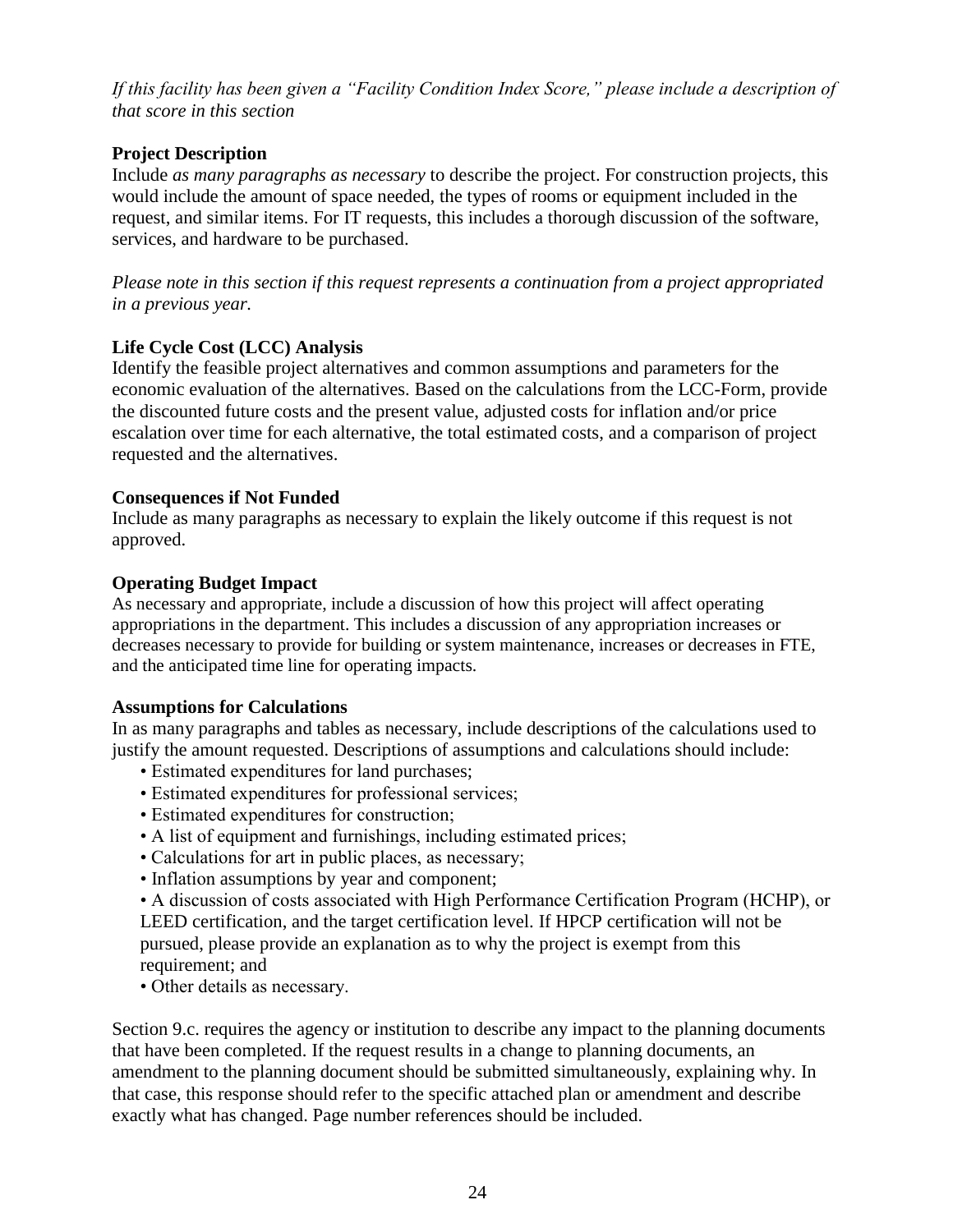#### **Supplemental Criteria (if necessary)**

Describe the necessity of this project as a supplemental request. Describe any unforeseen circumstances that necessitate an appropriation in advance of passage of the Long Bill.

#### **Additional Request Information Table**

Please complete all rows in this table and replace empty checkboxes  $(\square)$  with checked boxes  $(\mathbf{\nabla})$  from the symbols list.

#### **Continuation History Table**

If this project is a continuation from a prior year's appropriation, please complete this table to summarize previous appropriations. The total appropriations in prior years should match the corresponding entry on the CC-C or CC-IT Excel Cover Page.

#### **Estimated Project Time Table**

In this table, identify the critical steps to be completed as part of the requested project, estimate the start date for those steps, and estimate the completion date for those steps. Add or delete rows from this table as necessary.

#### **Cash Fund Projections Table**

If the request involves a cash fund source, this section must be fully completed. If no cash funds are involved, please delete the table.

For each cash fund requested, identify the name and COFRS number of the fund. Identify the statute that created the fund, and describe how revenue accrues to the fund. If this project will require a fee increase or other revenue increase, describe the increase and identify the additional revenue that is likely to be collected.

If the project is being financed, the table must describe the terms of the bond, including the length of the bond, the expected interest rate, when the agency plans to go to market, and the expected average annual payment.

Please indicate the actual cash fund balance at the end of the most recently completed fiscal year, the projected fund balance at the end of the current fiscal year, and the projected cash fund balances in the request year and out-year. Projected balances must reflect the anticipated balances if the project is approved.

All components for each source of cash funds must be completed.

### <span id="page-28-0"></span>**Instructions for: CC-C2**

The CC-C2 was developed to respond to provide basic information to CCHE and the CDC about projects under SB09-290 – cash funded projects not funded through the Intercept Act. Note that for FY 2013-14, the CC-C2 has been streamlined to three sections:

#### **Section 1: Summary Information**

• All items must be completed as indicated. Do not leave any rows blank. Use N/A only if appropriate. Replace empty checkboxes  $(\square)$  with checked boxes as necessary  $(\square)$  from the symbols list.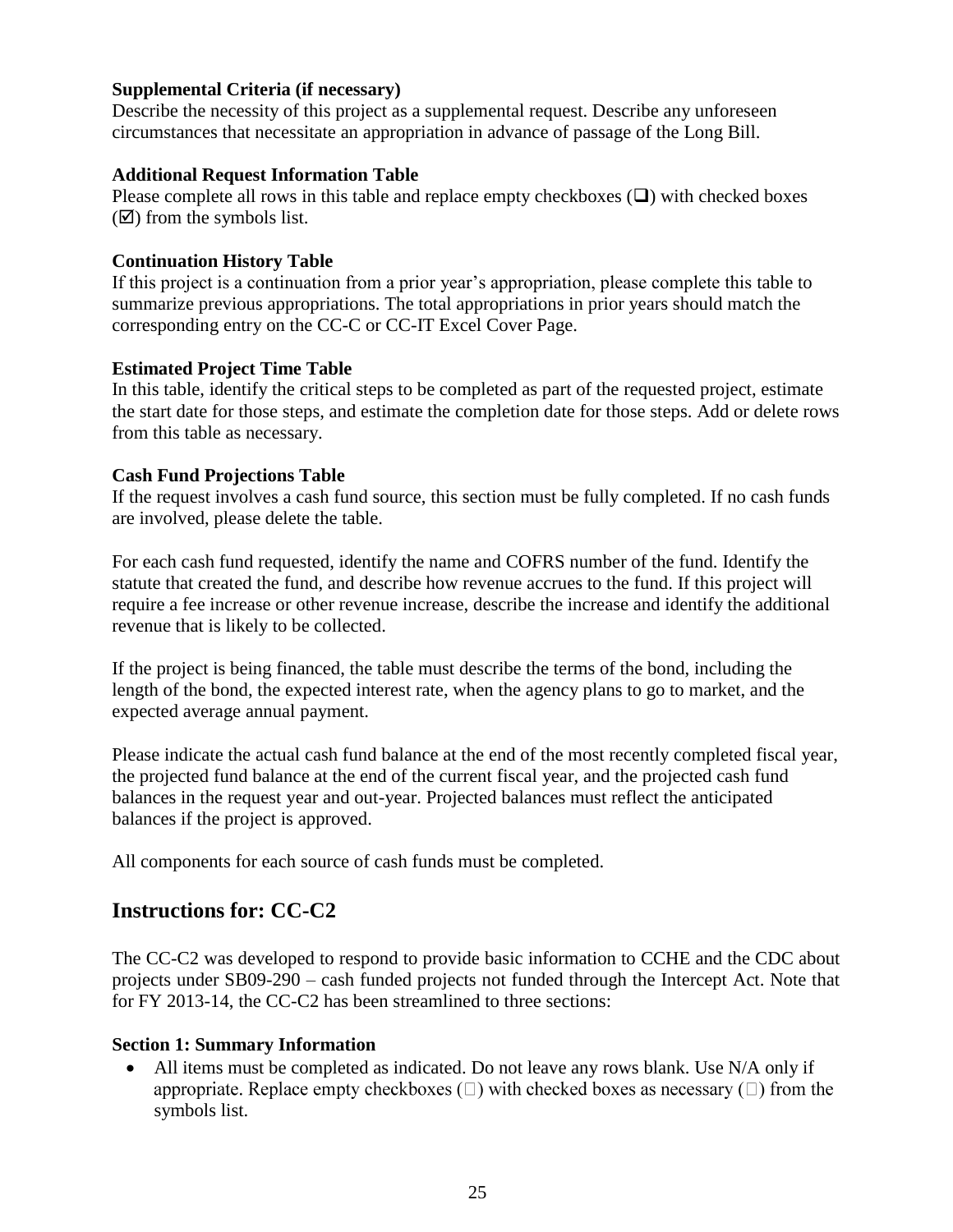- Project Name should be the exact same as the project title on the Two-Year cash list (CC-LCF form). Please do not use acronyms in the title.
- Double click on the header to enter the agency name and project name. The Project Name should be the exact same as the project title on the Two-Year cash list (CC-LCF form). Please do not use acronyms in the title.

#### **Section 2: Brief Summary of Capital Project**

This section is meant to be short; a quick place that analysts, Commissioners, and legislators can go to get the basic outline of the request. This section should stand on its own as a general, succinct, complete summary of the request. Additional information can be provided in Section 3.

- Section 2a Briefly explain the project stating exactly what the project will be physically accomplishing and why.
- $\bullet$  Section 2b Briefly explain what spending authority is being requested, and how cash funds will be provided.
- Section  $2c$  Briefly explain the campus programs and/or population that will impacted by the project.
- Section 2d Briefly describe LEED and associated cost assumptions.

#### **Section 3: Additional Information**

Institutions can supplement the form by adding additional information if necessary. For example, if the project is being financed, it might be useful to describe the anticipated terms of the bond, including the length of the bond, the expected interest rate, when the agency plans to go to market, and the expected average annual payment. It might also be useful to outline the source of funding, if by student fee note the charge to students and when the fee was approved.

# <span id="page-29-0"></span>*Five-Year Capital Construction Program (CC-P)/Governing Board Priority Statements*

### <span id="page-29-1"></span>**Description of: CC-P**

Each institution must submit a CC-P form if it anticipates beginning *any* state funded capital construction project through FY 18-19. The form is to alert DHE and other state agencies about possible future projects planned within a five-year period and to help ensure continuity among project requests. The accuracy of the prior-year appropriations is checked. Project titles, funding amounts and phasing, and funding sources on the CC-P form should match those on CC-C forms for individual projects. Only projects requesting full or partial funding shown as state capital construction funds or from the Federal Mineral Lease revenues should be included on the CC-P. These projects must indicate a governing board priority number on the CC-P. All cash requests are included only on the Two-Year List (CC-LCF form) only.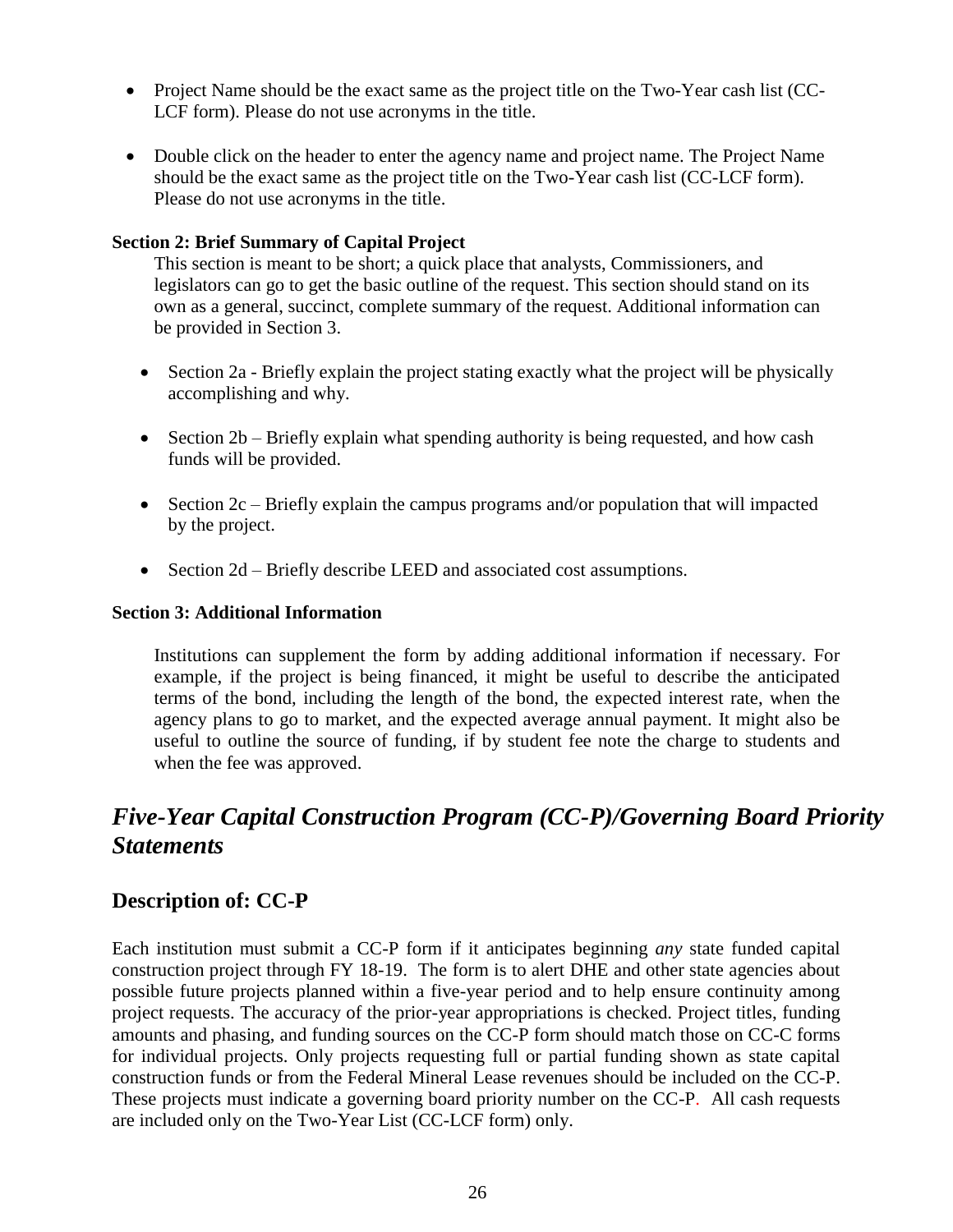Along with the CC-P form, each governing board should submit to DHE a statement about the relative order of importance of projects proposed for FY 14-15, and how those projects relate to those planned for the next five years. The statement should also indicate how projects included in the five-year plan relate to current facility master plans.

### <span id="page-30-0"></span>**Instructions for: CC-P**

The CC-P form should be filled out electronically for new projects for the Request Year and any out years. For the FY12-13 budget cycle, the forms should address FY12-13 to FY16-17. State statutes require institutions to estimate the expected completion date if funding is available for each project. All components of the form should be filled in. The department or institutions name should be clearly delineated, headers should carry onto all pages, and page numbers should be included. All forms must be dated.

Preliminary submissions should project the Governing Boards' schedule of capital construction projects for five years including the Budget Request year. For institutions of higher education, governing board amendments to the institution's preliminary schedule should be identified in the FINAL submission. Projected costs are in current dollars. List each project in sequential order of importance.

The same project name should match exactly to the CC-C, CC-B, or CC-IT forms. The facility and the institutional program that will occupy the facility upon completion of the project should be identified. If it is a project that benefits the entire campus, write "Campus Wide." The total project cost is the sum of the prior appropriations and all future costs by funding source. All previous appropriations must match the CC-C, CC-B, and CC-IT forms.

For the Capital Construction Appropriation Phase, designate the appropriation phases in each year's estimated project cost.

- $\bullet$  PP = Physical Planning, which includes architectural and engineering planning and design;
- $\bullet$   $C =$  Construction, which funds actual construction;
- $\bullet$   $E =$  Movable Equipment, which equips the completed project for occupancy and use.

The Five-Year Capital Improvement Program Priority Statement should explain, in relation to the Institutional Master Plan, the agency's, institution's or governing board's judgment of the relative programmatic importance among the facilities projected for the ensuing five-year period. The statement should also explain the multi-year scheduling of any Phased Projects.

# <span id="page-30-1"></span>*Two-Year Capital Construction List of Cash Funded projects (CC-LCF)*

### <span id="page-30-2"></span>**Description of: CC-LCF**

Each institution must submit a CC-LCF form if it anticipates beginning *any* 100% cash funded capital construction project through FY12-13. This means that any 100% cash funded project that has **not yet commenced** should be listed on the Two-Year list. DHE staff have interpreted the statute to mean that this rolling two year list means that any project listed on it could commence during the current or next fiscal year (provided that all appropriate approvals are secured). With the passage of SB09-290, DHE is required to submit a list of cash funded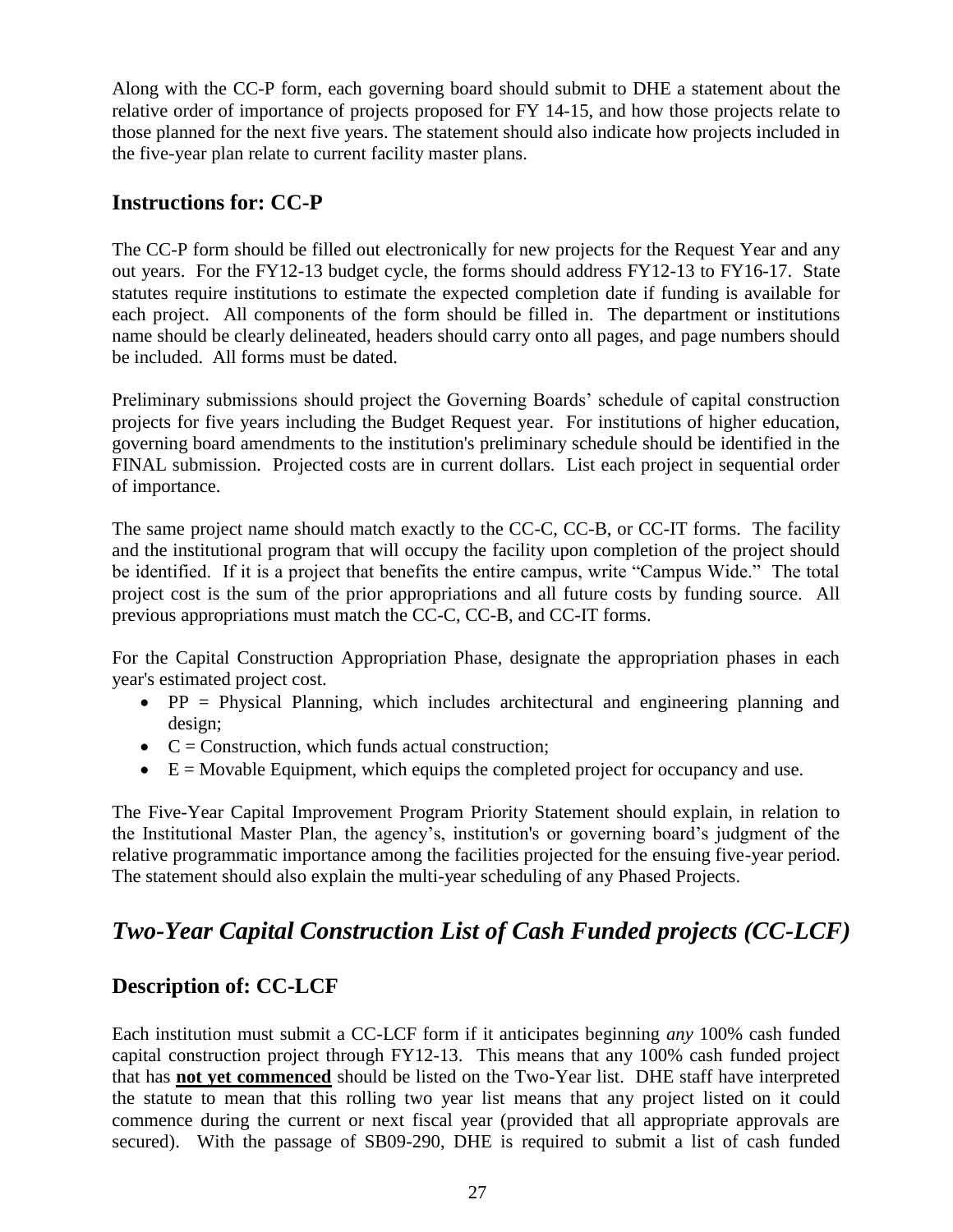projects to the CDC to review and approve. Following the approval of the Two-Year list by the CDC and approval of program plans by DHE (where applicable) institutions will be permitted to begin construction on cash funded projects as they see fit. The accuracy of the prior-year appropriations is checked. Project titles, funding amounts and phasing, and funding sources on the CC-LCF form should match those on CC-C forms for individual projects. Only projects with full cash or federal funding should be included on the CC-LCF. These projects do not require a governing board priority number.

### <span id="page-31-0"></span>**Instructions for: CC-LCF**

The CC-LCF form should be filled out electronically for new 100% cash funded projects for the Request Year and any out years. For the FY12-13 budget cycle, the forms should address FY11- 12 to FY12-13. State statutes require institutions to estimate the expected completion date if funding is available for each project. All components of the form should be filled in. The department or institutions name should be clearly delineated, headers should carry onto all pages, and page numbers should be included. All forms must be dated.

**Prepared by** is the name of the person preparing the form; include the email address and telephone number. This should be the person whom is to be contacted by DHE should there be questions about the form.

**Institution Name** is the name of institution in which the project is to be constructed. Unlike prior versions of the CC-P form, this is not a drop down menu.

**Project Title** is the name of the project that must be used throughout on all documents submitted to CCHE and the Office of the State Architect.

**Funding Source** can include:

**"CF" is Cash Funds.** Cash Funds are those funds derived from fees, tuition, other earmarked funds, grants, donations, damage awards, transfers of funds from other state departments, revenues from designated enterprise functions (student housing and dining, bookstore, student union, etc.), and from sales of university-owned property (where specific provisions exist to not require the funds to revert to the General Fund).

- **"FF" is Federal Funds.** Any funds received directly from the federal government; includes categorical grants or block grants not necessarily available for uses outside of those specified in the grant award.
- **"TF" are Total Funds.** This is a formula that will auto-populate based on the CF and FF entries.

**Project Type** is a drop down menu. Select the most applicable description from "New Construction", "Renovation", or "Renovation and Expansion."

**Intercept Project** is a drop down menu. Select the most applicable description and section of Statute. Will with project be funded in whole or in part using funds subject to the Higher Education Intercept Act (SB08-245) and subject to C.R.S. 23-1-106 (10)?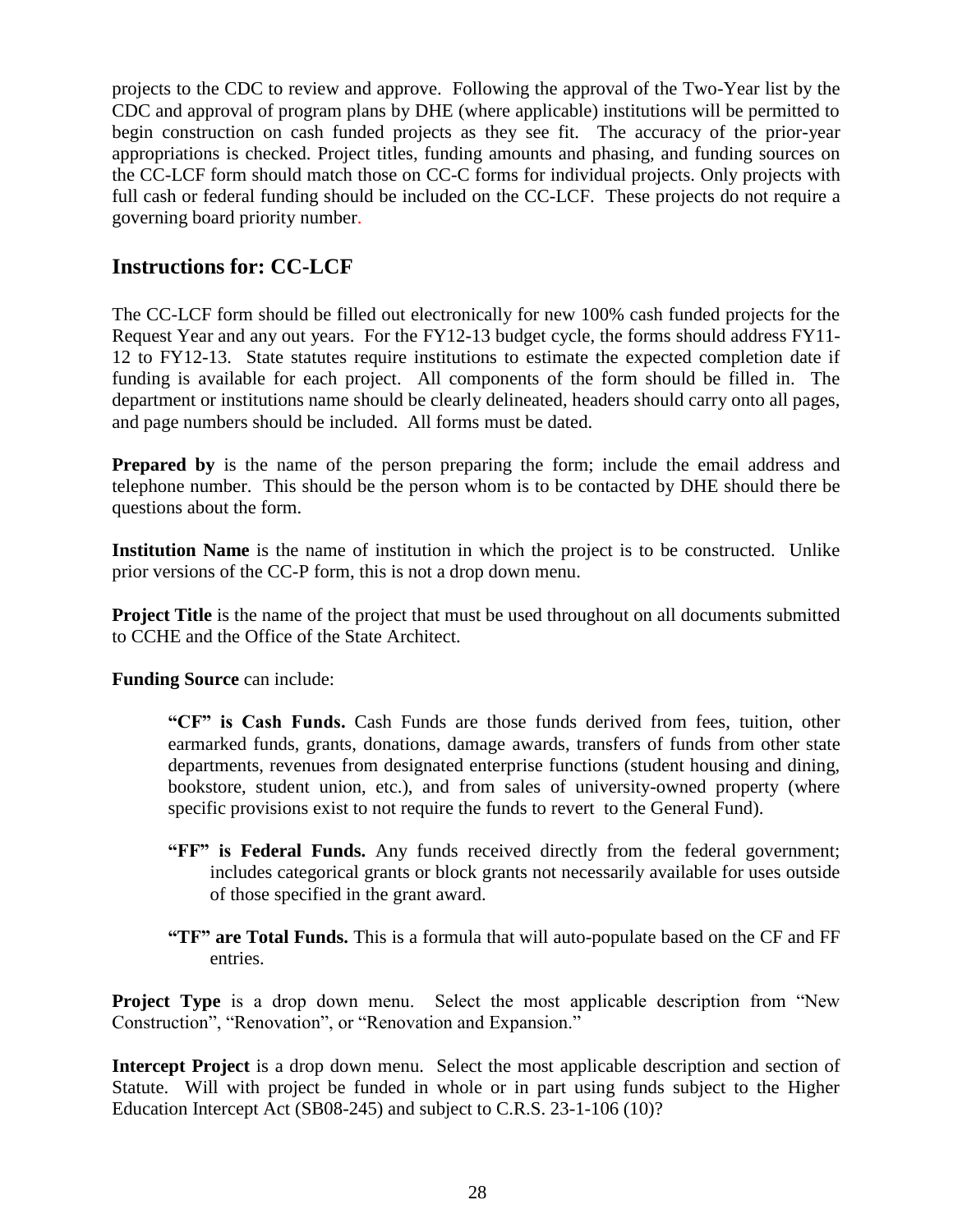- **DHE Approval** is a drop down menu. Select the most applicable description from:
	- **Pending** a project subject to C.R.S 23-1-106 (10) that has submitted the Program Plan for DHE review but has not yet been approved or rejected.
	- **No** a project subject to C.R.S 23-1-106 (10) that has had its Program Plan refused by DHE.
	- **Yes** a project subject to C.R.S 23-1-106 (10) that has had its Program Plan approved by DHE
	- **N/A** a project subject to C.R.S 23-1-106 (9) that does not require DHE Program Plan review.

List Approval Date is a field requiring a month and year. The List Approval Date reflects the month and year that the project was previously approved as part of the Two-Year Capital List of Cash Funded Projects if applicable. The date should reflect the most recent list approval date by the CDC or CCHE whichever is later. The purpose of the field is to assist the CDC and CCHE in knowing when the two-year list approval commenced for the project.

**Project Category** is a drop down menu. Select the most applicable description and appropriate section of Statute. "Academic" facilities are core to the role and mission of a college/university. "Auxiliary" facilities are not core to the role and mission, and typically have dedicated funding sources (i.e. residence halls, recreation centers, etc).

**Est. Start Date** is when the project is expected to initiate and encumber expenses, provide month and year.

**Est. Completion Date** is when the structure will have occupancy, provide month/year.

**Funding Method** is a drop down menu. Select the most applicable description of the source of the funds. This can include:

- **Appropriated Fee** is a fee that fits the criteria for an "Academic and Academic Facility Fee" in the annual Long Bill.
- **Gift/Donation**
- **Grant**
- **Non-Appropriated Fee** is a fee that is based on use (i.e. parking fee, recreation center fee, or residence hall rent, etc.)
- **Tuition**
- **Other**

### <span id="page-32-0"></span>*Supplemental Appropriations (CC-B)*

#### <span id="page-32-1"></span>**Description of: CC-B**

Institutions submit CC-B forms to adjust previous year(s) appropriations or to use funds realized in a prior fiscal year. In rare cases, supplemental appropriations can be used to make funds available when the General Assembly is not in session. The CC-B forms are checked to determine their necessity. A requested increase in state funds must come out of other statefunded projects an institution has in progress. If an institution intends to use cash funds, it must indicate on the form that the additional funds are on hand. Requesting a time extension for spending or encumbering state funds (CCF) or cash spending authority is also considered a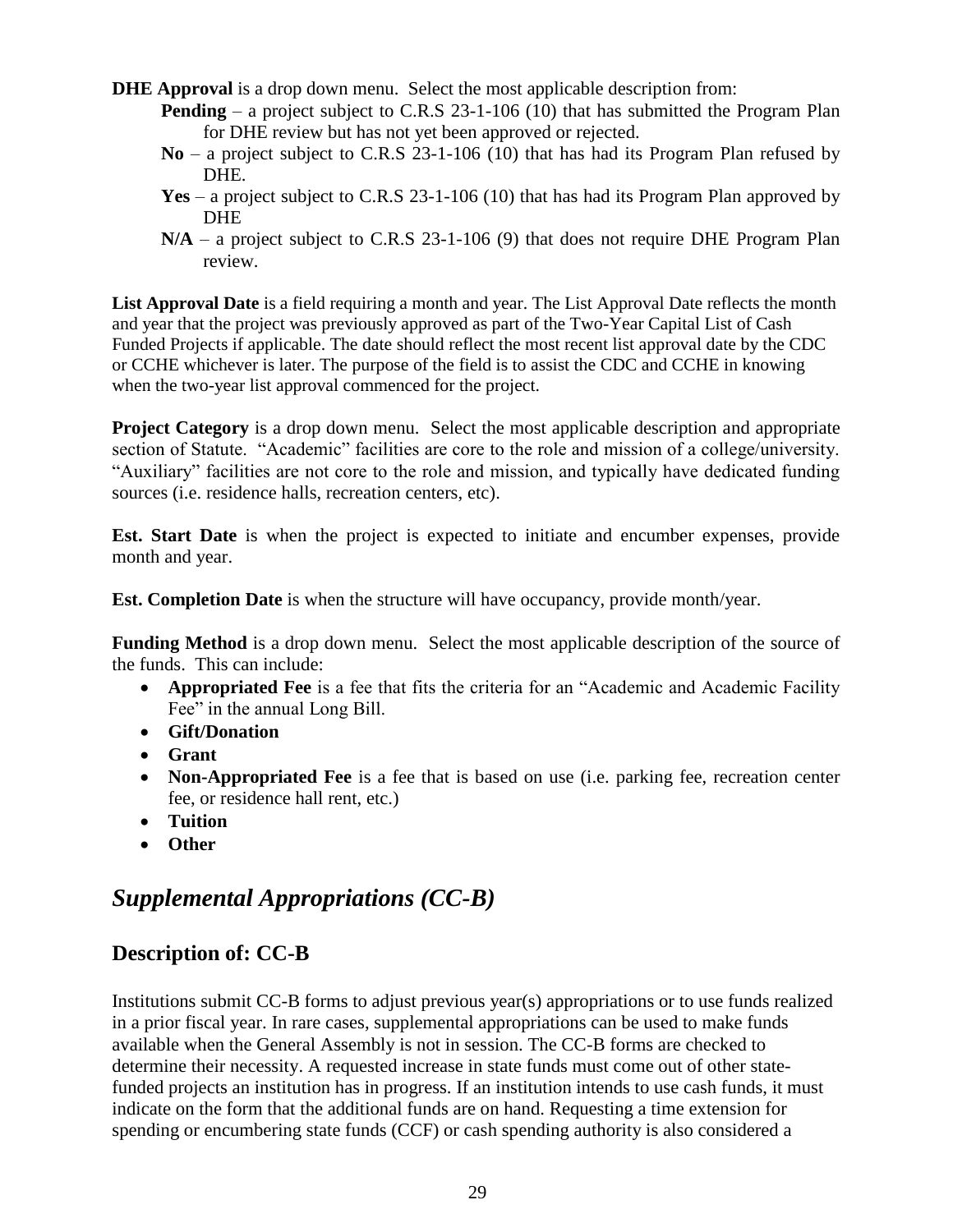supplemental appropriation and requires that the institution complete a CC-B Excel form along with a CC-C Narrative form.

Every form submitted for the supplemental packet should be dated. It should be clear which forms are for the adjusted project and which a complementary and show the original project.

### <span id="page-33-0"></span>**Instructions for: CC-B**

In a broad sense there are two different types of supplemental: 1) those adjusting state appropriations; and 2) cash project supplementals. Any supplemental request that adjusts a state appropriation is required to go through OSPB and is subject to the Governor's budget schedule. Supplemental requests for 100% cash funded projects do not go through OSPB and may be submitted at any time during the fiscal year. Some supplemental requests are 1331s, which are supplementals that are emergencies submitted when the General Assembly is not in session. Emergency requests are allowed under the provisions of HB 98-1331. The "1331" process has been used to address both emergency issues as well as to correct technical errors. This process should be used to address those issues that cannot wait to be addressed through the standard supplemental process. 1331 supplemental capital construction requests, regardless of funding source, are limited to emergency situations.

An emergency supplemental request requires the same documentation as a regular supplemental request (i.e., a CC-B form with addenda). If the amount of an emergency supplemental changes, in should be corrected in a regular supplemental submission as a revised request, rather than a new incremental supplemental.

Institutions of higher education will submit first to the Department of Higher Education; DHE will, in turn submit the request to OSPB. OSPB will submit the approved version to the Capital Development Committee and the Joint Budget Committee.

The CC-B narrative uses the same template as the CC-C and must be entirely filled out in order to be considered. The form must include a written explanation of why the dollars or spending authority is needed, what dollar amount the project has already encumbered, what dollar amount has been expended on the project, how long will an extension be required for (if applicable), what elements of the project have been completed, and what needs to be done in order to complete the project.

Every form submitted for the supplemental packet should be dated. It should be clear which forms are for the adjusted project and which are attachments to show the original project.

OSPB submits supplemental requests to the CDC in December and copies the Joint Budget Committee staff. Emergency supplementals are due to OSPB four weeks prior the Committee hearing (the earlier of either the CDC or JBC meeting). If for an institution of higher education, they must be submitted before that date, approved by DHE, and submitted to OSPB four weeks before the meeting. OSPB will, in turn, submit the approved and signed request to the CDC and JBC two weeks prior to the meeting.

Supplemental requests must meet one of the following criteria for FY13-14:

- 100% Cash or Federally Funded Project
- Urgent AND Critical Life / Safety Project
- Technical correction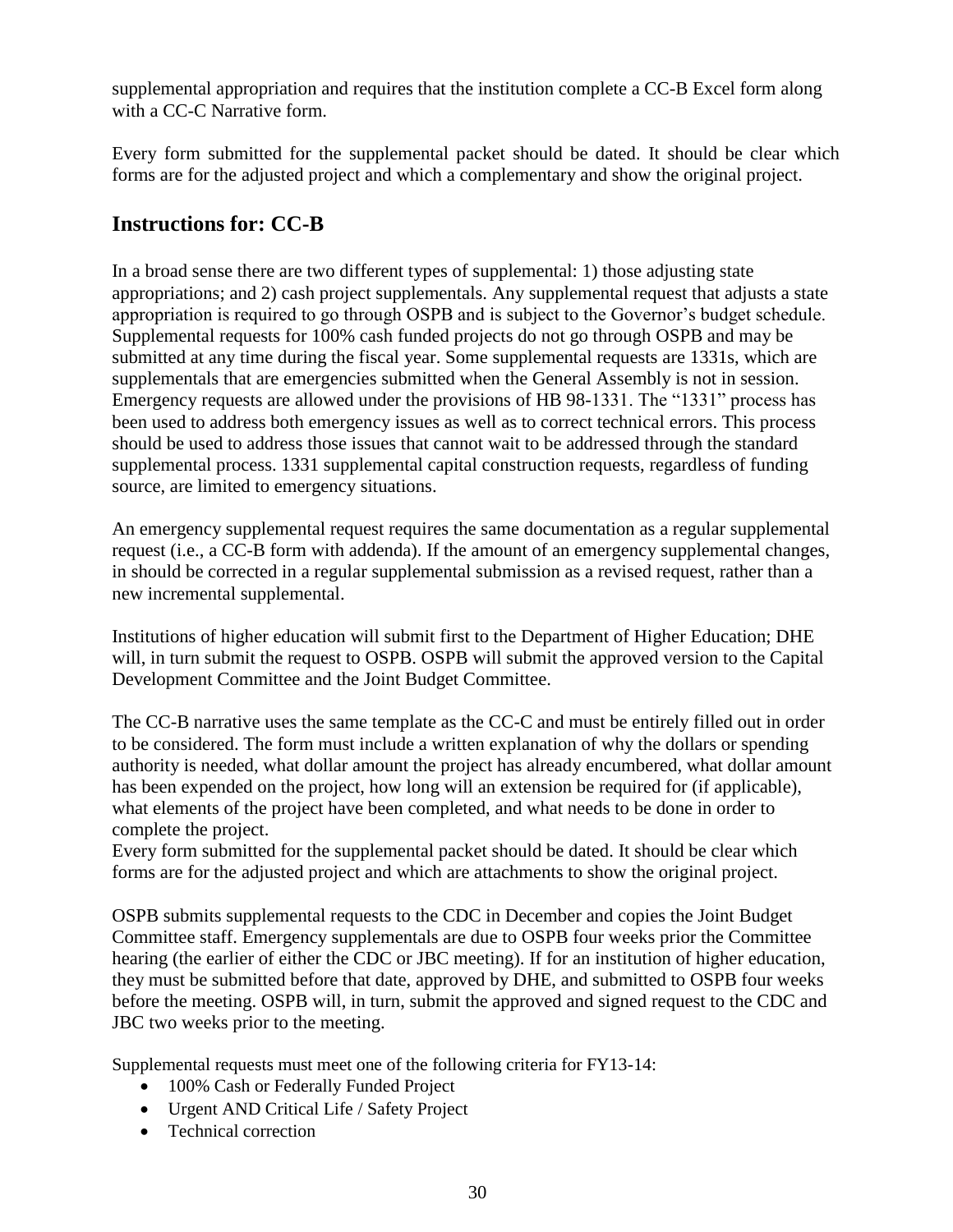- Statutorily required COP payment for capital construction
- Project requires CDHE approval for program review but does not meet FY 2013-14 supplemental criteria for submission to the CDC.

Each supplemental pack should include:

- A new supplemental CC-B or CC-IT-B Excel Form
- A CC-C Narrative form
- If the supplemental involves revising a prior request, attach a copy of the prior CC-C or/and CC-IT form from the original request to the CDC. Be sure to specify "Original" at the top in bold letters with the original date submitted to the CDC.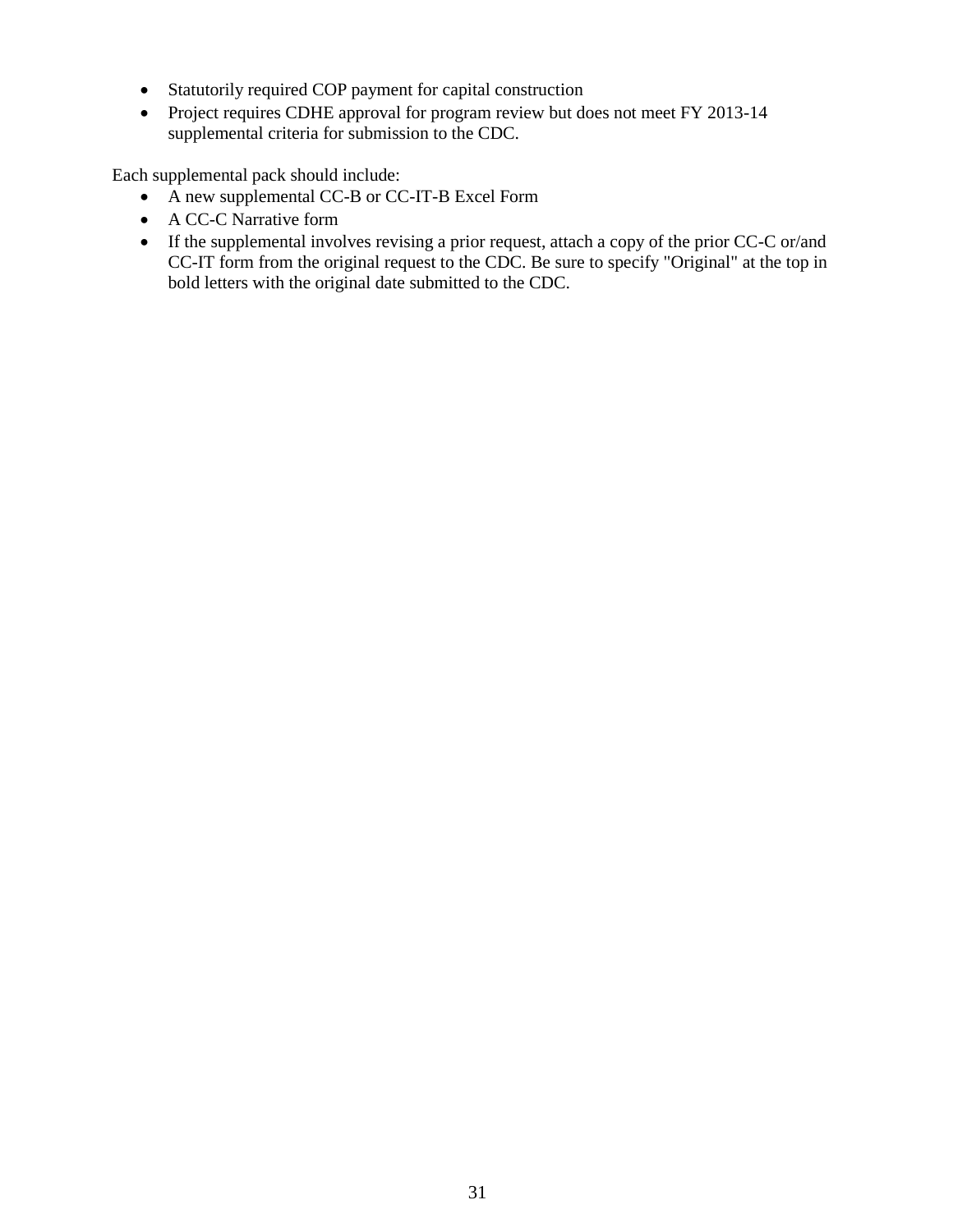# **Appendix A: CCHE Statutory Authority for Capital Construction**

<span id="page-35-0"></span>Most of DHE's statutory authority for review of capital construction projects comes from the Colorado Revised Statutes (C.R.S.) 23-1-106- *Duties and powers of the commission with respect to capital construction and long-range planning.* In italics in parentheses following each subsection is information about where to find information about it in this manual, DHE policies, or elsewhere.

(1) Except as permitted by subsections (9) and (10) of this section, it is declared to be the policy of the general assembly not to authorize or to acquire sites or initiate any program or activity requiring capital construction for state-supported institutions of higher education unless approved by the commission. *(See sections in this manual on capital project reviews.)*

(2) The commission shall, after consultation with the appropriate governing boards of the statesupported institutions of higher education and the appropriate state administrative agencies, have authority to prescribe uniform policies, procedures, and standards of space utilization for the development and approval of capital construction programs by institutions. (*See DHE Policy Section III, Part F – Space Utilization Guidelines).*

(3) The commission shall review and approve facility master plans for all state institutions of higher education on land owned or controlled by the state or an institution and capital construction program plans for projects other than those projects constructed pursuant to subsection (9) or (10) of this section. Except for those projects constructed pursuant to subsection (9) or (10) of this section, no capital construction shall commence except in accordance with an approved facility master plan and program plan. (*See sections in this manual on capital construction project reviews; also DHE Policy III, Part D - Guidelines for Long-Range Facilities/Infrastructure Planning Guidelines.)*

(4) The commission shall ensure conformity of facilities master planning with approved educational master plans and facility program plans with approved facilities master plans. *(See sections in this manual on capital construction project reviews.)*

(5)(a) The commission shall approve plans for any capital construction project at any institution, including a community college, regardless of the source of funds; except that the commission need not approve plans for any capital construction project at a local district college or area vocational school or for any capital construction project described in subsection (9) or (10) of this section. *(See sections in this manual on capital construction project reviews and on SB 01- 209 projects.)*

(b) The commission may except from the requirements for program and physical planning any project that shall require less than two million dollars of state moneys. *(See section in this manual on program plan waivers.)*

(6) (a) The commission shall request annually from each governing board of each state institution of higher education a five-year projection of capital development projects to be constructed but not including those projects constructed pursuant to subsection (9) or (10) of this section. The projection shall include the estimated cost, the method of funding, a schedule for project completion, and the governing board-approved priority for each project. The commission shall determine whether a proposed project is consistent with the role and mission and master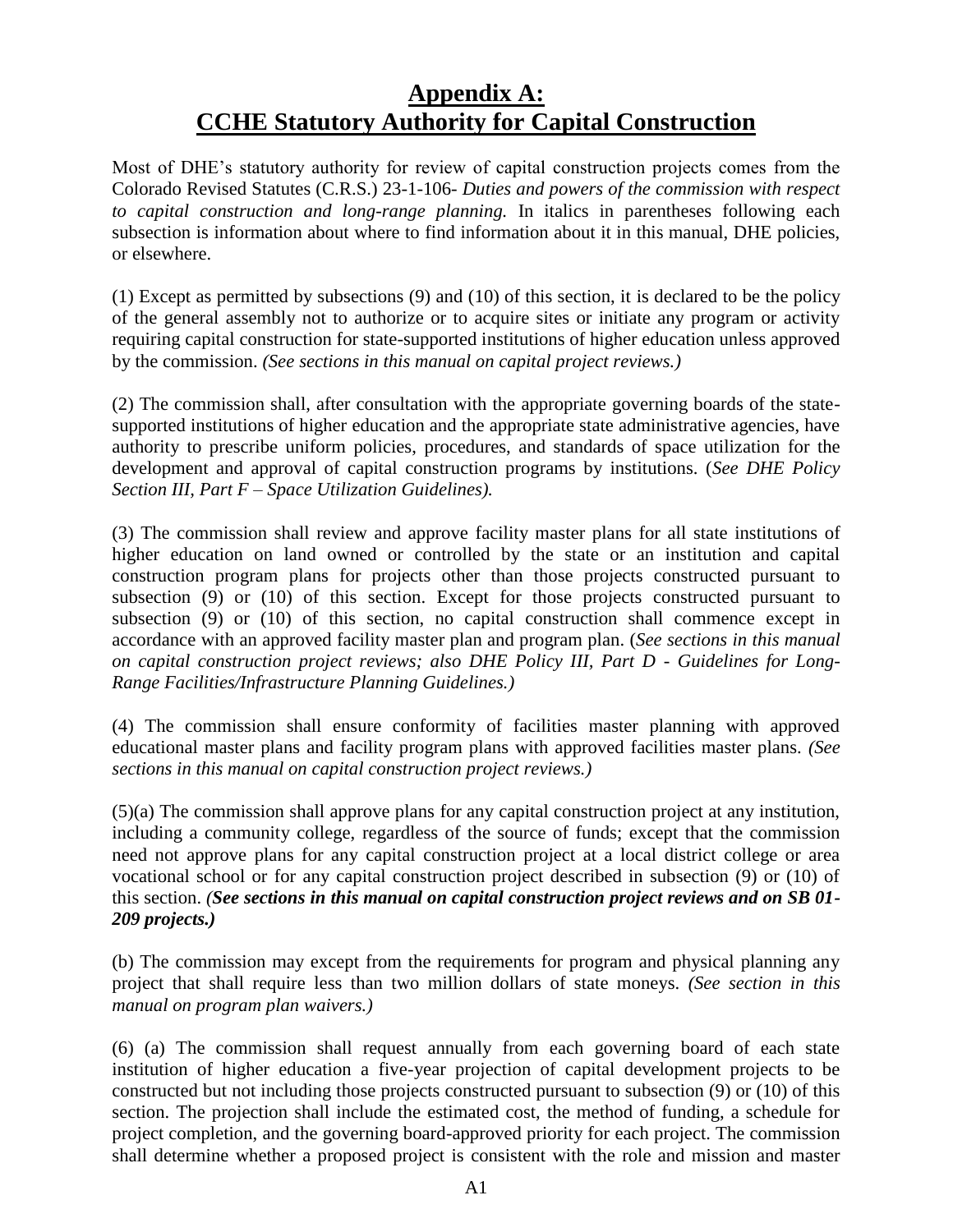planning of the institution and conforms to standards recommended by the commission. (*See instructions for the Five-Year Capital Construction Plan in this manual.)*

(b) The commission shall request annually from the governing board of each state institution of higher education a two-year projection of capital construction or acquisition projects to be constructed pursuant to subsection (9) or (10) of this section and estimated to require total project expenditures exceeding two million dollars. The projection shall include the estimated cost, the method of funding, and a schedule for project completion for each project. An institution shall amend the projection prior to commencing a project that is not included in the institution's most recent projection. (*See instructions for the Two-Year Cash Funded Capital List in this manual.)*

(7) (a) The commission annually shall prepare a unified, five-year capital improvements report of projects to be constructed, but not including those projects constructed or acquired pursuant to subsection (9) or (10) of this section, coordinated with education plans. The commission shall transmit the report to the office of state planning and budgeting, the governor, and the general assembly, consistent with the executive budget timetable, together with a recommended priority of funding of capital construction projects for the system of public higher education. The commission shall annually transmit the recommended priority of funding of capital construction projects to the capital development committee no later than November 1 of each year. *(See section in this manual on DHE prioritization of state-funded projects.)*

(b) Except as provided in subsection (5) of this section, it is the policy of the general assembly to appropriate funds only for projects approved by the commission.

(c) (I) The commission annually shall prepare a unified, two-year capital improvements report for projects to be constructed or acquired pursuant to subsection (9) or (10) of this section and estimated to require total project expenditures exceeding two million dollars, coordinated with education plans. The commission shall transmit the report to the office of state planning and budgeting, the governor, and the general assembly, consistent with the executive budget timetable.

(II)(A) Commencing in the 2010 regular legislative session, and in each regular legislative session thereafter, the commission shall submit the two-year projections prepared by each state institution of higher education for the 2010-11 and 2011-12 fiscal years, and for each two-year period thereafter as applicable, to the office of state planning and budgeting and the capital development committee. Beginning in the 2010 regular legislative session and in each regular legislative session thereafter, the capital development committee shall conduct a hearing on the projections and either approve the projections or return the projections to the institution for modification. The commission and the office of state planning and budgeting shall provide the capital development committee with comments concerning each projection.

(B) A state institution of higher education may submit to the staff of the capital development committee, the commission, and the office of state planning and budgeting an amendment to its approved two-year projection. The capital development committee shall conduct a hearing on the amendment within thirty days after submission during a regular legislative session of the general assembly or within forty-five days after submission during any period that the general assembly is not in regular legislative session. The capital development committee shall either approve the projections or return the projections to the institution for modification. The commission and the office of state planning and budgeting shall provide the capital development committee with comments concerning each amendment.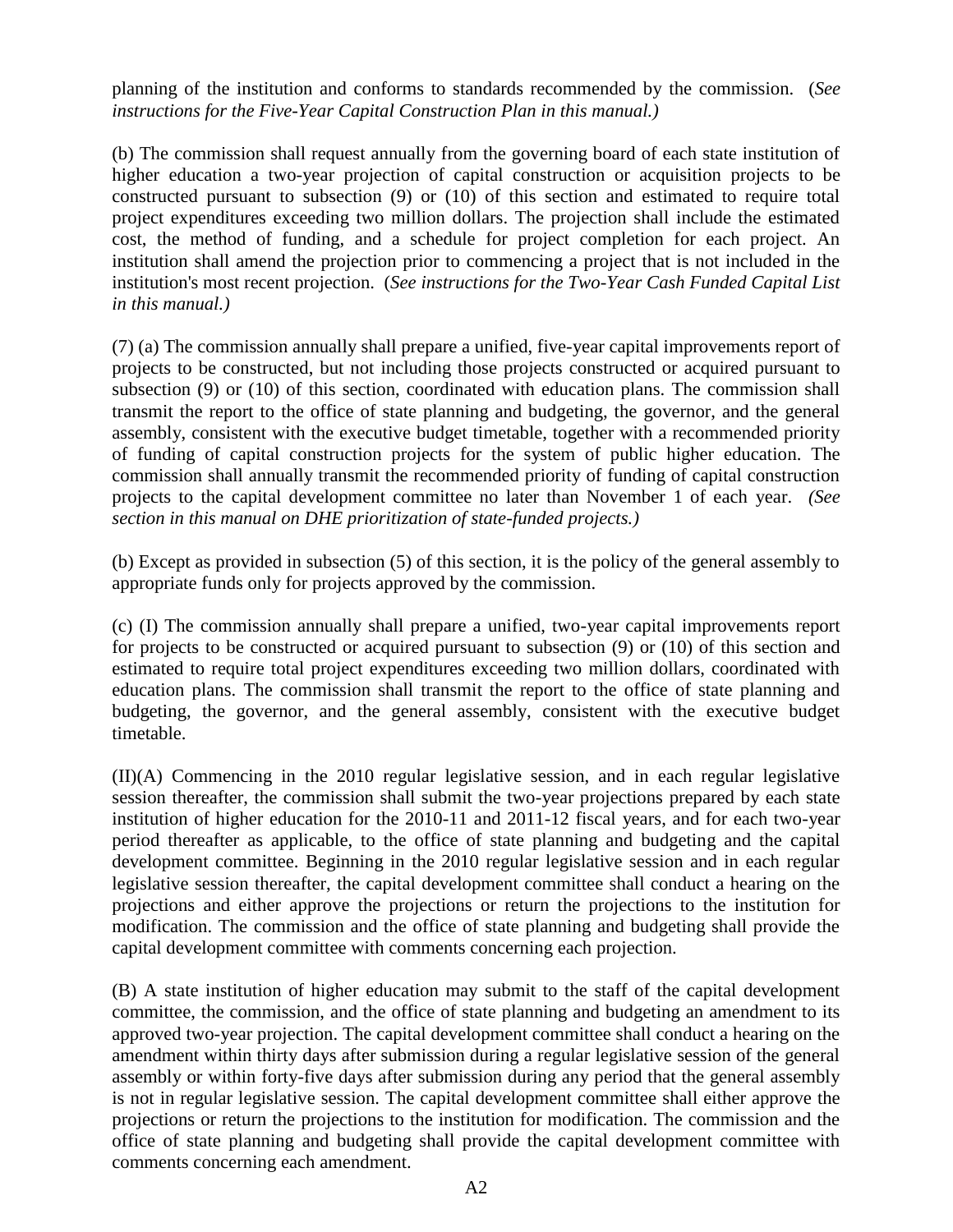#### (8) Repealed.

(9(a) Except as provided in paragraph (d) of this subsection (9), a capital construction or acquisition project initiated by the governing board of a state-supported institution of higher education that is contained in the most recent unified, two-year capital improvements project projection approved pursuant to subparagraph (II) of paragraph (c) of subsection (7) of this section, as the projection may be amended from time to time, and that is to be acquired or constructed and operated, and maintained solely from cash funds held by the institution shall not be subject to additional review or approval by the commission, the office of state planning and budgeting, the capital development committee, or the joint budget committee. *(See sections in this manual on Non-Intercept Auxiliary Projects.)*

(b) Except as provided in paragraph (d) of this subsection (9), a capital construction or acquisition project for an academic building initiated by the governing board of a state-supported institution of higher education that is contained in the most recent unified, two-year capital improvements project projection approved pursuant to subparagraph (II) of paragraph (c) of subsection (7) of this section, as the projection may be amended from time to time, and that is to be acquired or constructed solely from cash funds held by the institution and operated and maintained from such funds or from state moneys appropriated for such purpose, or both, shall not be subject to additional review or approval by the commission, the office of state planning and budgeting, the capital development committee, or the joint budget committee. Any capital construction project subject to this paragraph (b) shall comply with the high performance standard certification program established pursuant to section 24-30-1305, C.R.S. *(See sections in this manual on Non-Intercept Academic Projects.)*

(c) Each governing board shall ensure, consistent with its responsibilities as set forth in section 5 (2) of article VIII of the state constitution, that a capital construction or acquisition project initiated pursuant to this subsection (9) shall be in accordance with its institution's mission, be of a size and scope to provide for the defined program needs, and be designed in accordance with all applicable building codes and accessibility standards.

(d) (I) The provisions of this subsection (9) shall not apply to a project that is to be acquired or constructed in whole or in part using moneys subject to the higher education revenue bond intercept program established pursuant to section 23-5-139.

(II) Any plan for any such capital construction or acquisition project that is estimated to require total expenditures of two million dollars or less shall not be subject to review or approval by the commission. *(See sections in this manual on SB 01-209 projects.)*

(e) A capital construction or acquisition project approved and appropriated prior to January 1, 2010, may be contained in the most recent unified two-year capital improvements project projection approved pursuant to subparagraph (II) of paragraph (c) of subsection (7) of this section. The projection may be amended from time to time and shall not be subject to additional review or approval by the commission, the office of state planning and budgeting, or the joint budget committee.

(10)(a)(I) The commission shall review and approve any plan for a capital construction or acquisition project that is estimated to require total expenditures exceeding two million dollars and that is to be acquired or constructed and operated, and maintained solely from cash funds held by the institution that, in whole or in part, are subject to the higher education revenue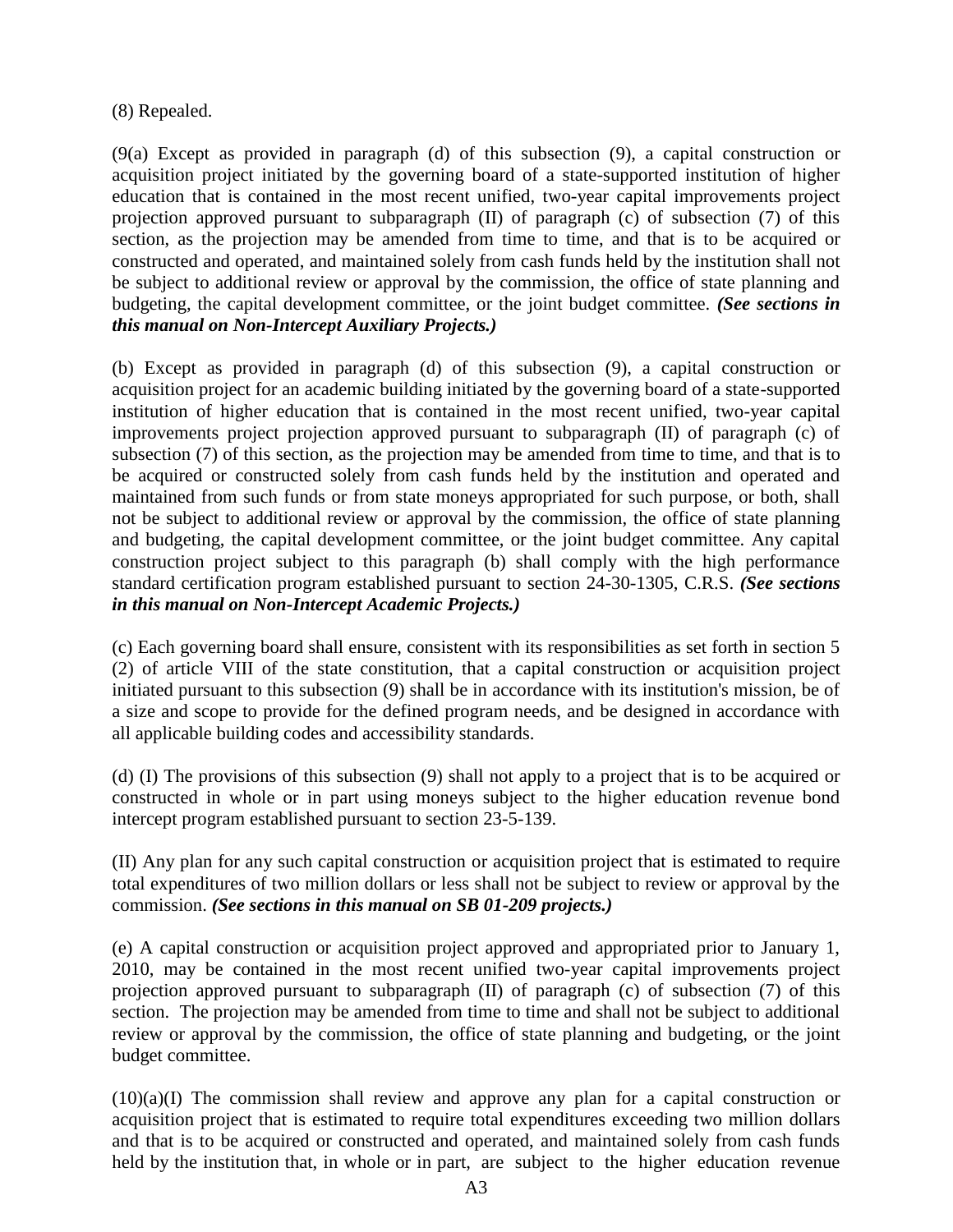bond intercept program established pursuant to section 23-5-139. *(See sections in this manual on Intercept Auxiliary Projects.)*

(II) The commission shall review and approve any plan for a capital construction or acquisition project for an academic building that is estimated to require total expenditures exceeding two million dollars, that is to be acquired or constructed solely from cash funds held by the institution that, in whole or in part, are subject to the higher education revenue bond intercept program established pursuant to section 23-5-139, and that is operated and maintained from such cash funds or from state moneys appropriated for such purpose, or both. Any capital construction project subject to this subparagraph (II) shall comply with the high performance standard certification program established pursuant to section 24-30-1305, C.R.S. *(See sections in this manual on Intercept Academic Projects.)*

(III) Any plan for any such capital construction or acquisition project that is estimated to require total expenditures of two million dollars or less shall not be subject to review or approval by the commission. *(See section in this manual on SB01-209 projects.)*

(b) Upon approval of a plan for a capital construction or acquisition project pursuant to paragraph (a) of this subsection (10), the commission shall submit the plan to the capital development committee. The capital development committee shall make a recommendation regarding the project to the joint budget committee. Following the receipt of the recommendation, the joint budget committee shall refer its recommendations regarding the project, with written comments, to the commission. (See Appendix H: DHE/CDC MOU.)

(c) A capital construction or acquisition project approved and appropriated prior to January 1, 2010, may be contained in the most recent unified two-year capital improvements project projection approved pursuant to subparagraph (II) of paragraph (c) of subsection (7) of this section, and may be amended from time to time.

(10.5) (a) For any project subject to subsection (9) or (10) of this section, if, after commencement of acquisition or construction, the governing board of the institution receives an additional gift, grant, or donation for the project, the governing board may amend the project without the approval of the commission, the office of state planning and budgeting, the capital development committee, or the joint budget committee so long as the governing board notifies the commission, the office of state planning and budgeting, the capital development committee, and the joint budget committee in writing, explaining how the project has been amended and verifying the receipt of the additional gift, grant, or donation.

(b) For any project subject to subsection (9) or (10) of this section, the governing board may enhance the project in an amount not to exceed fifteen percent of the original estimate of the cost of the project without the approval of the commission, the office of state planning and budgeting, the capital development committee, or the joint budget committee so long as the governing board notifies the commission, the office of state planning and budgeting, the capital development committee, and the joint budget committee in writing, explaining how the project has been enhanced and the source of the moneys for the enhancement. *(See sections in this manual on SB01-209 projects reports and Governing Board Annual Report on Cash-Funded Projects.)*

(c) For any project subject to subsection (9) or (10) of this section, the governing board of the institution implementing the project is not required to submit for the project quarterly expenditure reports as described in section 24-30-204 (2), C.R.S. the governing board shall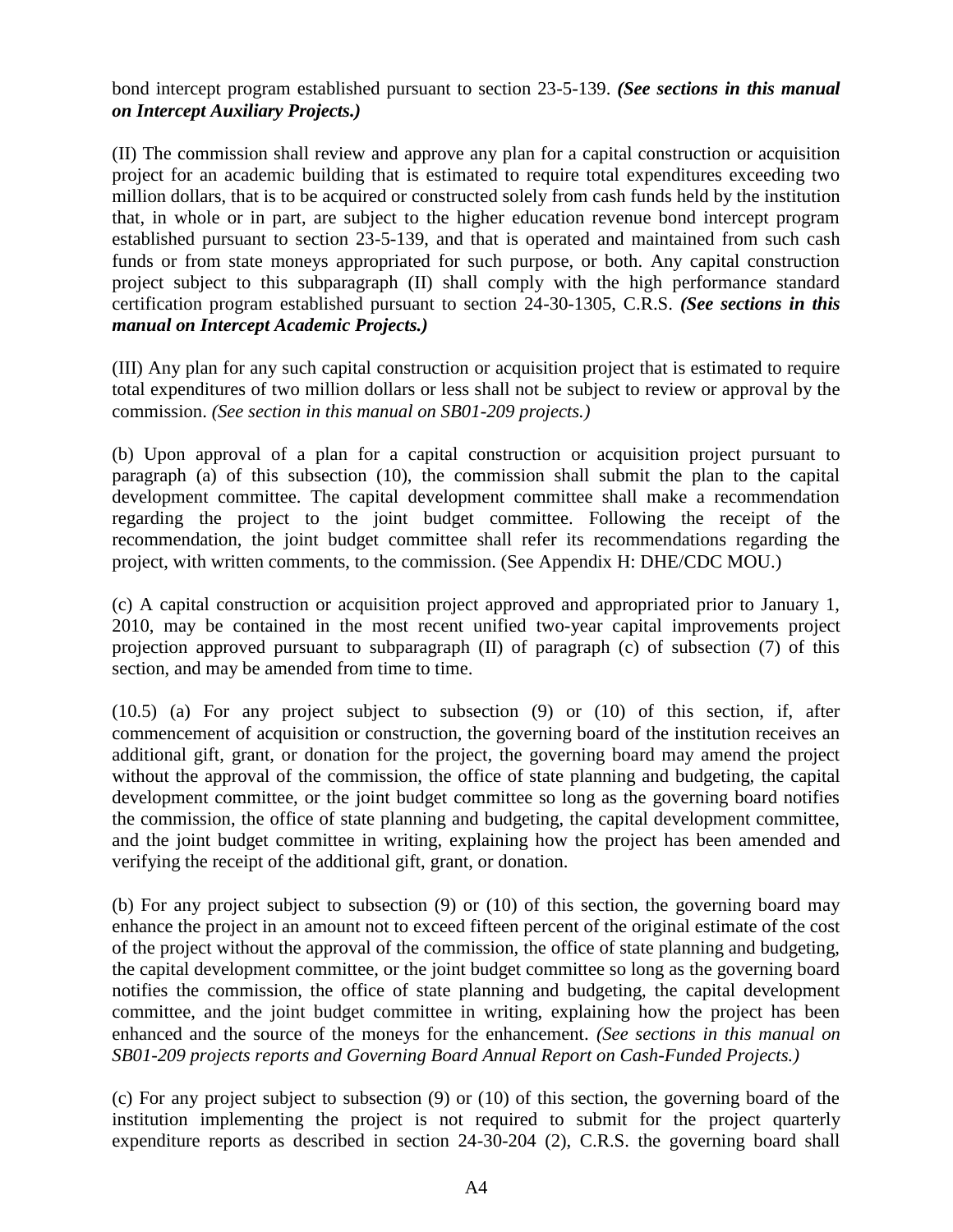submit for the project annual expenditure reports as required in section 24-30-204 (1), C.R.S.

(11) (a) Each state institution of higher education shall submit to the commission on or before September 1 of each year a list and description of each project for which an expenditure was made during the immediately preceding fiscal year that:

(I) Was not subject to review by the commission pursuant to subsection (9) of this section;

(II) Was approved pursuant to subsection (10) of this section;

(III) Was estimated to require total expenditures of two million dollars or less; or

(IV) Was amended or enhanced after commencement of construction pursuant to subsection (10.5) of this section. *(See sections in this manual on SB01-209 projects reports and Governing Board Annual Report on Cash-Funded Projects.)*

(b) The commission shall submit a compilation of the projects to the capital development committee on or before December 1 of each year.

(12) Each institution shall submit to the commission a facility management plan or update required by section 24-30-1303.5 (3.5), C.R.S. The commission shall review the facility management plan or update and make recommendations regarding it to the department of personnel.

(13) The provisions of this section shall not apply to any local junior college district that is not a part of the state system and not eligible to receive any state funds for capital construction pursuant to section 23-71-202 (3).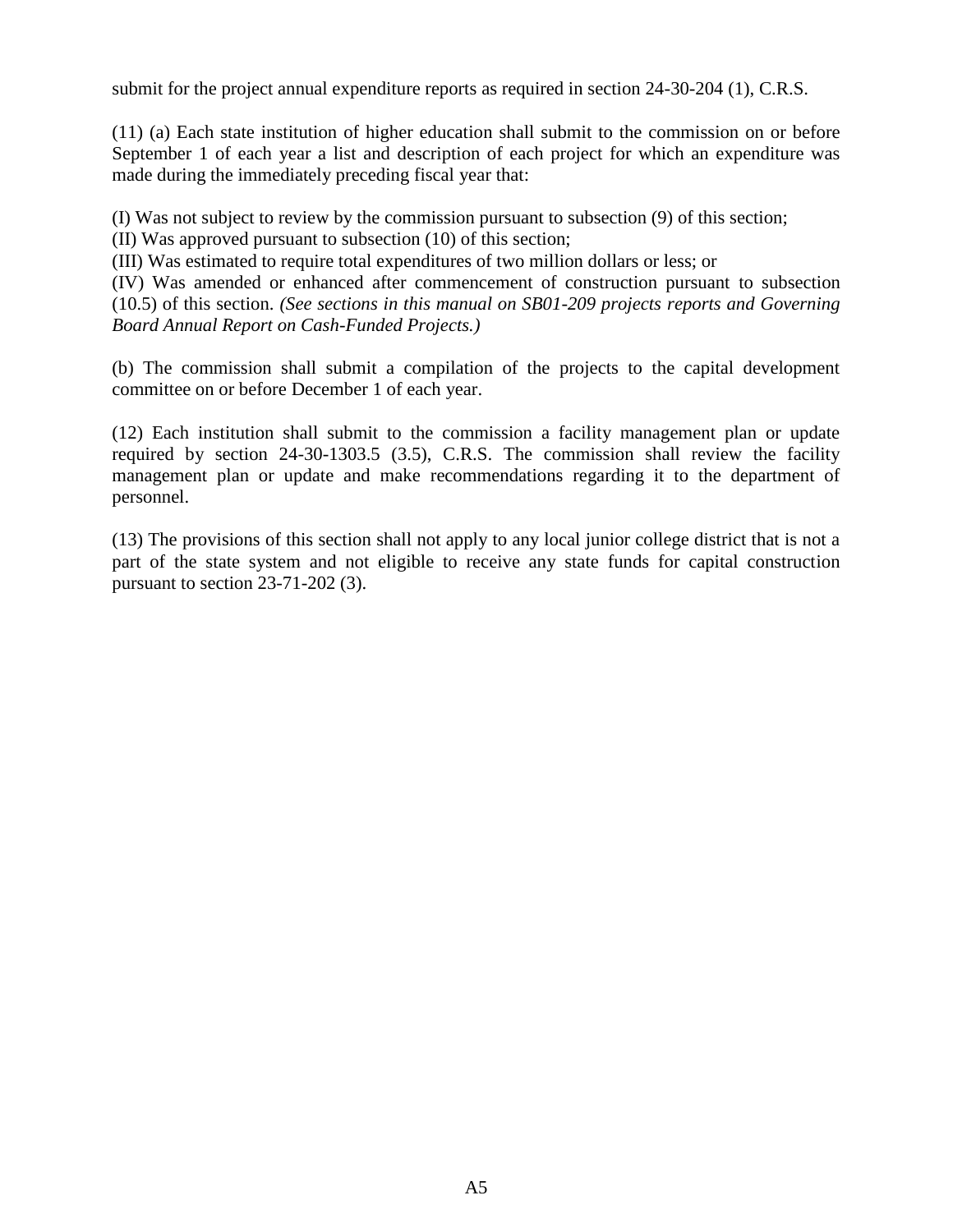# <span id="page-40-0"></span>**Appendix B: Capital Construction and Controlled Maintenance Definitions**

A project qualifies for DHE capital construction review and inclusion in the capital construction budget if it meets the criteria set out below as set forth in C.R.S. 24-30-1301. Also below are definitions of capital renewals (operating budget) or controlled maintenance (Office of the State Architect).

#### A. **Capital Construction** includes:

- Purchase of land, regardless of value.
- Purchase, construction, or demolition of buildings or other physical facilities, including utilities, or remodeling or renovation of existing buildings or other physical facilities to make physical changes necessitated by changes in the program. Changes in the program may also incorporate the need to meet standards required by applicable codes; to improve energy conservation; to save costs for facility staffing, operations, or maintenance; or to improve appearance.
- Site improvements or development (landscaping, upgraded utilities, signage etc.)
- Purchase or installation of the fixed and moveable equipment necessary for the operation of new, remodeled, or renovated buildings and other physical facilities and for the conduct of programs initially housed therein upon completion of the new construction, renovation or remodeling.
- Purchase of services from architects, engineers and other consultants to prepare plans, program documents, life-cycle cost studies, energy analyses and other studies associated with any capital construction project and to supervise construction or execution of such capital construction projects.
- Any item of instructional or scientific equipment if the cost exceeds \$50,000 and uses state funds.
- Information technology if the cost exceeds \$500,000. (See section on information technology on the next page for a list of institutions that may request state funding for information technology projects that total less than \$500,000.)
- Preliminary planning including initial review of proposed projects for a) conformity with long-range development plans; b) technical and economic feasibility of the project; c) preparation of outline plans and specifications; or d) preparation of preliminary cost estimates.

Capital construction projects are classified as major (total cost is more than \$2 million) or minor (total project cost is above capital renewal limits but \$2 million or less).

The following expenses are **NOT** capital construction budget requests:

- Printing, publishing, photocopying, and other similar costs related to project administration;
- Postage, certified mailings, long-distance telephone charges, etc.
- Employee compensation or reimbursement for time performing project-related work regardless of the work performed;
- Reimbursement of "in-town" expenses such as food, fuel, etc.
- Travel and lodging expenses directly related to project management;
- Renting or leasing temporary space for people and equipment to accommodate construction projects; these costs must be paid from operating funds.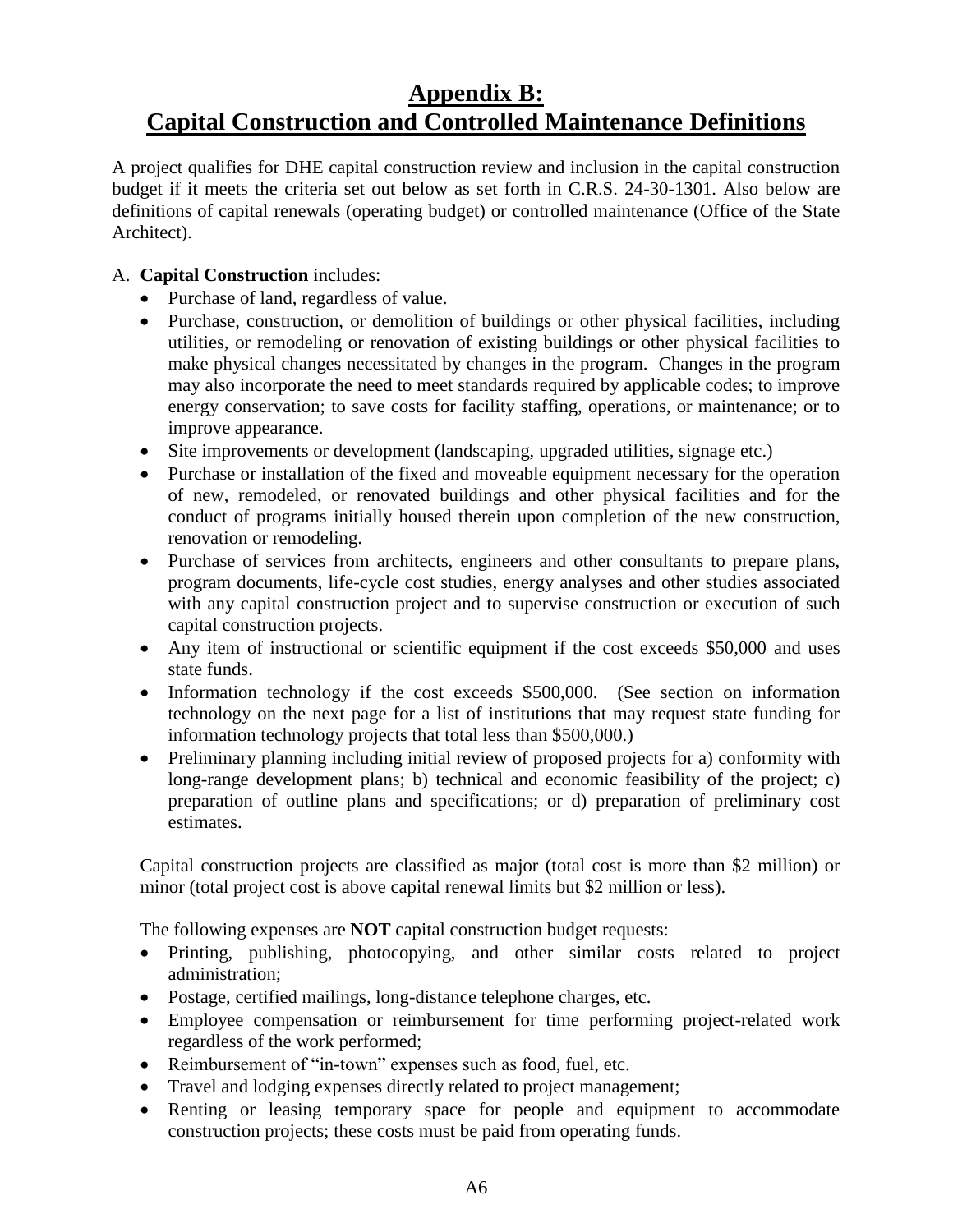**Information technology projects are capital construction projects** if they meet the following criteria:

- They total \$500,000 or more in the request year and the majority of the components has a useful life of at least five years.
- Personal computer replacement or maintenance is not included in the information technology request (unless as a component of a much larger institutional computer systems upgrade).
- Contract personal services and other non-capital items requested as capital construction are integral components of a request.

Based on a Memorandum of Understanding with the Joint Budget Committee, Capital Development Committee, and the Office of State Planning and Budgeting, **information technology projects costing LESS THAN \$500,000** may be capital construction for the following institutions and entities:

- Community College of Aurora
- Lamar Community College
- Morgan Community College
- Northeastern Junior College
- Pueblo Community College
- Otero Community College
- Trinidad State Junior College
- Adams State College
- Western State College
- Colorado Historical Society
- Division of Private Occupational Schools
- B. **Capital Renewal** can be funded from a department's operating budget. It includes operating expenses such as:
	- Equipment, meaning motor trucks designated over three-quarters of one ton, tractors, trailers, snowmobiles, boats, machinery, reference books, office furniture, file cabinets, typewriters, adding and calculating machines, and other business machines, having a useful lifetime of one year or more, or other items, including, but not limited to, tools, implements, and instruments, which may be used continuously without material change in physical condition, costing more than \$100 and less than \$50,000.
	- Alterations and replacements, meaning major and extensive repair, remodeling, or alteration of buildings, the replacement thereof, or the replacement and renewal of the plumbing, wiring, heating, and air conditioning systems therein, costing less than \$50,000.
	- New structures, meaning the construction of new buildings where the cost will be less than \$50,000, including the value of materials and labor, either state-supplied or supplied by contract.
	- Non-structural improvements to land, meaning the grading, leveling, drainage, and landscaping thereof and the construction of roadways, fences, ditches, and sanitary and storm sewers, where the cost will be less than \$50,000.
	- OSPB, in consultation with the Office of the State Architect, will review on a case by case basis, if needed, to confirm that "Capital Renewal" does not include those things defined as capital construction by section 24-75-301, C.R.S.
- C. **Capital Renewal** projects (building or infrastructure) are Controlled Maintenance projects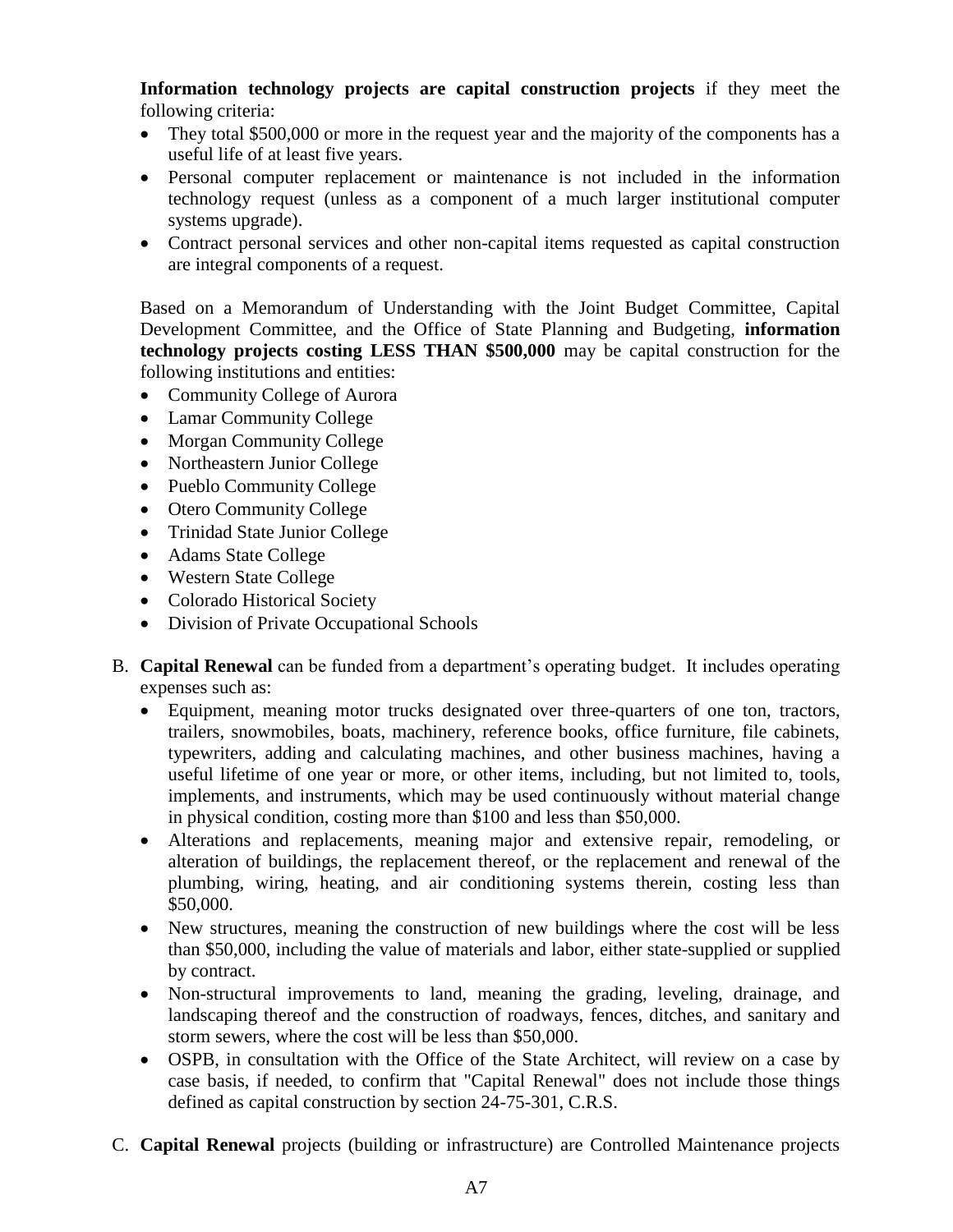where the total project dollar amount of a single phased, single site project or any phase of an integrated, single site project is in excess of \$2 million dollars. These project requests should be "maintenance driven" projects and not "program driven" as per capital construction projects.

- D. **Controlled Maintenance** includes:
	- Projects more than \$15,000, corrective repairs, code compliance, energy conservation, or replacement used for existing state-owned, general-funded buildings.
	- Other physical facilities, including, but not limited to, utilities and site improvements, which are suitable for the retention and use for at least five years.
	- Replacement and repair of the fixed equipment necessary for the operation of such utilities, when such work is not funded in an agency's operating budget to be accomplished by the agency's physical plant staff.

Controlled Maintenance does **NOT** include:

- Corrective repairs or replacement when such work is funded in an agency's operating budget to be accomplished by the agency's physical plant staff.
- Repair and replacement of fixed and movable equipment necessary for the conduct of programs (such repairs are funded as capital renewal).
- Repairs for rented or leased facilities, or facilities maintained by a self-liquidating property fund.
- Minor maintenance projects may not be accumulated to create a controlled maintenance project.

Capital construction projects arise out of an agency's need to create, expand, relocate, or alter a program due to growth, advances in technology or changes in methods or program delivery. Requests addressing physical space requirements needed to accommodate particular functions, such as those traditionally included in facility programs, would constitute a "program-driven" request, and therefore, be considered a capital construction request.

- E. A **Continuation Project** is one that has had an appropriation in recent years or is requested with funding over multiple fiscal years. A Continuation Project is one that was included as the out-year funding from a prior request. A Continuation Project must have been included in a prior CC-C request that was funded for the initial year.
- F. A **Non-continuation Project** is one that can stand alone and may not necessarily require additional appropriations to complete. An individual project may also be a stand-alone project that will require distinct phased appropriations for professional services, construction, and equipment. In these cases, CC-C forms should be submitted in each year the project requests an appropriation. For example, a new state-funded building may require enough time in the design phase that it would be appropriate to request professional services appropriations in year one of the project and construction and equipment funding in subsequent years. Also, a four-phase addition to a building could be submitted as four individual projects if each addition could be completed separately as a stand-alone project.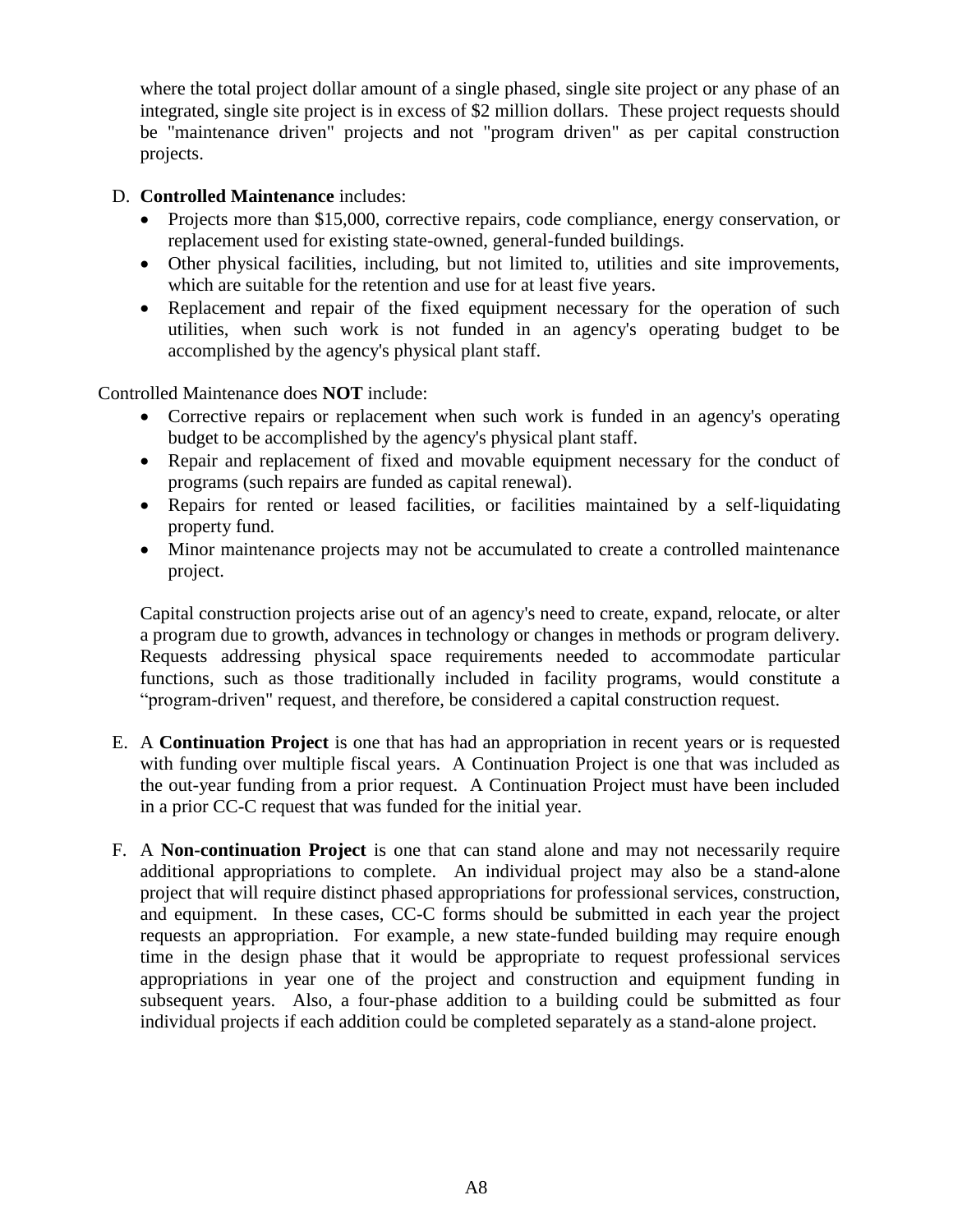# **Appendix C: Department and Agency Codes**

<span id="page-43-0"></span>

|                                         | <b>DEPARTMENT</b> | <b>AGENCY</b> |
|-----------------------------------------|-------------------|---------------|
| <b>DEPARTMENT</b>                       | <b>CODE</b>       | <b>CODE</b>   |
| Administration                          | <b>ADM</b>        | <b>ADM</b>    |
| Agriculture                             | <b>AGR</b>        | <b>AGR</b>    |
| Corrections                             | <b>COR</b>        | <b>COR</b>    |
| Education                               | <b>EDU</b>        | <b>EDU</b>    |
| Health                                  | <b>HLT</b>        | <b>HLT</b>    |
| <b>Higher Education</b>                 | <b>HED</b>        | <b>HED</b>    |
| CU-Boulder                              | <b>HED</b>        | <b>CUB</b>    |
| <b>CU-Colorado Springs</b>              | <b>HED</b>        | <b>CUS</b>    |
| <b>CU-Denver</b>                        | <b>HED</b>        | <b>CUD</b>    |
| <b>Health Sciences Center</b>           | <b>HED</b>        | <b>HSC</b>    |
| Colorado State University               | <b>HED</b>        | <b>CSU</b>    |
| Fort Lewis College                      | <b>HED</b>        | <b>FLC</b>    |
| University of Southern Colorado         | <b>HED</b>        | <b>USC</b>    |
| <b>Experiment Station</b>               | <b>HED</b>        | <b>EXP</b>    |
| Cooperative Extension                   | <b>HED</b>        | <b>CEX</b>    |
| <b>Forest Service</b>                   | <b>HED</b>        | <b>SFS</b>    |
| Veterinary Medicine                     | <b>HED</b>        | <b>VTM</b>    |
| Colorado School of Mines                | <b>HED</b>        | <b>CSM</b>    |
| University of Northern Colorado         | <b>HED</b>        | <b>UNC</b>    |
| <b>Adams State College</b>              | <b>HED</b>        | <b>ASC</b>    |
| Mesa State College                      | <b>HED</b>        | <b>MSC</b>    |
| <b>Western State College</b>            | <b>HED</b>        | <b>WSC</b>    |
| <b>Arapahoe Community College</b>       | <b>HED</b>        | <b>ACC</b>    |
| Colorado Northwestern Community College | <b>HED</b>        | <b>CNC</b>    |
| <b>Aurora Community College</b>         | <b>HED</b>        | <b>AUR</b>    |
| Front Range Community College           | <b>HED</b>        | <b>FRC</b>    |
| <b>Red Rocks Community College</b>      | <b>HED</b>        | <b>RRC</b>    |
| <b>Lamar Community College</b>          | <b>HED</b>        | <b>LCC</b>    |
| <b>Morgan Community College</b>         | <b>HED</b>        | <b>MCC</b>    |
| Northeastern Junior College             | <b>HED</b>        | <b>NJC</b>    |
| Otero Junior College                    | <b>HED</b>        | <b>OJC</b>    |
| <b>Pikes Peak Community College</b>     | <b>HED</b>        | <b>PPC</b>    |
| Pueblo Community College                | <b>HED</b>        | <b>PCC</b>    |
| <b>Trinidad State Junior College</b>    | <b>HED</b>        | <b>TJC</b>    |
| Auraria Higher Education Center         | <b>HED</b>        | AHC           |
| <b>Historical Society</b>               | <b>HED</b>        | <b>HST</b>    |
| <b>Human Services</b>                   | <b>DHS</b>        | <b>DHS</b>    |
| Judicial                                | <b>JUD</b>        | <b>JUD</b>    |
| Labor and Employment                    | LAB               | LAB           |
| <b>Local Affairs</b>                    | LOC               | LOC           |
| <b>Military Affairs</b>                 | MIL               | MIL           |
| <b>Natural Resources</b>                | <b>NAT</b>        | <b>NAT</b>    |
| <b>Public Safety</b>                    | <b>DPS</b>        | <b>DPS</b>    |
| <b>Regulatory Agencies</b>              | <b>REG</b>        | <b>REG</b>    |
| Revenue                                 | <b>REV</b>        | <b>REV</b>    |
| Transportation                          | <b>CDOT</b>       | CDO           |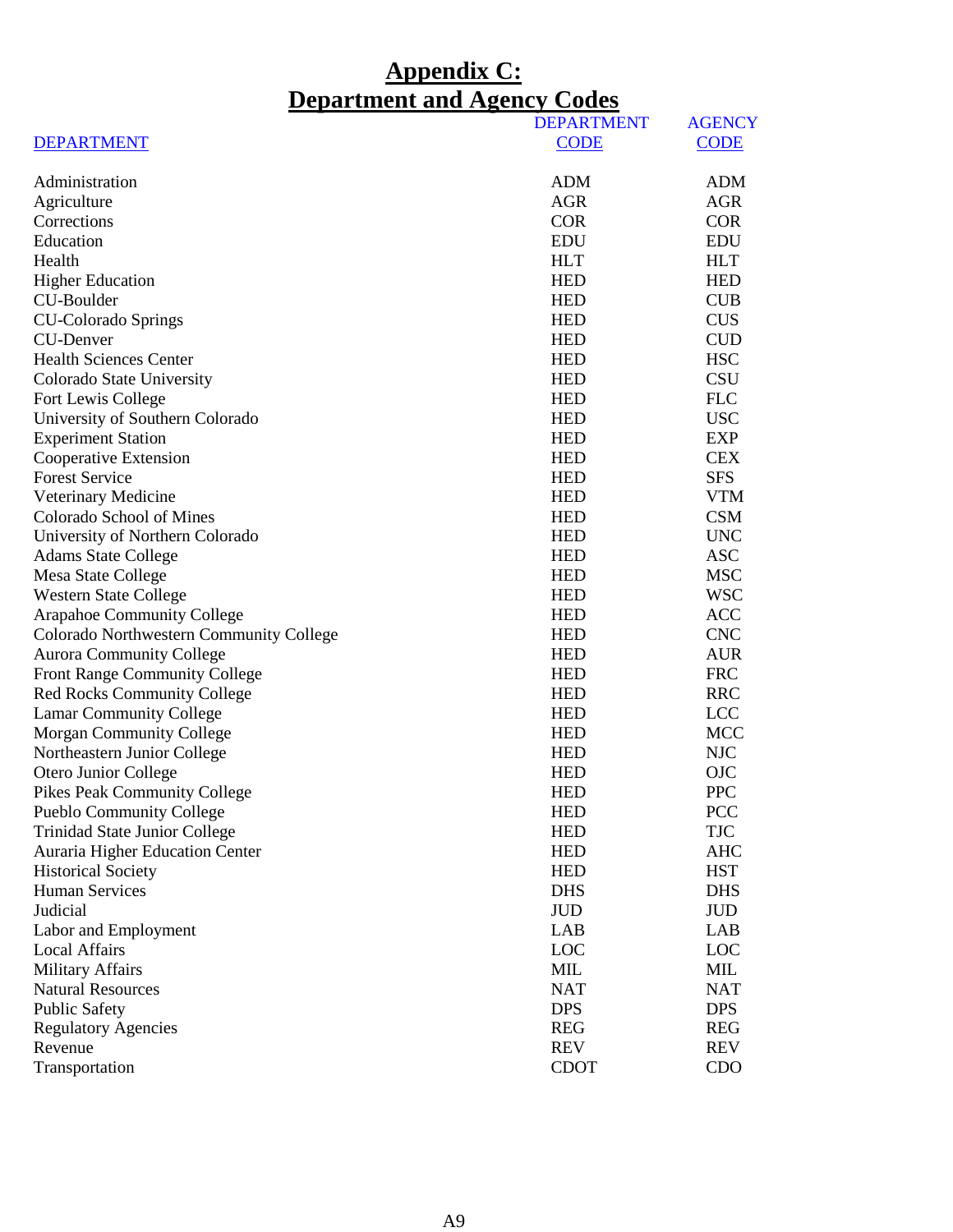# **Appendix D: Capital Assets Purpose Codes**

Preference will be given to those projects which provide the most efficient use of state resources including but not limited to: innovative solutions to space needs, co-location of programs resulting in space and program efficiencies, and operating cost reductions.

<span id="page-44-0"></span>

| A. State Financial Obligations                                                                         | (1) Certificates of Participation                                                                                                               | $(2)$ Other                                                                                                                                                                                                                                                    |                                                                                                                                                            |
|--------------------------------------------------------------------------------------------------------|-------------------------------------------------------------------------------------------------------------------------------------------------|----------------------------------------------------------------------------------------------------------------------------------------------------------------------------------------------------------------------------------------------------------------|------------------------------------------------------------------------------------------------------------------------------------------------------------|
|                                                                                                        |                                                                                                                                                 |                                                                                                                                                                                                                                                                |                                                                                                                                                            |
| <b>B.</b> Continuation Projects Final<br><b>Phase</b>                                                  | <b>Continuation Projects</b><br>(1)<br><b>Final Phase</b>                                                                                       |                                                                                                                                                                                                                                                                |                                                                                                                                                            |
|                                                                                                        |                                                                                                                                                 |                                                                                                                                                                                                                                                                |                                                                                                                                                            |
| C. State Wide Priorities                                                                               | <b>Statewide High Priorities</b><br>(1)<br>(determined by OSPB/CCHE)                                                                            |                                                                                                                                                                                                                                                                |                                                                                                                                                            |
|                                                                                                        |                                                                                                                                                 |                                                                                                                                                                                                                                                                |                                                                                                                                                            |
| <b>D.</b> Controlled Maintenance                                                                       | Level 1<br>(1)<br>Life Safety                                                                                                                   | Level 2<br>Level 3<br>(2)<br>(3)<br>Program Disruptions<br>Deterioration                                                                                                                                                                                       |                                                                                                                                                            |
|                                                                                                        |                                                                                                                                                 |                                                                                                                                                                                                                                                                |                                                                                                                                                            |
| <b>E.</b> Continuation Projects                                                                        | <b>Continuation Projects</b><br>(1)<br>Not Final Phase                                                                                          | <b>Continuation Projects</b><br>(2)<br>A&E funding only                                                                                                                                                                                                        |                                                                                                                                                            |
|                                                                                                        |                                                                                                                                                 |                                                                                                                                                                                                                                                                |                                                                                                                                                            |
| F. New Projects<br><b>Current Program Needs</b><br><b>Solutions to Existing</b><br><b>Deficiencies</b> | <b>Statutory Requirements Mandates</b><br>(1)<br>those projects, which are directed by<br>court order or reduce the state's legal<br>liability. | Renovation/<br>(3) Facility<br>(2)<br>Replacement of Existing<br>Infrastructure<br>Space/Equipment<br>Improvements<br>a. significant cost-savings or cost avoidance<br>Technology<br>(4)<br>Infrastructure<br>increased level of service<br>b.<br>Improvements | Construction of New Building or<br>(5)<br><b>Expanded Space</b><br>significant cost-savings or cost<br>a.<br>avoidance<br>increased level of service<br>b. |
|                                                                                                        |                                                                                                                                                 |                                                                                                                                                                                                                                                                |                                                                                                                                                            |
| G<br><b>Immediate Future</b><br>Program Needs-<br><b>Solutions to Growing</b><br><b>Deficiencies</b>   | Mandates<br>(1)<br>those projects, which are directed by<br>court order or reduce the state's legal<br>liability.                               | Renovation / Replacement of<br>Construction of<br>(2)<br>(3)<br>Existing Space / Equipment<br>New Building or<br><b>Expanded Space</b><br>to Consolidate<br>Programs from                                                                                      | Facility Infrastructure Improvements<br>(4)<br>Technology Infrastructure<br>(5)<br>Improvements                                                            |
|                                                                                                        |                                                                                                                                                 | Obsolete and<br><b>Congested Space</b>                                                                                                                                                                                                                         |                                                                                                                                                            |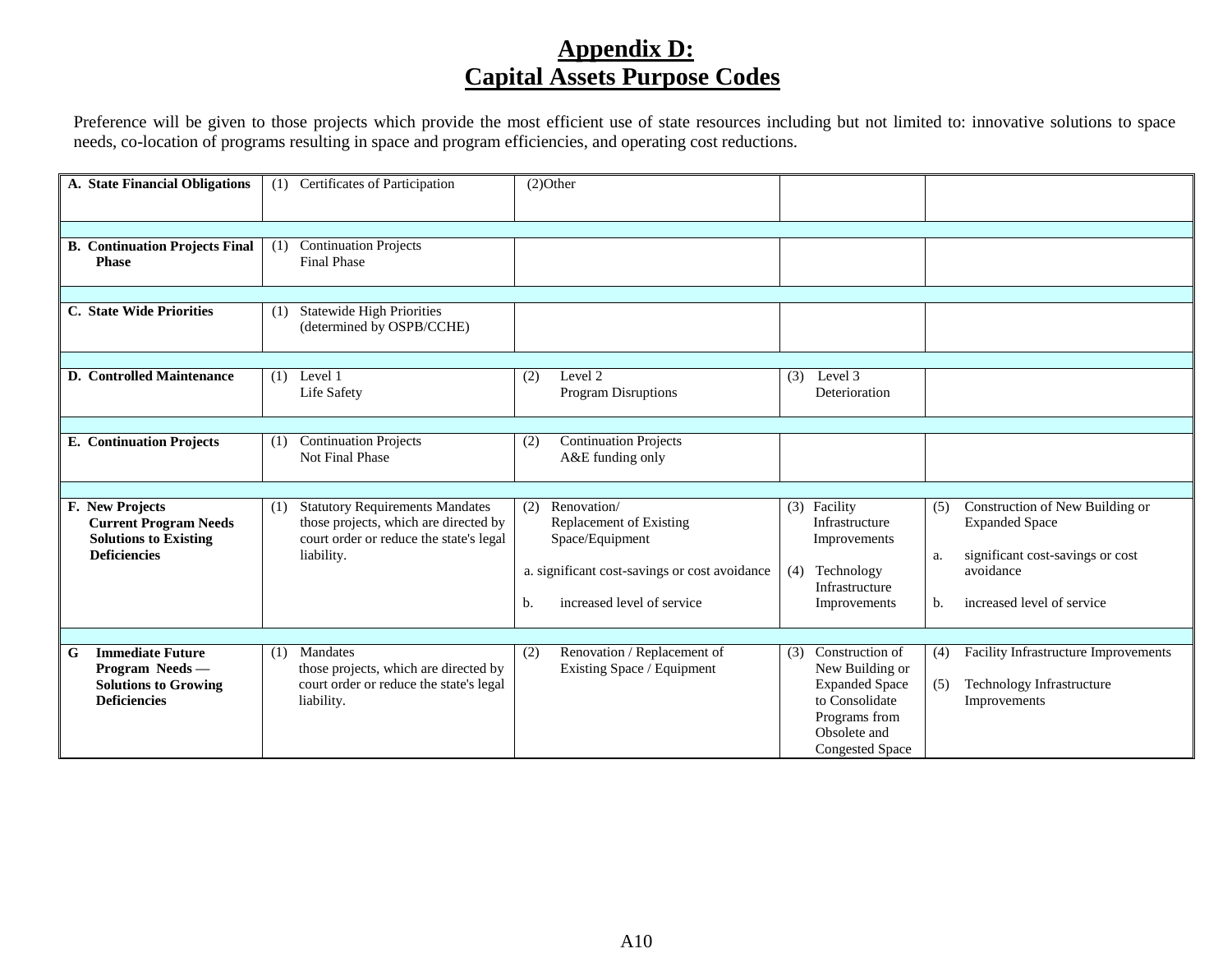# <span id="page-45-0"></span>**Appendix E: COFRS Higher Education Financial Reporting System Program and Fund Codes**

| HIGHER EDUCATION FEEDER AGENCY COFRS CHART OF ACCOUNTS 11/2002                     |                          |                                                                |     |  |  |
|------------------------------------------------------------------------------------|--------------------------|----------------------------------------------------------------|-----|--|--|
| <b>AGENCY CODES</b>                                                                |                          | <b>FUND CODES</b>                                              |     |  |  |
| Department of Higher Education                                                     |                          | <b>GOVERNMENTAL FUNDS</b>                                      |     |  |  |
| Colorado Commission on Higher Education<br>(CCHE)                                  | <b>GAA</b>               | General Fund-Unrestricted                                      | 100 |  |  |
| Colorado Council on the Arts                                                       | <b>GBA</b>               | Regular Capital Construction                                   | 461 |  |  |
| Colorado Student Loan Program (CSLP)                                               | <b>GDA</b>               | <b>HIGHER EDUCATION FUNDS**</b>                                |     |  |  |
| Private Occupational School Division                                               | <b>GPA</b>               | Current Unrestricted – Nonexempt                               | 310 |  |  |
| Colorado Student Obligation Bond Authority                                         | <b>GRA</b>               | Current Unrestricted - Exempt                                  | 311 |  |  |
| UNIVERSITY OF COLORADO                                                             |                          | Auxiliary Self-Funded Enterprises -<br>Exempt                  | 320 |  |  |
| University of Colorado Board of Regents                                            | <b>GFA</b>               | Other Auxiliary Fund - Exempt<br>(Optional)                    | 321 |  |  |
| University of Colorado - Boulder                                                   | <b>GFB</b>               | Other Auxiliary Fund - Exempt<br>(Optional)                    | 322 |  |  |
| University of Colorado - Colorado Springs                                          | <b>GFC</b>               | Other Auxiliary Fund - Exempt                                  | 323 |  |  |
| University of Colorado - Denver<br>University of Colorado - Health Sciences Center | <b>GFD</b><br><b>GFE</b> | Research Building Revolving Fund 23-<br>31-129 (CSU only)      | 324 |  |  |
| <b>COLORADO STATE UNIVERSITY SYSTEM</b>                                            |                          | Other Auxiliary Fund - Exempt                                  | 325 |  |  |
| CSU System Board of Governors                                                      | <b>GGA</b>               | Auxiliary Self-Funded Nonenterprise -<br>Exempt (began 7/1/01) | 326 |  |  |
| <b>Colorado State University</b>                                                   | <b>GGB</b>               | CPPS Revolving Fund - Exempt                                   | 327 |  |  |
| University of Southern Colorado                                                    | <b>GGJ</b>               | Internal Service Funds - Exempt<br>(began $7/1/01$ )           | 328 |  |  |
|                                                                                    |                          | <b>Auxiliary Self-Funded - Nonexempt</b>                       | 329 |  |  |
| <b>STATE COLLEGES IN COLORADO</b>                                                  |                          | <b>Current Restricted - Exempt</b>                             | 330 |  |  |
|                                                                                    |                          | <b>Current Restricted - Nonexempt</b>                          | 331 |  |  |
| <b>Adams State College</b>                                                         | GYA*                     | Children's Health Plan 26-17-108<br>(UCHSC only)               | 332 |  |  |
| Mesa State College                                                                 | $GZA*$                   | Fitzsimons Trust Fund (UCHSC only)                             | 333 |  |  |
| <b>Western State College</b>                                                       |                          | GWA* Wildlife Emergency Fund (CSU only)                        | 334 |  |  |
|                                                                                    |                          | Loan Fund - Exempt                                             | 340 |  |  |
| <b>COLORADO COMMUNITY COLLEGES</b><br><b>SYSTEM (CCCS)</b>                         | <b>GJA</b>               | Endowment Fund – Exempt                                        | 350 |  |  |
| <b>Arapahoe Community College</b>                                                  | <b>GJB</b>               | Plant Fund – Exempt                                            | 371 |  |  |
| <b>Community College of Aurora</b>                                                 | <b>GJC</b>               | Plant Fund – Nonexempt                                         | 375 |  |  |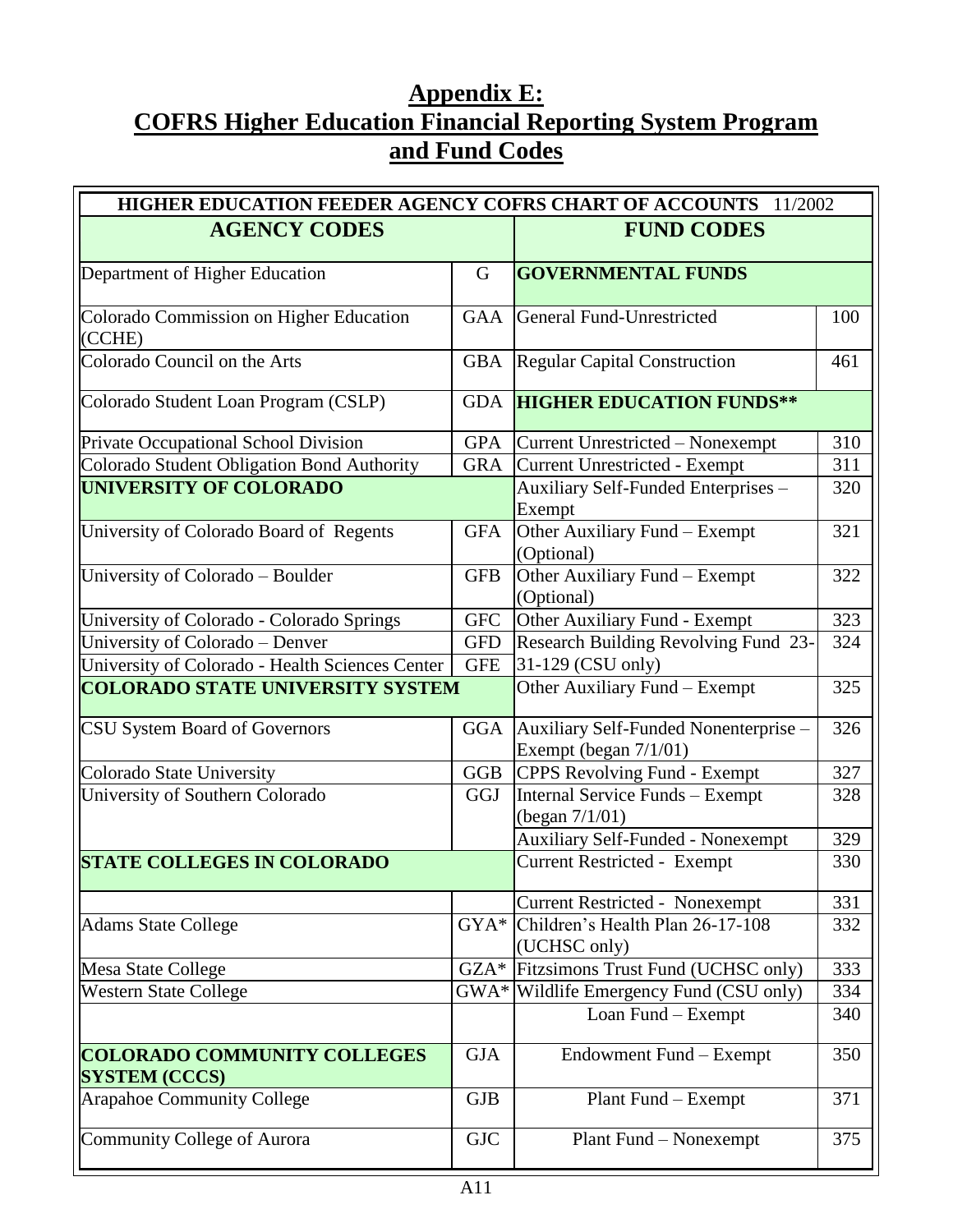| HIGHER EDUCATION FEEDER AGENCY COFRS CHART OF ACCOUNTS 11/2002 |            |                                                                                      |     |  |  |
|----------------------------------------------------------------|------------|--------------------------------------------------------------------------------------|-----|--|--|
| <b>AGENCY CODES</b>                                            |            | <b>FUND CODES</b>                                                                    |     |  |  |
| <b>Community College of Denver</b>                             | <b>GJD</b> | HE Agency Fund – Exempt                                                              | 380 |  |  |
| Front Range Community College                                  | <b>GJE</b> | Financial Presentation - Exempt (began<br>$7/1/01$ )                                 | 399 |  |  |
| <b>Lamar Community College</b>                                 | <b>GJF</b> |                                                                                      |     |  |  |
| Lowry HEAT Center                                              | <b>GJP</b> |                                                                                      |     |  |  |
| <b>Morgan Community College</b>                                | <b>GJG</b> |                                                                                      |     |  |  |
| Northeastern Junior College                                    | <b>GJR</b> |                                                                                      |     |  |  |
| Colorado Northwestern Community College                        | <b>GJT</b> |                                                                                      |     |  |  |
| Otero Junior College                                           | <b>GJH</b> |                                                                                      |     |  |  |
| <b>Pikes Peak Community College</b>                            | <b>GJJ</b> |                                                                                      |     |  |  |
| Pueblo Community College                                       | <b>GJK</b> |                                                                                      |     |  |  |
| Red Rocks Community College                                    | <b>GJL</b> |                                                                                      |     |  |  |
| <b>Trinidad State Junior College</b>                           | <b>GJM</b> |                                                                                      |     |  |  |
| <b>UNIVERSITY OF NORTHERN</b><br><b>COLORADO</b>               | <b>GKA</b> |                                                                                      |     |  |  |
| <b>COLORADO SCHOOL OF MINES</b>                                | <b>GLA</b> |                                                                                      |     |  |  |
| <b>AURARIA HIGHER EDUCATION</b><br><b>CENTER</b>               | <b>GMA</b> |                                                                                      |     |  |  |
| <b>FORT LEWIS COLLEGE</b>                                      | <b>GSA</b> |                                                                                      |     |  |  |
| <b>METROPOLITAN STATE COLLEGE OF</b><br><b>DENVER</b>          | <b>GTA</b> |                                                                                      |     |  |  |
| <b>*Effective 7/01/2004</b>                                    |            | ** The following funds are no longer in use<br>as of 7/1/01: 372, 373, 374, 376, 377 |     |  |  |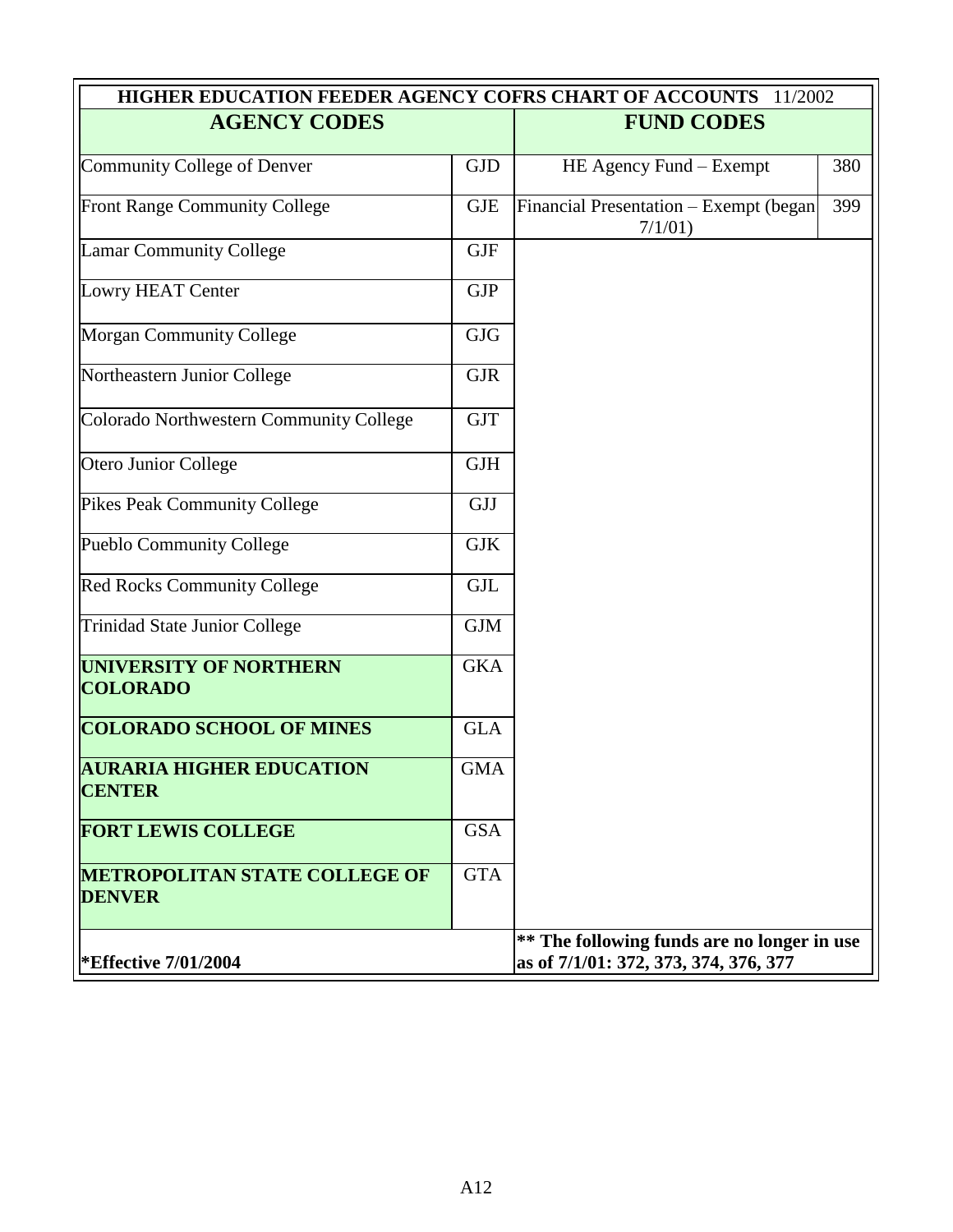### **Appendix F:**

# <span id="page-47-0"></span>**Memorandum of Understanding between State Controller's Office and Capital Development Committee Six-Month Rule**

#### **Enforcement of C.R.S. 24-30-1404, as revised April 2001**

C.R.S. 24-30-1404(7) requires agencies to execute a contract and encumber funds for any professional services, as defined by C.R.S. 24-30-1404(6), related to a capital construction or controlled maintenance project within six months of the date the appropriation becomes law. For projects when no professional service contract is required, a contract for the project must be entered into within this same six-month time frame. This Memorandum of Understanding (MOU) between the State Controller's Office (SCO) and the Capital Development Committee (CDC) defines the process to be used by departments or institutions to comply with the requirements of the statute.

#### **Construction Projects with professional service contracts**

These are typically large building projects that require significant up-front design work.

- $\triangleright$  Compliance with the six-month rule requires all architecture/engineering services contracts or any other significant professional services contracts related to the design of the project, identified in the project plan, be executed and encumbered within the six-month date. The department controller or institution chief financial officer (CF0) and project manager will certify compliance to the SCO.
	- -or-
- $\triangleright$  The project plan may contain an amount for professional services, proposed by the department or institution and agreed to by the CDC, to be encumbered by the six-month date that is less than the architectural/engineering services contracts or other significant professional services contracts related to the design of the project, identified in the project plan. The project plan must also include justification for the proposed amount. The CDC will communicate the approved encumbrance amount to the SCO as a waiver recommendation under C.R.S. 24-30-1404(7). The SCO will issue the waiver letter to the department or institution*.* If the department or institution cannot encumber the CDC-approved amount by the six-month date, it must submit a new waiver request or revert the project funds.

Alternatively, the department or institution that cannot encumber all of the professional services may follow the normal waiver request process when the problem is identified.

#### **Construction Projects without professional services contracts**

These are typically maintenance or repair projects, which may be at one location or spread over many locations. However, no professional service contracts are required to be obtained for the project to commence, or professional services are provided from non-capital construction sources.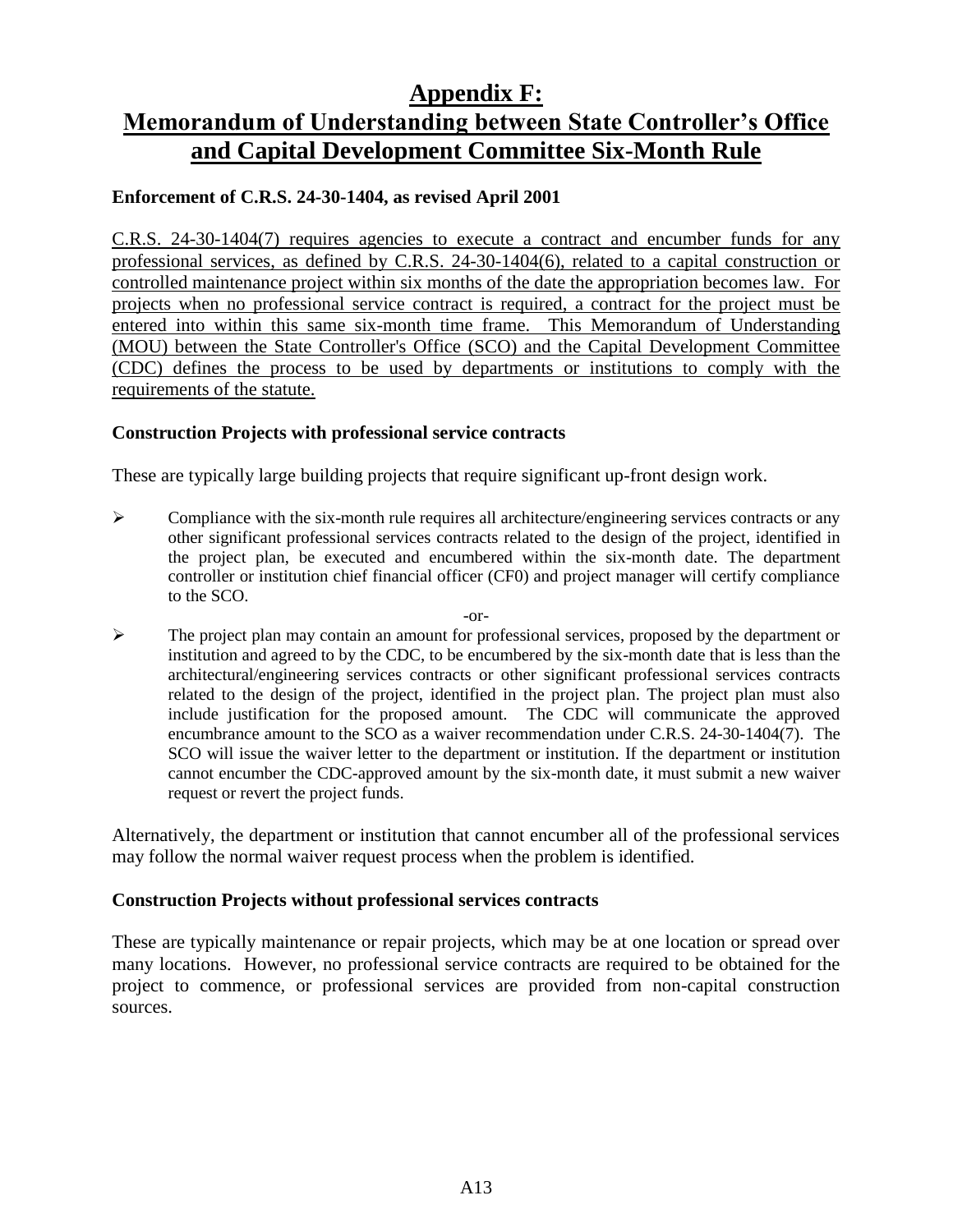Compliance with the six-month rule will be met with an encumbrance, by the six-month date, for the total amount of the project, identified in the project plan. The department controller or institution CFO and project manager will certify compliance to the SCO.

-or-

The project plan may contain a project amount, proposed by the department or institution and agreed to by the CDC, to be encumbered by the six-month date that is less than the full amount of the project identified in the project plan. The CDC will communicate the approved encumbrance amount to the SCO as a waiver recommendation under C.R.S. 24-30-1404(7).The SCO will issue the waiver letter to the department or institution. If the department or institution cannot encumber this amount by the six-month date, it must submit a new waiver request or revert the project funds.

Non-Construction Projects – IT or Equipment Purchases:

Compliance with the six-month rule will be met with an encumbrance, by the six-month date, for the full amount of the project identified in the project plan. The department controller or institution CFO and project manager will certify compliance to the SCO.

-or-

The project plan may contain a project amount, proposed by the department or institution and agreed to by the CDC, to be encumbered by the six-month date that is less than the full amount of the project as identified in the project plan. The CDC will communicate the approved encumbrance amount to the SCO as a waiver recommendation under C.R.S. 24-30-1404(7). The SCO will issue the waiver letter to the department or institution. If the department or institution cannot encumber this amount by the six-month date, it must submit a new waiver request or revert the project funds.

#### **Other Issues**

 $\triangleright$  Projects with multiple phases.

The six-month rule requirement is generally monitored for compliance in the first phase of a project. If subsequent phases of a project are dependent on the first phase, once compliance is met in the first phase of the project, additional phases do not have a sixmonth rule requirement. If multiple phases of a project are designed as stand-alone projects, each phase or the project will be required to meet the six-month rule.

#### $\triangleright$  Project Plans

The Office of State Planning and Budgeting (OSPB), Colorado Commission on Higher Education (CCHE), and State Buildings Programs are responsible for monitoring spending on capital construction or controlled maintenance projects to determine the department or institution has complied with the intent of the project plan.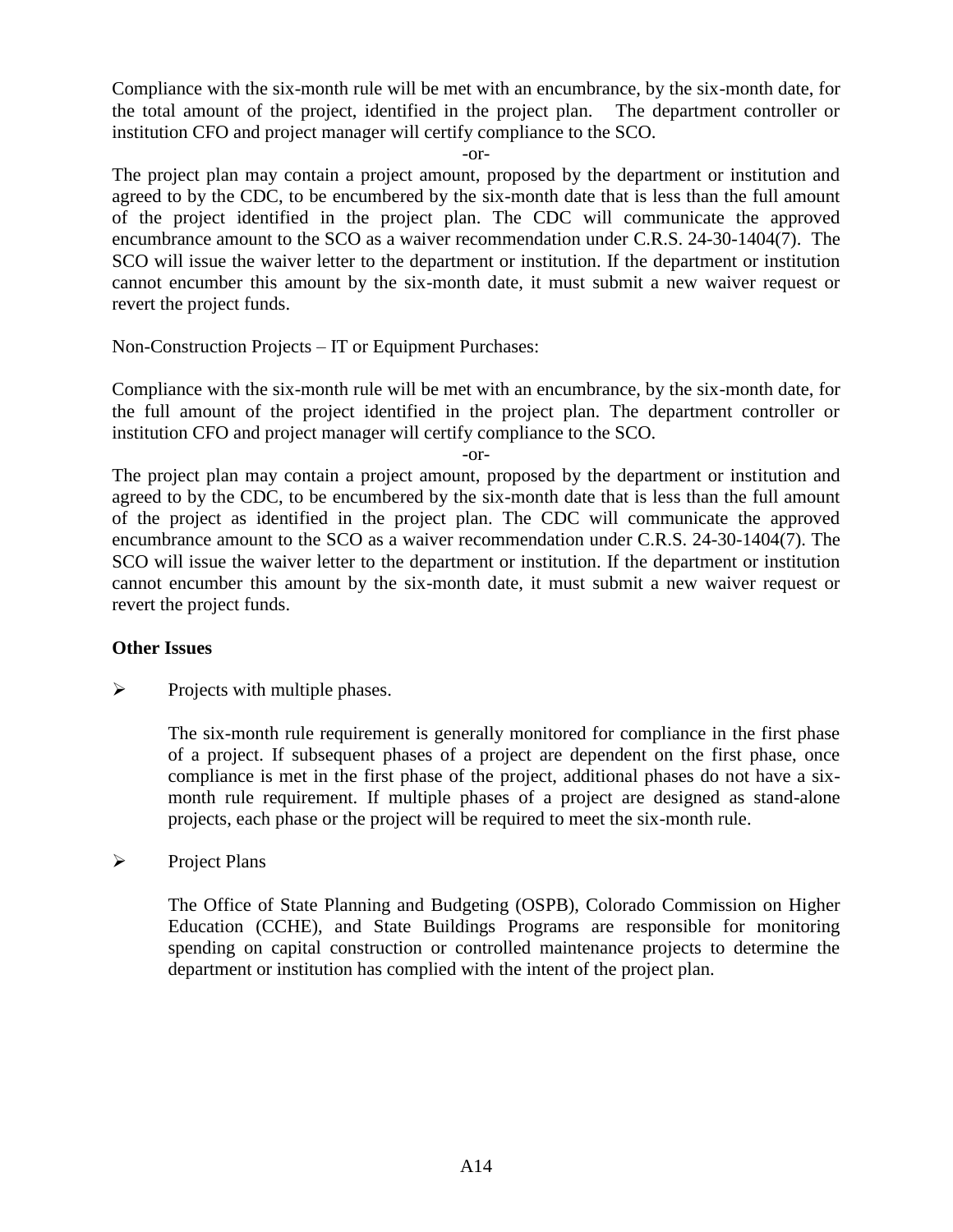# <span id="page-49-0"></span>**Appendix G: Special Instructions for Higher Education Information Technology Program Plans**

The technology program plans should follow the outline below.

#### **Planning Linkages**

- 1. Master Plan Linkage Identify systems, objectives, measures, linked to institutional master plan.
- 2. Technology Master Plan If no plan has been developed, include earliest date that a plan might be produced, then establish:
	- $\triangleright$  The title, date, and approval authority for the plan.
	- Context and phasing of proposed project (i.e., prior projects that provide the necessary infrastructure for this project, and what subsequent projects will in turn rely on this project as infrastructure and how this is documented.

#### **Project Details**

- 1. Problem
	- $\triangleright$  Describe the problem or opportunity to be addressed.
	- $\triangleright$  Who are the beneficiaries of the project? What is the need that must be met? What usage levels are anticipated?
- 2. Requirements, Mission and Technical. Describe the requirements for the proposed project from both the mission critical and technical perspective.
- 3. Alternatives. Identify alternatives examined to solve problem. Explain why chosen alternative was selected.
- 4. Outcomes, Expected Results
	- $\triangleright$  Describe the expected, visible outcome, change, or result and quantify its value in specific terms.
	- $\triangleright$  Justify the project in terms of practical, quantifiable, major benefits to accrue.
- 5. Project Description. Describe the "what, who, when, why, and how."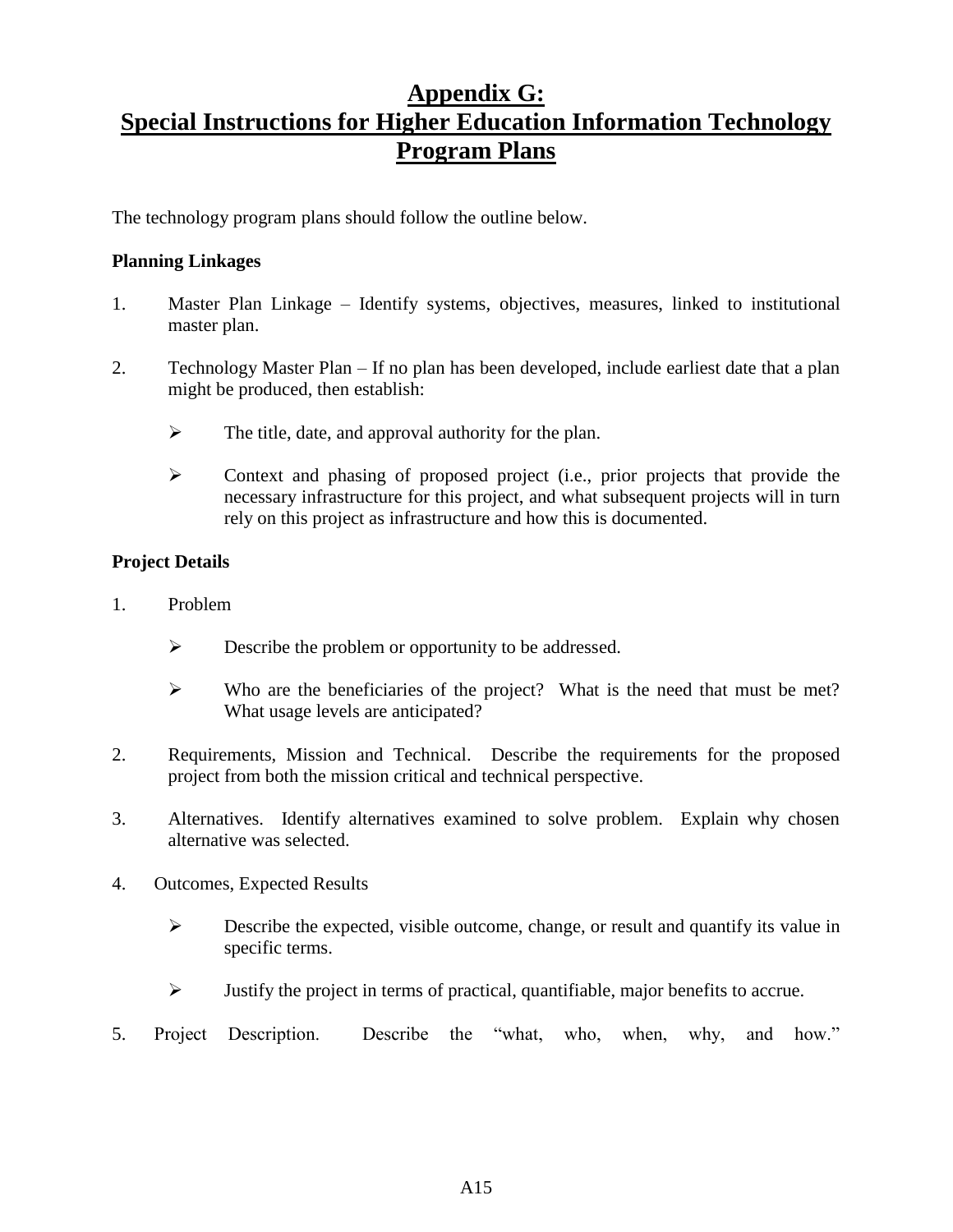6. Technical Feasibility and Sound Technology. Describe and defend the technological feasibility of the project, how it uses existing, current, proven technology creatively and indicate the foreseeable life-span of the technology.

**Project Management**. Management personnel, accountability, timeline, milestones, resources, and contingencies in completing the proposed project. Describe project management systems to be used in monitoring progress and planning for contingencies.

**Alignment with State and DHE Initiatives.** Describe and document how the project is aligned with each State and DHE initiative: (provide description for those that apply, otherwise indicate, "Not Applicable"):

#### 1. DHE

- a) Provides full access to campus networks
- b) Provides access to modern computers and software
- c) Ensures minimum Internet access to faculty, students, and administration
- d) Provides network support to accommodate demand
- e) Provides for technology-enhanced classrooms and labs
- f) Provides for training and development to ensure proficient use of information technology
- g) Provides for electronic student services
- h) Supports efficient use of information for administrative workflow processing, decision-making, and reporting both within the institution and with DHE
- i) Provides digital library resources
- j) Provides systems to support outreach
- k) Supports distance learning to increase student access to instruction
- l) Promotes the coordination of distance learning development within governing board system and within institution
- m) Supports the workforce needs of Colorado employers
- n) Other

#### 2. STATE

- a) Makes use of the Multi-use Network
- b) Makes use of the Beanpole Fund
- c) Streamlines service to the beneficiaries
- d) Implements cutting-edge technologies
- e) Transforms the institution by implementing uses of the Internet for e-commerce and new management efficiencies
- f) Replaces costly, cumbersome procedures with paperless, on-line methods
- g) Builds on Colorado's world-recognized leadership in the development of telecommunications technology
- h) Other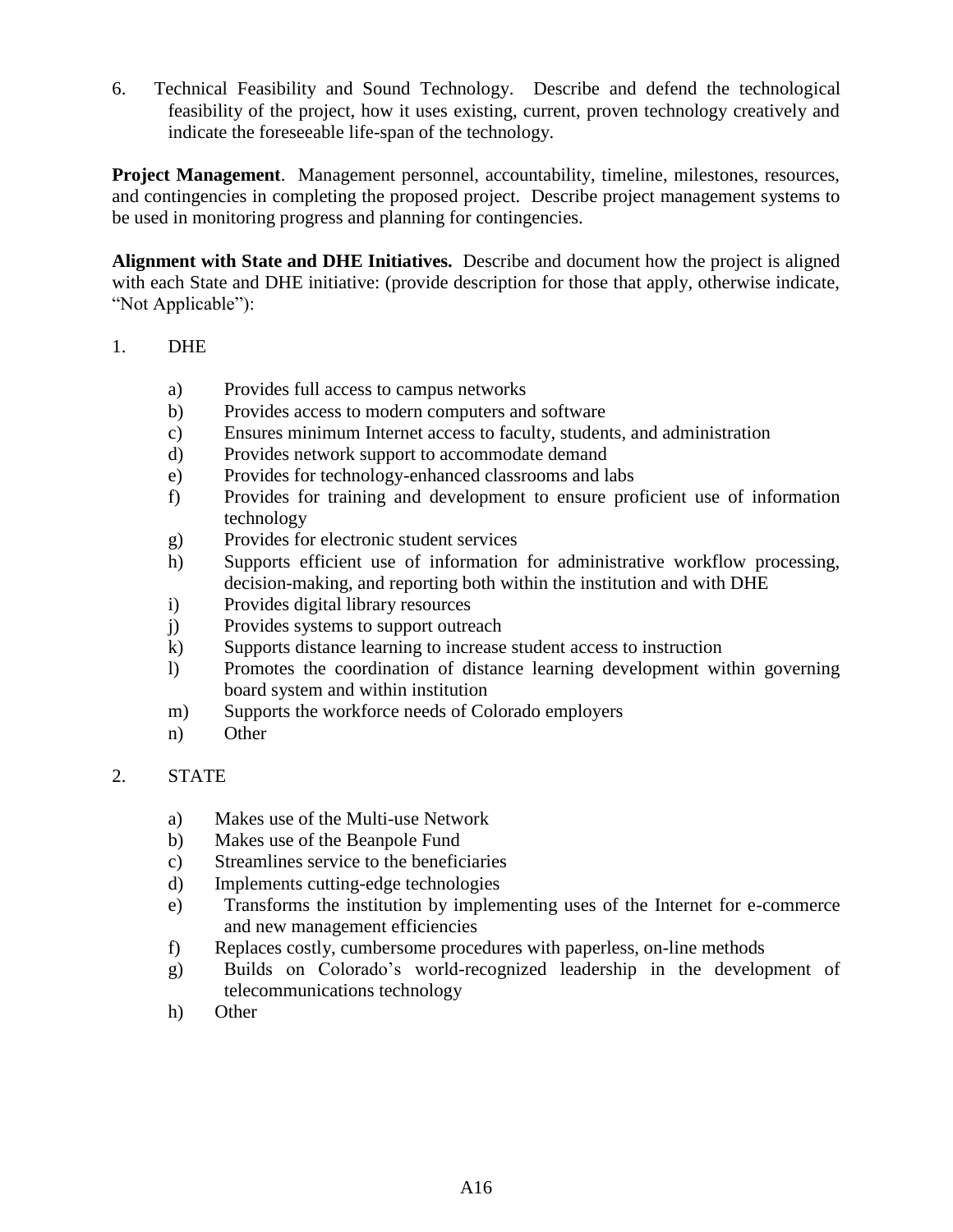# **Appendix H: MOU Between DHE and CDC**

# STATE OF COLORADO

Sen. Bob Bacon, Chair Bill Ritter, Governor Bill Ritter, Governor Bill Ritter, Governor Bill Ritter, Governor Rep. Jerry Sonnenberg Sen. Gail Schwartz Rep. Buffie McFadyen Sen. Mike Kopp

![](_page_51_Picture_3.jpeg)

<span id="page-51-0"></span>CAPITAL DEVELOPMENT COMMITTEE  $\mathscr{A}$   $\mathscr{A}$   $\mathscr{A}$  DEPARTMENT OF HIGHER EDUCATION D. Rico Munn, Executive Director

### **Memorandum of Understanding Between the Department of Higher Education and the Capital Development Committee Implementation and Interpretation of SB09-290**

December 1, 2009

During the 2009 regular session of the Colorado General Assembly Senate Bill 09-290 was passed which drastically changed Colorado Revised Statute with respect to higher education capital construction. SB09-290 provided additional flexibility for institutions of higher education; however the legislation had a phased implementation and several issues that may cause confusion between representatives of the Department of Higher Education (DHE), the Capital Development Committee (CDC), the Governor's Office of State Planning and Budgeting (OSPB), the Joint Budget Committee (JBC), and institutions of higher education (Institutions). This Memorandum of Understanding between the CDC and the DHE is intended to ease the implementation of SB09-290.

The Office of Legislative Legal Services (OLLS) has interpreted SB09-290 to say that certain provisions became effective at the start of the fiscal year on July 1, 2009, while the remainder does not take full effect until January 1, 2010. OLLS has stated that the intent of the legislation was to apply the changes only to new projects, which has strongly influenced the development of the items below. The cash funded projects affected by SB09-290 and that are therefore included in this Memorandum of Understanding are those that fall under the amendments to subsections 9 and 10 of C.R.S. 23-1-106. SB09-290 also changed reporting requirements for higher education capital construction, particularly in subsections 6, 7, 10.5, and 11 of C.C.S. 23-1-106.

### *Projects approved before January 2010 and included in prior years' Long Bills for informational purposes:*

- Because of the OLLS determination that SB09-290 applies to new projects, DHE, CDC, OSPB, and the JBC may see some supplemental requests for cash funded capital projects from higher education institutions in the next few years.
- Supplemental requests: Projects approved before December 2009 are not subject to the provision in SB 09-290 that an institution may enhance a project in an amount up to 15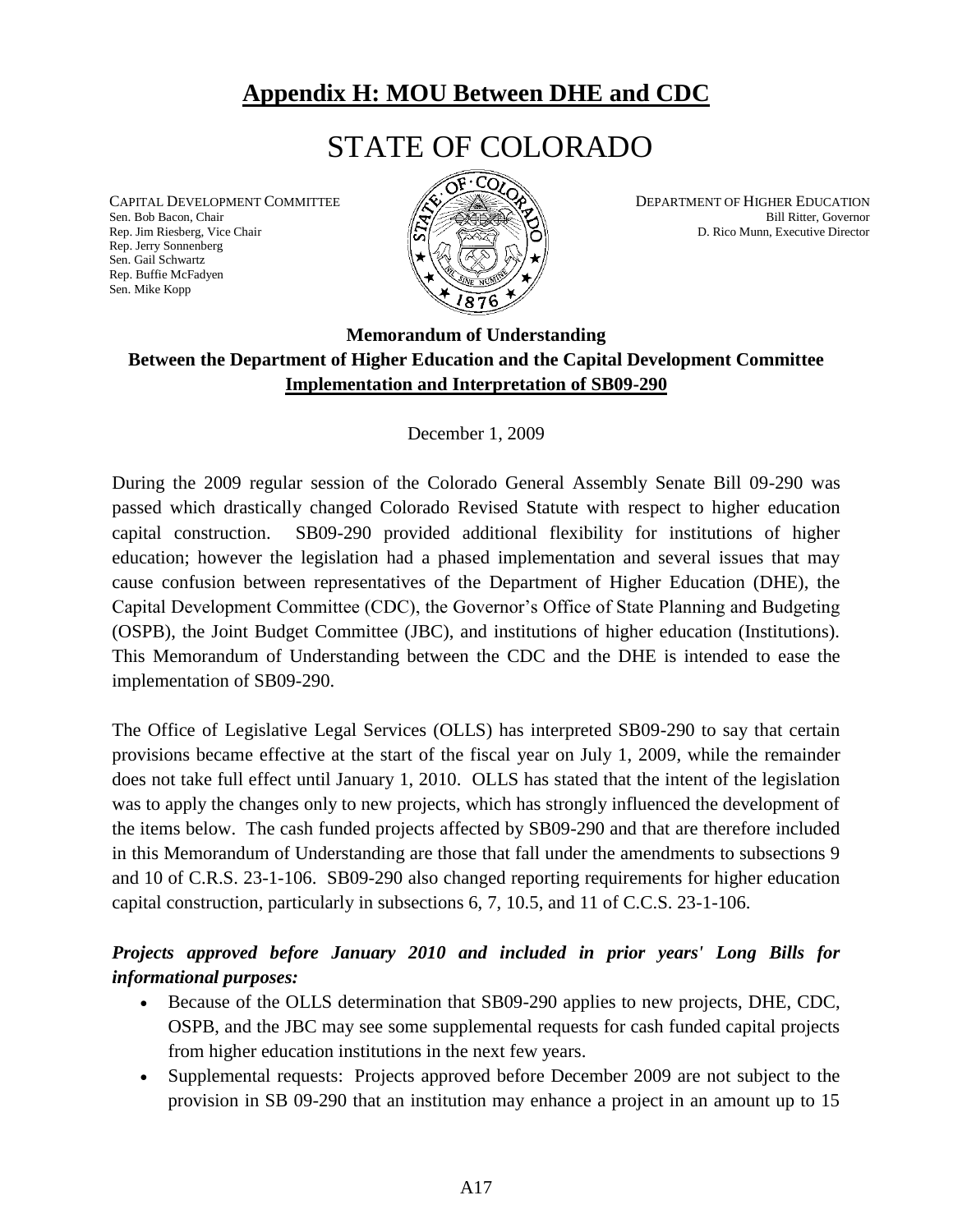percent of the original estimate of cost without approval. Rather, these projects will continue to be subject to the existing review and approval process for supplemental spending authority, regardless of the percentage increase of the total cost.

- Supplemental spending authority: The record of supplemental spending authority for projects approved before January 2010 should be listed in a capital supplemental bill, and the affected Long Bill should be amended accordingly.
- For these 100% cash-funded projects, OSPB review has been delegated to DHE.

#### *Projects approved after the passage of the 2009 Long Bill and before December 2009:*

- These projects are not to be listed in the Two-Year Cash Funded Capital Improvements Program list.
- JBC staff will list these higher education cash projects in the 2010 Long Bill for informational purposes only, but after FY2009-10, higher education cash-funded capital projects will no longer be listed in the Long Bill.
- DHE will report spending for these projects in an annual expenditures report (see *Reporting* below).
- For these 100% cash-funded projects, OSPB review has been delegated to DHE.

### *Projects approved under new rules in December 2009:*

- It is the mutual understanding of the CDC and DHE that projects included on the *Two-Year Cash Funded Capital Program list* may commence immediately following:
	- o CCHE approval on *Two-Year Cash Funded Capital Program list* in December.
	- o CDC approval on *Two-Year Cash Funded Capital Program list* in December.
	- o DHE and CDC approval of program plan and budget documents, and notification to JBC and Institution of said approval (for Intercept projects only).
- Projects being reviewed and approved at this time have specifically requested and received review under the new rules as provided by SB09-290.
- The intent of this clause is to permit maximum flexibility for Institutions to proceed to bond market or sign contracts in December 2009 while still being under the amended statutory provisions from SB09-290.

### *Approval of "Two-Year Cash Funded Capital Program list":*

- C.R.S. 23-1-106 (6)(b) and  $(7)(c)(I)$
- This list will only include projects that have not received prior approval from DHE and CDC. It will not include projects approved prior to December 2009 under the rules prior to the full implementation of SB09-290. In future years, the list will not include projects that are underway.
- This list will not include any projects or cash contributions listed on the *Five-Year State Funded Capital Program list*.
- If a project is subject to the Higher Education Revenue Bond Intercept Program (Intercept program), it will be reviewed and approved by DHE. The inclusion of a project on the *Two-Year Cash Funded Capital Program list* does not indicate that a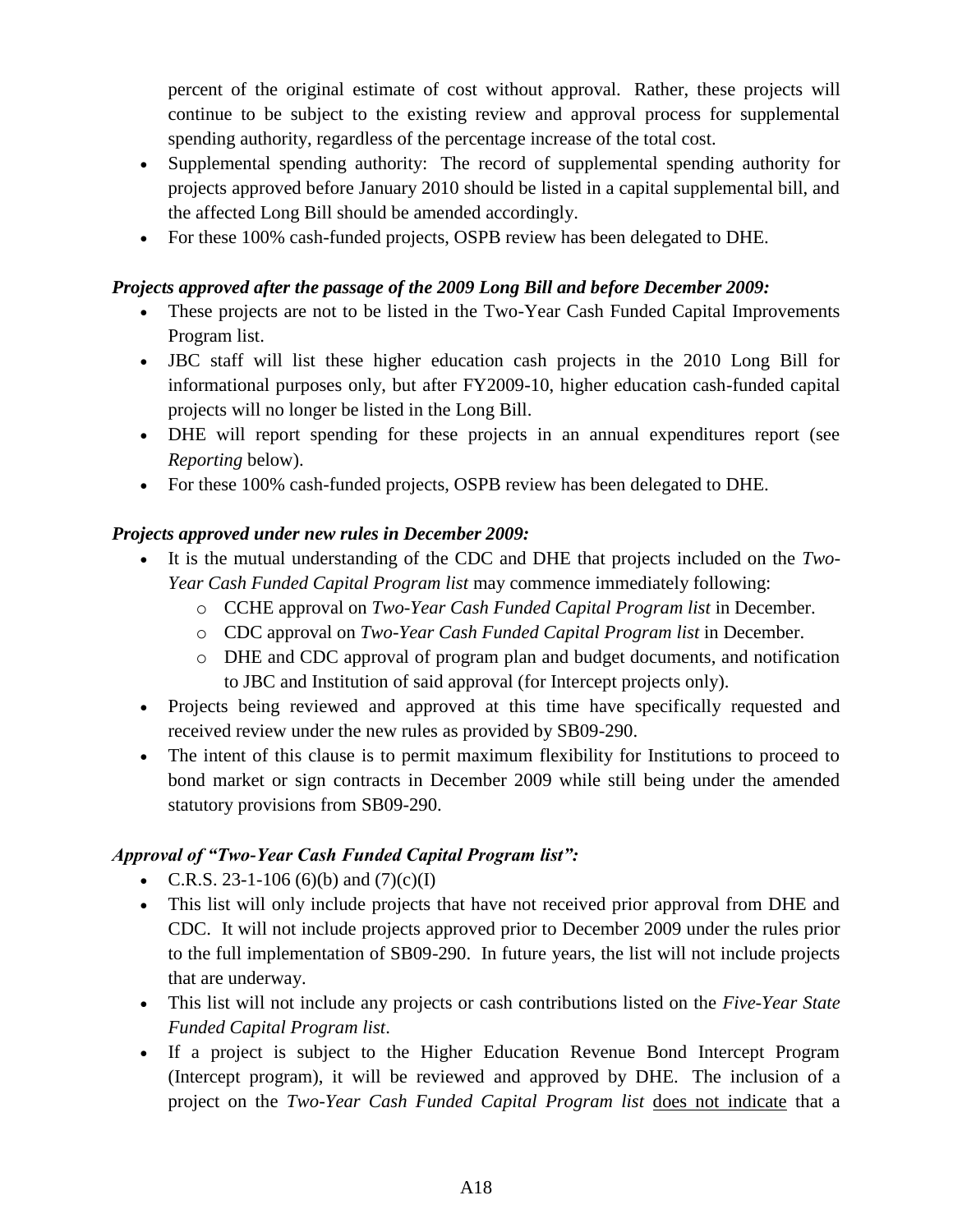project subject to the Intercept program has received DHE program plan approval unless specifically stated. DHE staff will notify the CDC upon approval of any program plan.

- After the Colorado Commission on Higher Education (CCHE) considers the *Two-Year Cash Funded Capital Program list*, DHE staff will send a letter to the CDC notifying it of the list's approval and copy staff from the higher education institution, OSPB, and the JBC.
- The CDC shall conduct a hearing on the projections. OSPB and DHE shall provide comments on each projection to the CDC. The comments may be provided in writing prior to the hearing, or may occur during the CDC hearing on the projection. It is the practice of the CDC to listen to scheduled testimony, so prior notice is requested should OSPB or DHE wish to comment on projections during a hearing.
- After the CDC considers the *Two-Year Cash Funded Capital Program list*, CDC staff will send a letter to DHE notifying it of the list's approval and copy staff from the higher education institution, OSPB, and the JBC.
- Institutions may submit an amendment to the approved *Two-Year Cash Funded Capital Program list* at any time during the fiscal year. The amendment must be submitted to the CCHE, CDC, and OSPB. The amendment will then be reviewed and considered by the CCHE and the CDC during the timeframes provided in statute. The CDC shall conduct a hearing on the amendment. OSPB and DHE shall provide comments on each amendment to the CDC. The comments may be provided in writing prior to the hearing, or may occur during the CDC hearing on the amendment. It is the practice of the CDC to listen to scheduled testimony, so prior notice is requested should OSPB or DHE wish to comment on amendments during a hearing.
- After the CCHE and the CDC consider the *Two-Year Cash Funded Capital Program list* individually, each will send notifications to the other as well as copy staff from the higher education institution, OSPB, and the JBC.
- It is the intent of DHE and the CDC that projects remain on the annual *Two-Year Cash Funded Capital Program list* until such time as the projects either commence or are abandoned. Therefore in FY2011-12 and beyond, any project included on a previously approved *Two-Year Cash Funded Capital Program list* that has not commenced by December 1 (or the designated date for DHE submission of said list to the CDC if different) must be included on the new list.

#### *Commencing projects on "Two-Year Cash Funded Capital Program list":*

- Projects subject to the Intercept program are to be included on the *Two-Year Cash Funded Capital Program list* and must receive the following approvals prior to commencing or proceeding to bond market. The approvals may be received in any order, but all must be secured prior to commencement:
	- o CCHE approval on *Two-Year Cash Funded Capital Program list.*
	- o CDC approval on *Two-Year Cash Funded Capital Program list*.
	- o DHE and CDC approval of program plan and budget documents, and notification to JBC and Institution of said approval.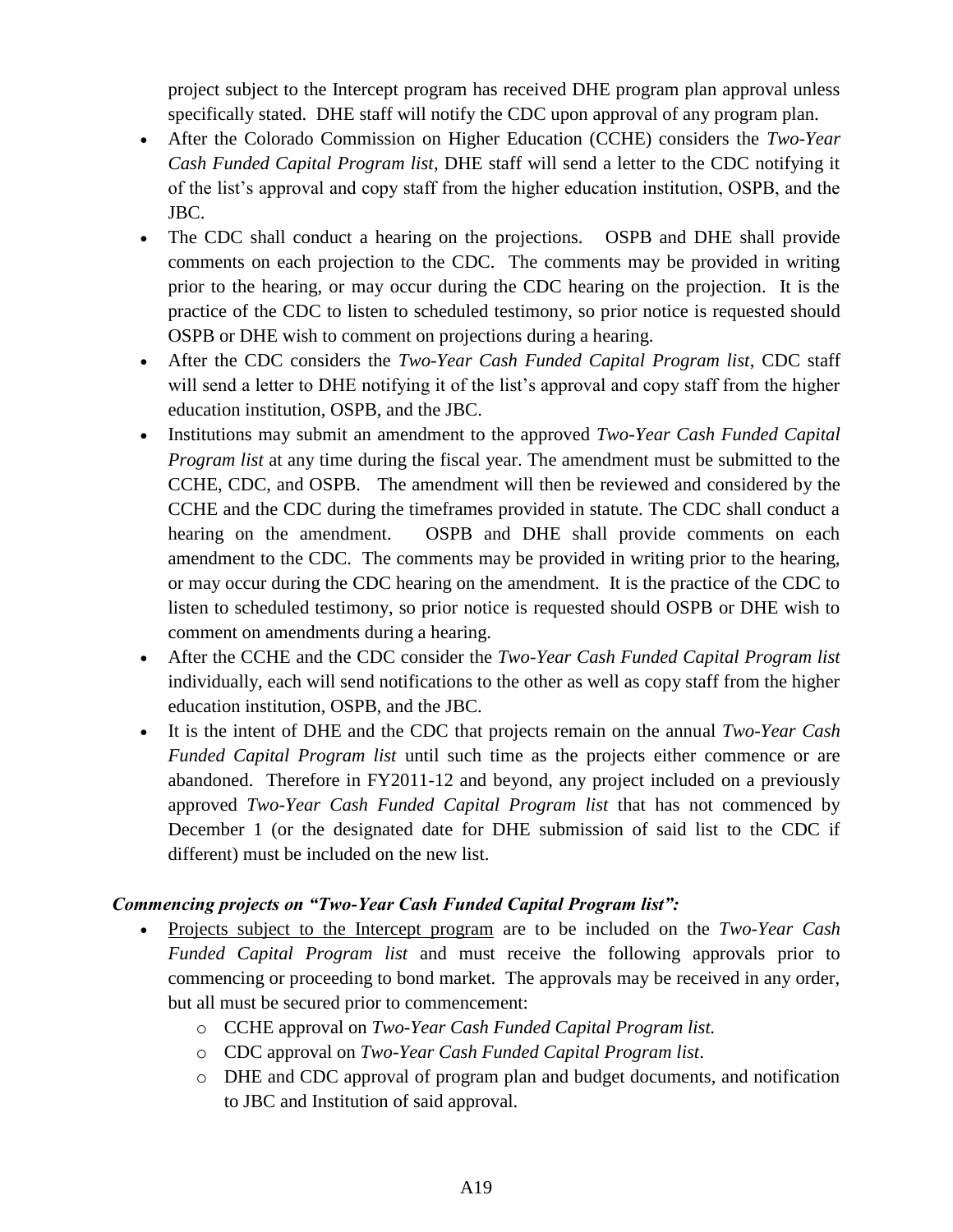- Projects not subject to the Intercept program are to be included on the *Two-Year Cash Funded Capital Program list* and must receive the following approvals prior to commencing or proceeding to bond market. The approvals may be received in any order, but all must be secured prior to commencement:
	- o CCHE approval on *Two-Year Cash Funded Capital Program list.*
	- o CDC approval on *Two-Year Cash Funded Capital Program list*.
- Institutions may submit an amendment to the approved *Two-Year Cash Funded Capital Program list* at any time during the fiscal year. New projects added to the list through this amendment may not commence until they receive the appropriate approvals. The approvals may be received in any order, but all must be secured prior to commencement:
	- o CCHE approval on *Two-Year Cash Funded Capital Program list.*
	- o CDC approval on *Two-Year Cash Funded Capital Program list*.
	- o DHE and CDC approval of program plan and budget documents, and notification to JBC and Institution of said approval (for Intercept projects only).
- Projects on the approved *Two-Year Cash Funded Capital Program list* are to commence no later than December 1 or they must be included on the annual list submission and seek re-approval.

### *Five-Year State Funded Capital Program list:*

- C.R.S. 23-1-106 (6)(a) and (7)(a)
- This list will only include projects that require a Capital Construction Fund (CCF) appropriation in the annual Long Bill.
- This list will not include any projects that appear on the *Two-Year Cash Funded Capital Program list*.

#### *Reporting:*

- C.R.S. 23-1-106 (11)
- Institutions of higher education are required by September 1 to provide a list and description of each project for which an expenditure was made during the prior fiscal year to CCHE. This list is to include all projects specified by statute.
- DHE staff will compile an annual report from the institution submissions that shows all expenditures for higher education cash-funded capital projects. This report will be distributed to the CDC, JBC, OSPB, and the Office of the State Architect (OSA).

#### *Definition of academic:*

- There was no definition of academic facility included in Senate Bill 09-290.
- DHE staff will follow precedent from prior practice and statutory provisions that two factors will be considered in determining whether a facility is academic or auxiliary:
	- o Fund source
		- If a project is funded from the appropriated academic and academic facility fee or from tuition then it is typically considered an academic project.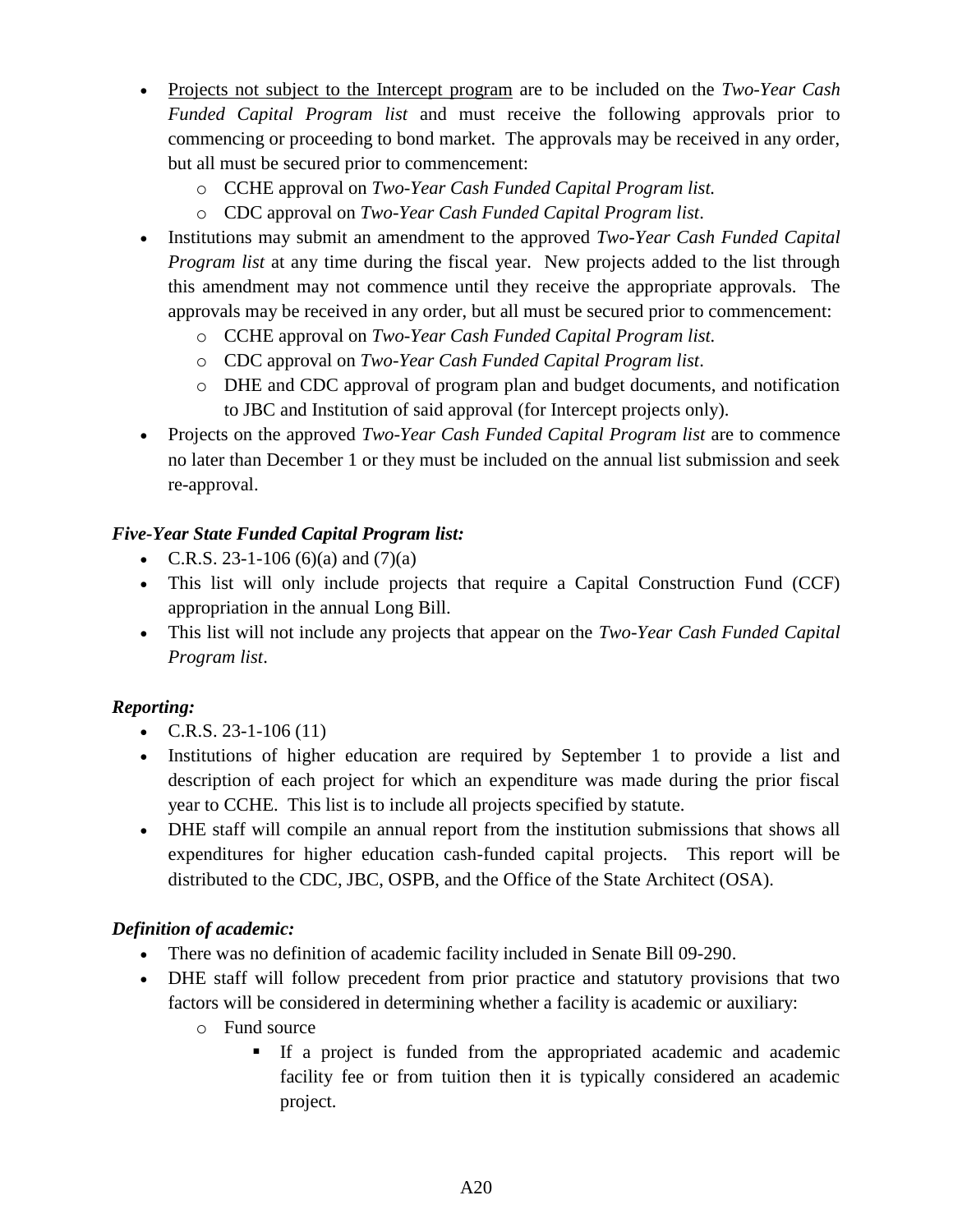- If a project is funded from an auxiliary source such as housing or parking revenue, then it is typically not considered an academic project and is instead an auxiliary project.
- o Nature of facility
	- If a project is central to the role and mission of the Institution, and provides space for instruction, student services, or other similar role then it is typically considered academic.
	- If it is not clear whether a proposed facility will be used for academic purposes, and it will not be funded from an auxiliary source, then the higher education institution must make a strong case for academic use in order for the proposed facility to be categorized as academic. DHE and CDC staff will also question whether a facility should be categorized as academic and may require a correction to the *Two-Year Cash Funded Capital Program list* prior to approval by CCHE or the CDC.
- Examples of auxiliary facilities include, but are not limited to: residence halls, dining halls, recreation centers, health centers/clinics, parking garages, etc.
- Examples of academic facilities include, but are not limited to: classrooms, libraries, student services, administration, etc.
- The classification of facilities as academic or auxiliary can and will be reviewed during any site visit by DHE, CDC, or OSA. In the event that a classification is suspected of being inaccurate an additional investigation will be conducted and DHE, CDC, and/or OSA may seek a change in facility classification.